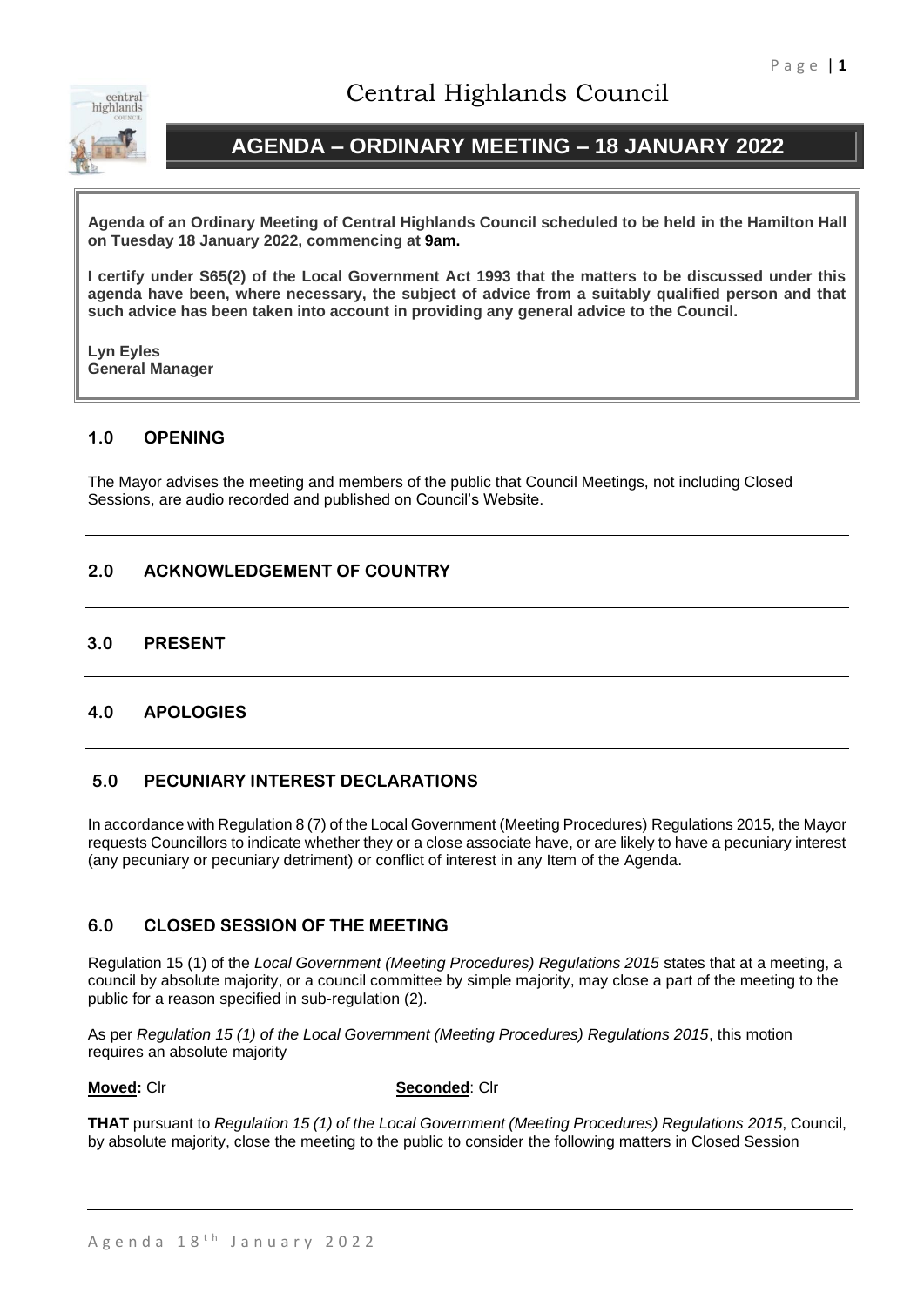| <b>Item</b><br><b>Number</b> | <b>Matter</b>                                                                                                      | Local Government (Meeting Procedures)<br><b>Regulations 2015</b>                                                                                                                                                                                                                                                          |  |  |  |  |  |
|------------------------------|--------------------------------------------------------------------------------------------------------------------|---------------------------------------------------------------------------------------------------------------------------------------------------------------------------------------------------------------------------------------------------------------------------------------------------------------------------|--|--|--|--|--|
| 1                            | Confirmation of the Minutes of the<br>Closed Session of the Ordinary Meeting<br>of Council held on 7 December 2021 | Regulation 15 $(2)(g)$ – information of a personal<br>and confidential nature or information provided<br>to Council on the condition it is kept confidential                                                                                                                                                              |  |  |  |  |  |
| 2                            | Legal Advice                                                                                                       | Regulation 15 $(4)(a)(b)$ – legal action taken by,<br>or involving council; or possible future legal<br>action that may be taken, or may involve, the<br>council                                                                                                                                                          |  |  |  |  |  |
| 3                            | Consideration of Matters for Disclosure<br>to the Public                                                           | Regulation 15 (8) - While in a closed meeting,<br>the Council, or Council Committee, is to consider<br>whether any discussions, decisions, reports or<br>documents relating to that closed meeting are to<br>be kept confidential or released to the public,<br>taking into account privacy and confidentiality<br>issues |  |  |  |  |  |

# **6.1 MOTION OUT OF CLOSED SESSION**

## **Moved:** Clr **Seconded:** Clr

**THAT** Council move out of Closed Session and resume the Ordinary Meeting.

# **OPEN MEETING TO PUBLIC**

Due to COVID-19 a limit of 4 members of the public, at any one time will be applied.

# **7.0 DEPUTATIONS**

10.15am Delegation re Ellendale playground<br>10.30am David Jones – re assistance Ouse ( **10.30am** David Jones – re assistance Ouse Golf Club

# **7.1 PUBLIC QUESTION TIME**

# **8.0 MAYORAL COMMITMENTS**

# 1 December 2021 to 12 January 2022

| 02 December 2021 | <b>Bothwell District School - Annual Presentations</b>  |
|------------------|---------------------------------------------------------|
| 04 December 2021 | Opening of Carols & Twilight Market - Hamilton          |
| 06 December 2021 | Southern Central Subregion meeting - Pontville          |
| 07 December 2021 | Annual General Meeting of Council - Bothwell            |
| 07 December 2021 | <b>Ordinary Meeting of Council - Bothwell</b>           |
| 08 December 2021 | <b>Bothwell Bicentennial Workforce Group Meeting</b>    |
| 08 December 2021 | <b>Ouse District School - Annual Presentations</b>      |
| 13 December 2021 | Citizenship Ceremony - Hamilton                         |
| 14 December 2021 | <b>Westerway District School - Annual Presentations</b> |
| 14 December 2021 | Ash Cottage Christmas Party                             |
| 16 December 2021 | Gretna Volunteer Fire Brigade Christmas BBQ             |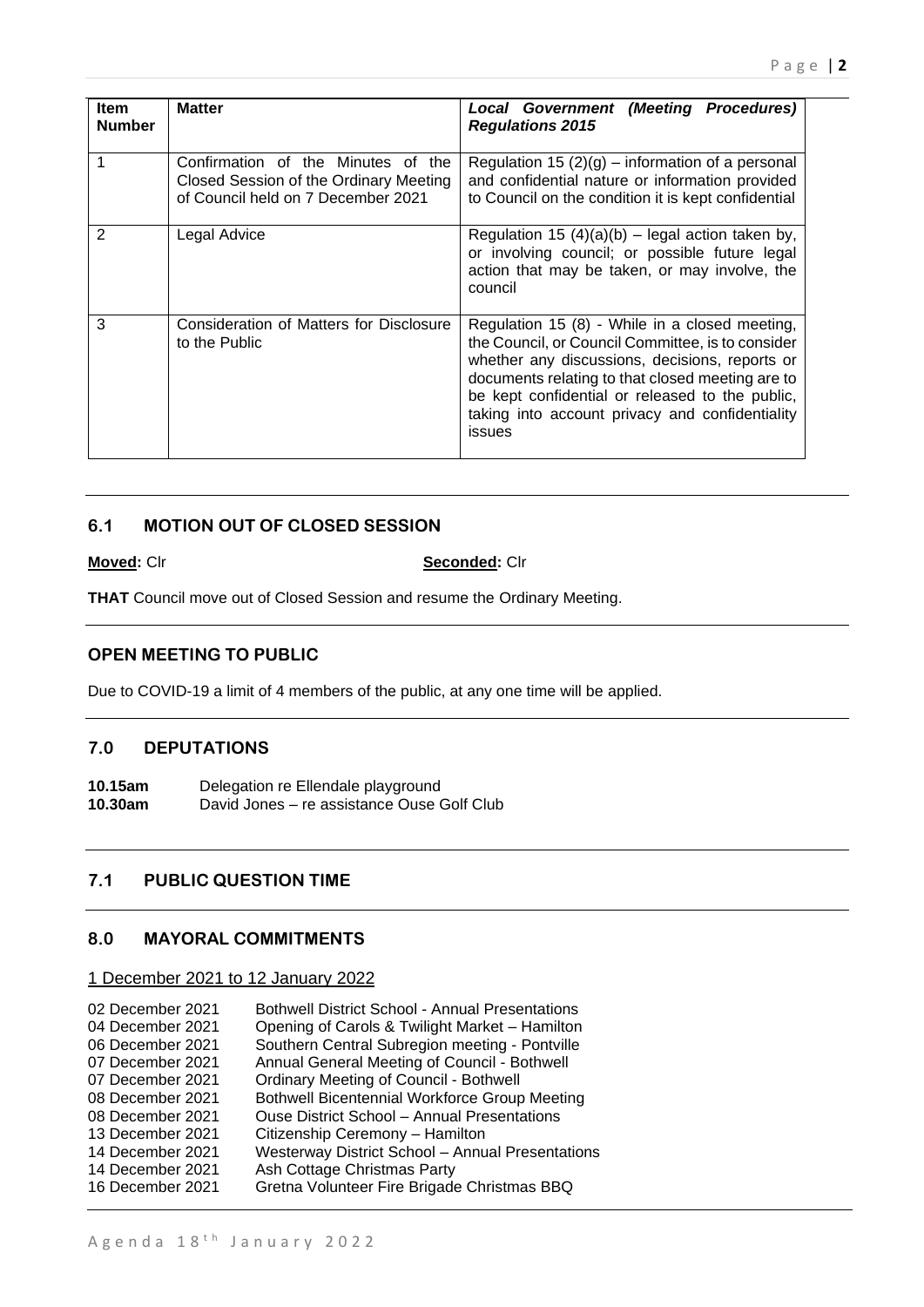18 December 2021 Central Highlands Men's Shed Christmas Luncheon

18 December 2021 Community Fund Raiser – Ouse

23 December 2021 Council Staff – Christmas BBQ

- Business of Council x 13
- Ratepayer and community members communications x 10
- Elected Members communications
- Central Highlands Council Management communications x4

# **8.1 COUNCILLOR COMMITMENTS**

## *Deputy Mayor J Allwright*

| 07 December 2021      | Annual General Meeting of Council - Bothwell          |
|-----------------------|-------------------------------------------------------|
| 07 December 2021      | <b>Ordinary Meeting of Council - Bothwell</b>         |
| <b>CIr A Archer</b>   |                                                       |
| 07 December 2021      | Annual General Meeting of Council - Bothwell          |
| 07 December 2021      | <b>Ordinary Meeting of Council - Bothwell</b>         |
| <b>CIr A Bailey</b>   |                                                       |
| 07 December 2021      | Annual General Meeting of Council - Bothwell          |
| 07 December 2021      | <b>Ordinary Meeting of Council - Bothwell</b>         |
| <b>CIr S Bowden</b>   |                                                       |
| 07 December 2021      | Annual General Meeting of Council - Bothwell          |
| 07 December 2021      | <b>Ordinary Meeting of Council - Bothwell</b>         |
| <b>CIr A Campbell</b> |                                                       |
| 07 December 2021      | Annual General Meeting of Council - Bothwell          |
| 07 December 2021      | <b>Ordinary Meeting of Council - Bothwell</b>         |
| 08 December 2021      | Bothwell Bicentennial Workforce Group Meeting         |
| <b>CIr R Cassidy</b>  |                                                       |
| 07 December 2021      | Annual General Meeting of Council - Bothwell          |
| 07 December 2021      | <b>Ordinary Meeting of Council - Bothwell</b>         |
| <b>CIr J Honner</b>   |                                                       |
| 02 December 2021      | Bothwell District School - Annual School Presentation |
| 07 December 2021      | Annual General Meeting of Council - Bothwell          |
| 07 December 2021      | <b>Ordinary Meeting of Council - Bothwell</b>         |
| 08 December 2021      | Bothwell Bicentennial Workforce Group Meeting         |
| <b>CIr J Poore</b>    |                                                       |
| 07 December 2021      | Annual General Meeting of Council - Bothwell          |
| 07 December 2021      | <b>Ordinary Meeting of Council - Bothwell</b>         |

# **STATUS REPORT COUNCILLORS**

# **8.2 GENERAL MANAGER'S COMMITMENTS**

NIL – On Annual Leave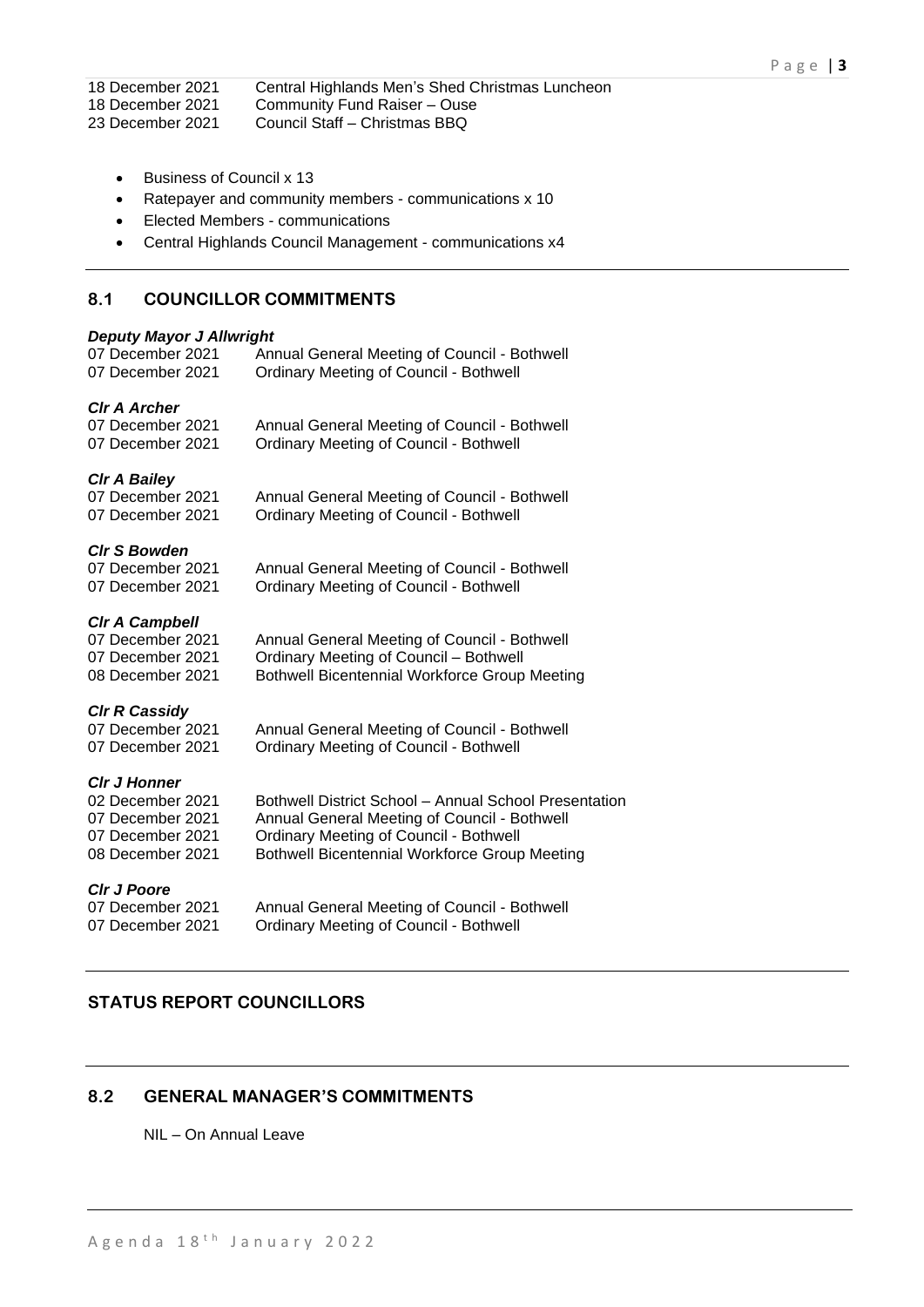# **8.3 DEPUTY GENERAL MANAGER'S COMMITMENTS**

| 07 December 2021 | Annual General Meeting of Council - Bothwell  |
|------------------|-----------------------------------------------|
| 07 December 2021 | <b>Ordinary Meeting of Council - Bothwell</b> |
| 08 December 2021 | <b>Bicentennial Workforce Group Meeting</b>   |
| 08 December 2021 | Joint Consultative Committee Meeting          |
| 10 December 2021 | LT Public Sector 2021 Risk Report Launch      |
| 13 December 2021 | Citizenship ceremony                          |
| 16 December 2021 | Meeting with Volunteering Tasmania            |
| 20 December 2021 | <b>SRSRC COVID Update Meeting via Teams</b>   |

# **9.0 NOTIFICATION OF COUNCIL WORKSHOPS HELD**

# **9.1 FUTURE WORKSHOPS**

# **10.0 MAYORAL ANNOUNCEMENTS**

## **11.0 MINUTES**

## **11.1 RECEIVAL DRAFT MINUTES ORDINARY MEETING 7th DECEMBER 2021**

**Moved:** Clr **Seconded:** Clr

THAT the Draft Minutes of the Ordinary Meeting of Council held on Tuesday 7<sup>th</sup> December 2021 be received.

## **11.2 CONFIRMATION OF DRAFT MINUTES ORDINARY MEETING 7TH DECEMBER 2021**

**Moved:** Clr **Seconded:** Clr

THAT the Draft Minutes of the Ordinary Meeting of Council held on Tuesday 7<sup>th</sup> December 2021 be confirmed.

## **11.3 RECEIVAL DRAFT MINUTES OF THE ANNUAL GENERAL MEETING OF COUNCIL**

**Moved:** Clr **Seconded:** Clr

**THAT** the Draft Minutes of the Annual General Meeting of Council held on Tuesday  $7<sup>th</sup>$  December 2021 be received.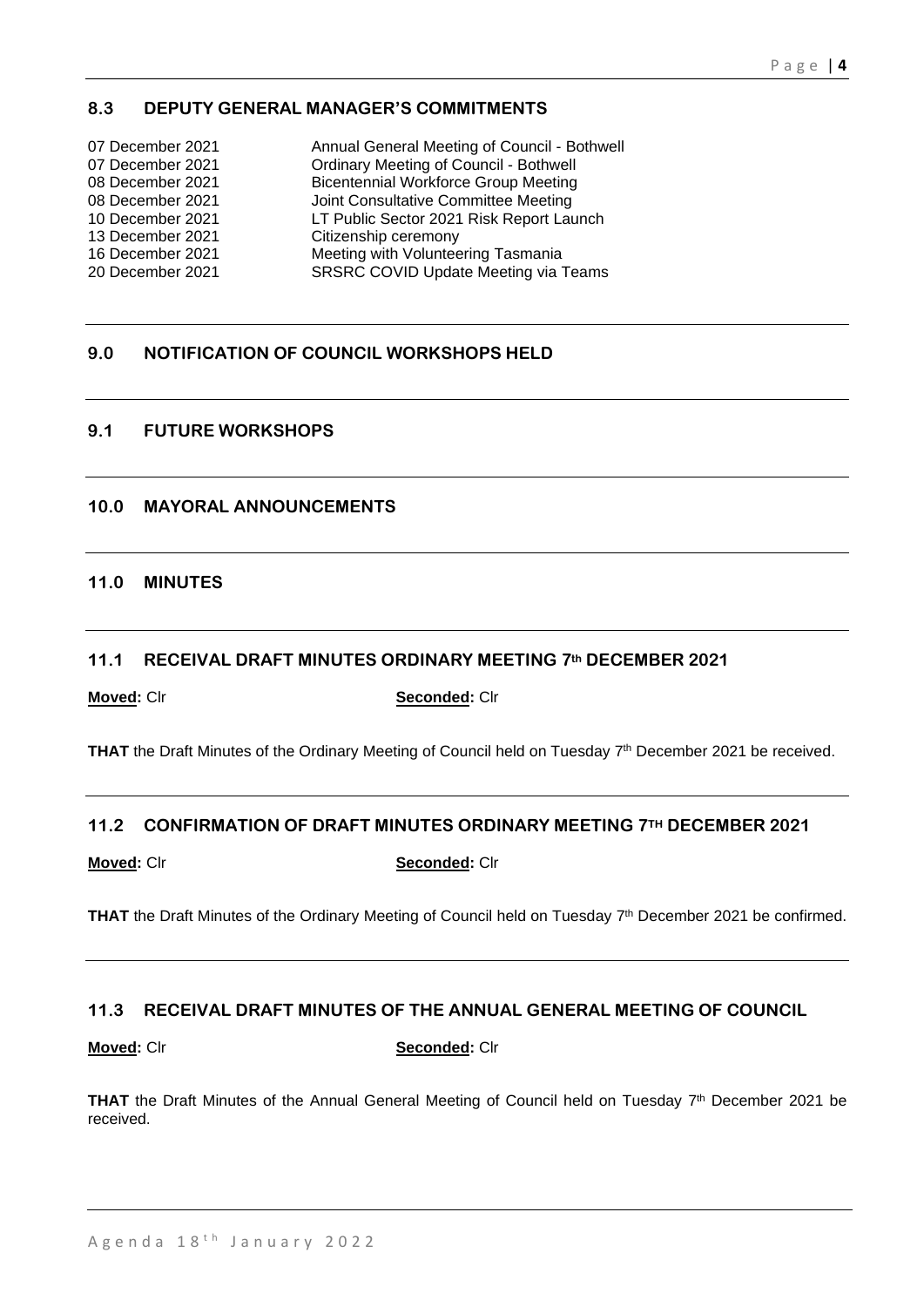# **11.4 RECEIVAL DRAFT MINUTES OF THE BICENTENNIAL WORKFORCE GROUP MEETING**

## **Moved:** Clr **Seconded:** Clr

**THAT** the Draft Minutes of the Bicentennial Workforce Group Meeting held on Wednesday 8<sup>th</sup> December be received.

## **12.0 BUSINESS ARISING:**

- 15.1 Correspondence sent by Senior Planner;
- 15.2 Correspondence sent by Development & Environmental Services Manager;
- 15.3 Policy updated
- 16.1 Item defer to January Meeting
- 16.3 Correspondence sent by Works and Service Manager;
- 16.4 Correspondence sent by Works and Service Manager;
- 16.5 Correspondence sent by Works and Service Manager;
- 16.6 Correspondence sent by Acting General Manager;
- 17.1 Item defer to January Meeting
- 17.2 Survey conducted;
- 17.9 Item defer to January Meeting;

# **13.0 DERWENT CATCHMENT PROJECT REPORT**

**Moved:** Clr **Seconded:** Clr

**THAT** the Derwent Catchment Project Monthly Report be received. See Attachments page 29.

## **14.0 FINANCE REPORT**

**Moved:** Clr **Seconded:** Clr

**THAT** the Finance Reports be received.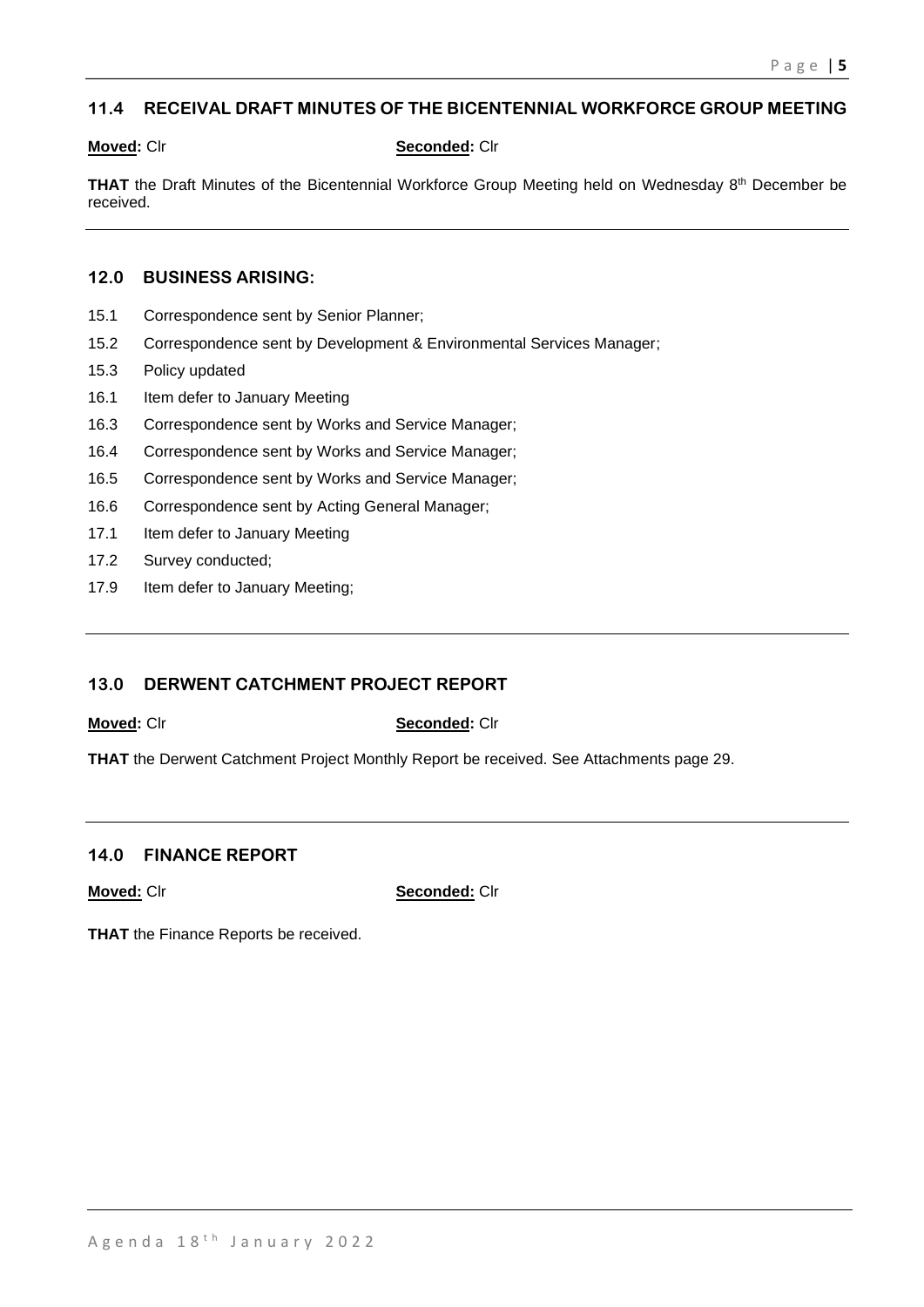|                                   | <b>RATES RECONCILIATION AS AT 31 DECEMBER 2021</b> |                |
|-----------------------------------|----------------------------------------------------|----------------|
|                                   |                                                    |                |
|                                   | 2020                                               | 2021           |
| <b>Balance 30th June</b>          | \$55,732.39                                        | \$83.43        |
| Rates Raised                      | \$3,771,640.11                                     | \$3,912,121.67 |
| <b>Penalties Raised</b>           | \$20,047.54                                        | \$21,955.81    |
| Supplementaries/Debit Adjustments | \$19,356.03                                        | \$26,489.46    |
| <b>Total Raised</b>               | \$3,866,776.07                                     | \$3,960,650.37 |
| Less:                             |                                                    |                |
| Receipts to Date                  | \$2,555,881.42                                     | \$2,637,371.47 |
| <b>Pensioner Rate Remissions</b>  | \$100,416.45                                       | \$101,093.20   |
| Remissions/Supplementary Credits  | \$24,118.39                                        | \$28,578.78    |
| <b>Balance</b>                    | \$1,186,359.81                                     | \$1,193,606.92 |
|                                   |                                                    |                |

|                                        | <b>Bank Reconciliation as at 31 December 2021</b> |                 |
|----------------------------------------|---------------------------------------------------|-----------------|
|                                        | 2020                                              | 2021            |
|                                        |                                                   |                 |
| <b>Balance Brought Forward</b>         | \$11,497,249.27                                   | \$10,165,831.41 |
| Receipts for month                     | \$1,025,802.73                                    | \$430,908.78    |
| Expenditure for month                  | \$658,618.86                                      | \$993,315.08    |
|                                        |                                                   |                 |
| <b>Balance</b>                         | \$11,864,433.14                                   | \$9,603,425.11  |
| <b>Represented By:</b>                 |                                                   |                 |
|                                        |                                                   |                 |
| <b>Balance Commonwealth Bank</b>       | \$1,101,321.27                                    | \$854,986.93    |
| <b>Balance Westpac Bank</b>            | \$119,173.15                                      | \$8,797.73      |
| Investments                            | \$10,745,659.72                                   | \$8,737,111.46  |
| Petty Cash & Floats                    |                                                   | \$550.00        |
|                                        | \$11,966,154.14                                   | \$9,601,446.12  |
| <b>Plus Unbanked Money</b>             | \$9,780.58                                        | \$2,111.89      |
|                                        | \$11,975,934.72                                   | \$9,603,558.01  |
| Less Unpresented Cheques               | \$311.25                                          | \$132.90        |
| Unreceipted amounts on bank statements | \$111,190.33                                      | \$0.00          |
|                                        | \$11,864,433.14                                   | \$9,603,425.11  |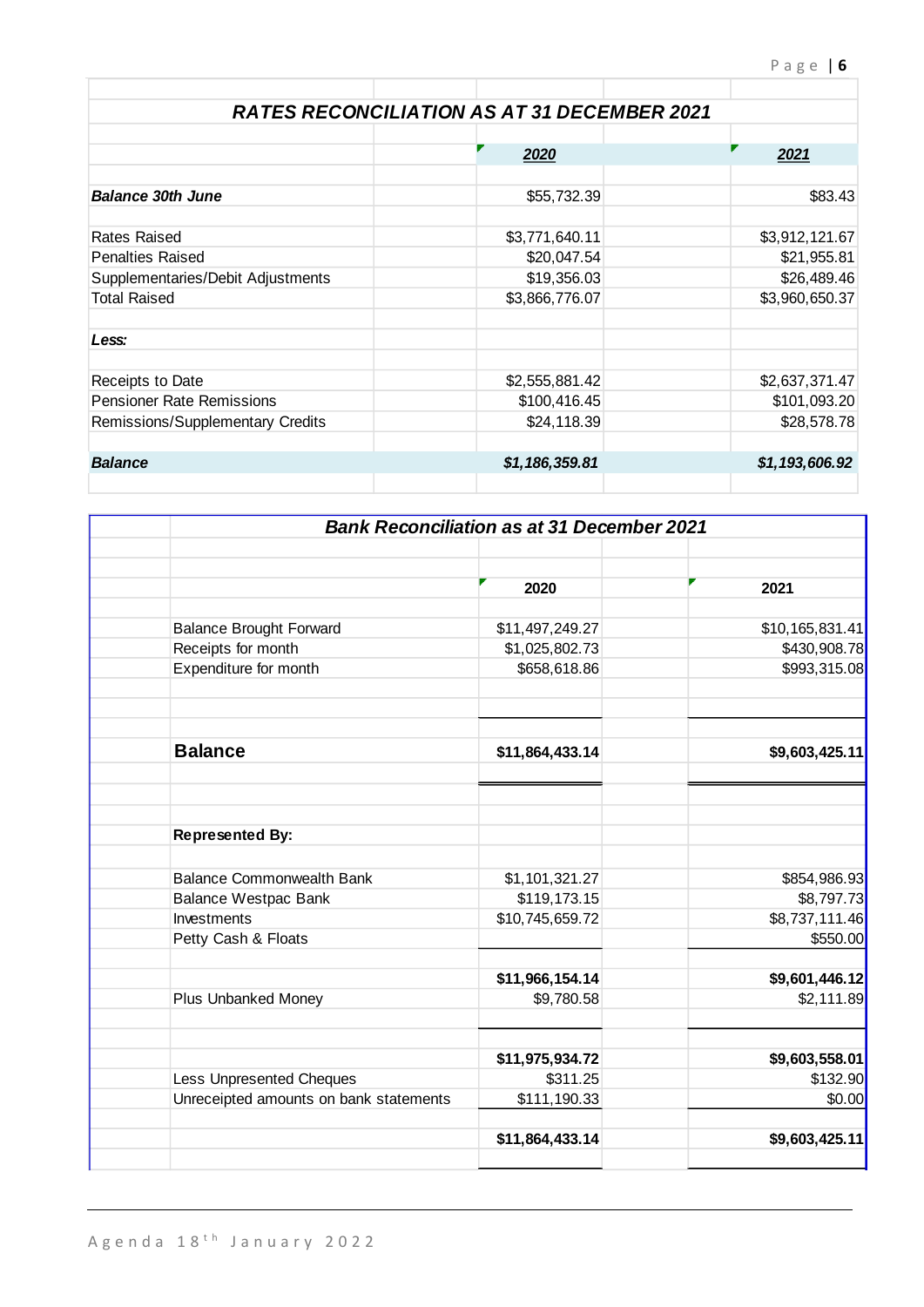|                                                               | <b>BUDGET</b>           | <b>ACTUAL TO</b>      | <b>ACTUAL TO</b>      | % OF BUDGET      | <b>BALANCE OF</b>     |
|---------------------------------------------------------------|-------------------------|-----------------------|-----------------------|------------------|-----------------------|
|                                                               | 2021/2022               | 31-Dec-20             | 31-Dec-21             | <b>SPENT</b>     | <b>BUDGET</b>         |
| <b>CORPORATE AND FINANCIAL SERVICES</b>                       |                         |                       |                       |                  |                       |
|                                                               |                         |                       |                       |                  |                       |
| ADMIN. STAFF COSTS(ASCH)                                      | \$563,015               | \$302,091             | \$284,528             | 50.54%           | \$278,487             |
| ADMIN BUILDING EXPEND(ABCH)                                   | \$42,865                | \$29,024              | \$25,820              | 60.24%           | \$17,045              |
| OFFICE EXPENSES(AOEH)                                         | \$127,000               | \$73,078              | \$94,443              | 74.36%           | \$32,557              |
| MEMBERS EXPENSES(AMEH)                                        | \$182,481               | \$76,105              | \$80,308              | 44.01%           | \$102,173             |
| OTHER ADMIN. EXPENDITURE(ASEH + RATES)                        | \$357,500               | \$151,625             | \$153,961             | 43.07%           | \$203,539             |
| MEDICAL CENTRES(MED)                                          | \$143,500               | \$74,424              | \$50,270              | 35.03%           | \$93,230              |
| STREET LIGHTING(STLIGHT)                                      | \$39,600                | \$18,302              | \$16,178              | 40.85%           | \$23,422              |
| ONCOSTS (ACTUAL) (ONCOSTS)                                    | \$559,360               | \$288,832             | \$359,312             | 64.24%           | \$200,048             |
| <b>ONCOSTS RECOVERED</b>                                      | (5487,500)              | ( \$234, 240)         | ( \$234, 575)         | 48.12%           | ( \$252, 925)         |
| COMMUNITY & ECONOMIC DEV & RELATIONS(CDR+EDEV)                | \$239,850               | \$56,392              | \$56,836              | 23.70%           | \$183,014             |
| GOVERNMENT LEVIES(GLEVY)                                      | \$256,604               | \$134,985             | \$79,521              | 30.99%           | \$177,083             |
| COVID-19                                                      |                         | \$9,708               | \$3,206               |                  |                       |
| <b>TOTAL CORPORATE &amp; FINANCIAL SERVICES</b>               | \$2,024,275             | \$980,326             | \$969,808             | 47.91%           | \$1,057,673           |
|                                                               |                         |                       |                       |                  |                       |
| <b>DEVELOPMENT AND ENVIRONMENTAL SERVICES</b>                 |                         |                       |                       |                  |                       |
| ADMIN STAFF COSTS - DES (ASCB)                                | \$167,465               | \$80,152              | \$73,638              | 43.97%           | \$93,827              |
| ADMIN BUILDING EXPEND - DES(ABCB)                             | \$23,060                | \$10,565              | \$11,966              | 51.89%           | \$11,094              |
| OFFICE EXPENSES - DES (AOEB)                                  | \$46,500                | \$30,721              | \$34,775              | 74.79%           | \$11,725              |
| <b>ENVIRON HEALTH SERVICES (EHS)</b>                          | \$31,095                | \$12,426              | \$11,069              | 35.60%           | \$20,027              |
| ANIMAL CONTROL(AC)                                            | \$12,000                | \$1,332               | \$2,855               | 23.79%           | \$9,145               |
| PLUMBING/BUILDING CONTROL (BPC)                               | \$130,112               | \$52,808              | \$49,762              | 38.25%           | \$80,350              |
| SWIMMING POOLS (POOL)                                         | \$39,092                | \$13,221              | \$10,262              | 26.25%           | \$28,830              |
| DEVELOPMENT CONTROL (DEV)                                     | \$102,000               | \$34,856              | \$56,176              | 55.07%           | \$45,824              |
| DOOR TO DOOR GARBAGE & RECYCLING (DD)                         | \$134,544               | \$66,696              | \$47,641              | 35.41%           | \$86,903              |
| ROADSIDE BINS COLLECTION (DRB)                                |                         | \$70,065              | \$42,508              | 37.29%           | \$71,492              |
| <b>WASTE TRANSFER STATIONS (WTS)</b>                          | \$114,000<br>\$205,150  | \$101,400             | \$84,458              | 41.17%           | \$120,692             |
|                                                               |                         |                       |                       |                  |                       |
| TIP MAINTENANCE (TIPS)                                        | \$60,481                | \$17,779              | \$17,529              | 28.98%           | \$42,952              |
| <b>ENVIRONMENT PROTECTION (EP)</b><br><b>RECYCLING (RECY)</b> | \$4,500                 | \$2,571               | \$529                 | 11.77%           | \$3,971               |
| <b>TOTAL DEVELOPMENT &amp; ENVIRONMENTAL SERVICES</b>         | \$35,000<br>\$1,104,999 | \$25,645<br>\$520,238 | \$23,033<br>\$466,201 | 65.81%<br>42.19% | \$11,967<br>\$638,798 |
|                                                               |                         |                       |                       |                  |                       |
| <b>WORKS AND SERVICES</b>                                     |                         |                       |                       |                  |                       |
|                                                               |                         |                       |                       |                  |                       |
| PUBLIC CONVENIENCES (PC)                                      | \$153,500               | \$76,908              | \$62,461              | 40.69%           | \$91,039              |
| CEMETERY (CEM)                                                | \$17,000                | \$12,915              | \$7,788               | 45.81%           | \$9,212               |
| HALLS (HALL)                                                  | \$59,512                | \$34,063              | \$34,821              | 58.51%           | \$24,691              |
| PARKS AND GARDENS(PG)                                         | \$71,000                | \$40,572              | \$35,326              | 49.76%           | \$35,674              |
| REC. & RESERVES(REC+TENNIS)                                   | \$78,316                | \$53,975              | \$38,973              | 49.76%           | \$39,343              |
| TOWN MOWING/TREES/STREETSCAPES(MOW)                           | \$120,000               | \$83,571              | \$86,978              | 72.48%           | \$33,022              |
| HOUSING (HOU)                                                 | \$61,788                | \$40,661              | \$46,772              | 75.70%           | \$15,016              |
| CAMPING GROUNDS (CPARK)                                       | \$13,500                | \$4,815               | \$6,898               | 51.10%           | \$6,602               |
| LIBRARY (LIB)                                                 | \$617                   | \$773                 | \$843                 | 136.62%          | (5226)                |
| ROAD MAINTENANCE (ROAD)                                       | \$855,911               | \$541,243             | \$587,926             | 68.69%           | \$267,985             |
| FOOTPATHS/KERBS/GUTTERS (FKG)                                 | \$5,850                 | \$6,917               | \$490                 | 8.38%            | \$5,360               |
| <b>BRIDGE MAINTENANCE (BRI)</b>                               | \$23,153                | \$7,300               | \$12,458              | 53.81%           | \$10,696              |
| <b>PRIVATE WORKS (PW)</b>                                     | \$85,000                | \$31,137              | \$37,465              | 44.08%           | \$47,535              |
| SUPER. & I/D OVERHEADS (SUPER)                                | \$315,800               | \$180,328             | \$182,310             | 57.73%           | \$133,490             |
| QUARRY/GRAVEL (QUARRY)                                        | ( \$25,000)             | ( \$19,902)           | ( \$52, 858)          | 211.43%          | \$27,858              |
| NATURAL RESOURCE MANAGEMENT(NRM)                              | \$122,841               | \$72,474              | \$56,122              | 45.69%           | \$66,719              |
| SES (SES)                                                     | \$2,000                 | \$1,043               | \$689                 | 34.46%           | \$1,311               |
| PLANT M'TCE & OPERATING COSTS (PLANT)                         | \$501,128               | \$264,394             | \$224,241             | 44.75%           | \$276,887             |
| <b>PLANT INCOME</b>                                           | ( \$710,000)            | (5427, 693)           | ( \$390, 403)         | 54.99%           | ( \$319, 597)         |
| DRAINAGE (DRAIN)                                              | \$19,000                | \$13,270              | \$11,967              | 62.99%           | \$7,033               |
| OTHER COMMUNITY AMENITIES (OCA)                               | \$25,116                | \$19,320              | \$18,084              | 72.00%           | \$7,032               |
| <b>WASTE COLLECTION &amp; ASSOC SERVICES (WAS)</b>            | \$37,000                | \$26,801              | \$21,175              | 57.23%           | \$15,825              |
|                                                               |                         |                       |                       |                  |                       |
| <b>TOTAL WORKS &amp; SERVICES</b>                             | \$1,833,032             | \$1,064,886           | \$1,030,528           | 56.22%           | \$802,504             |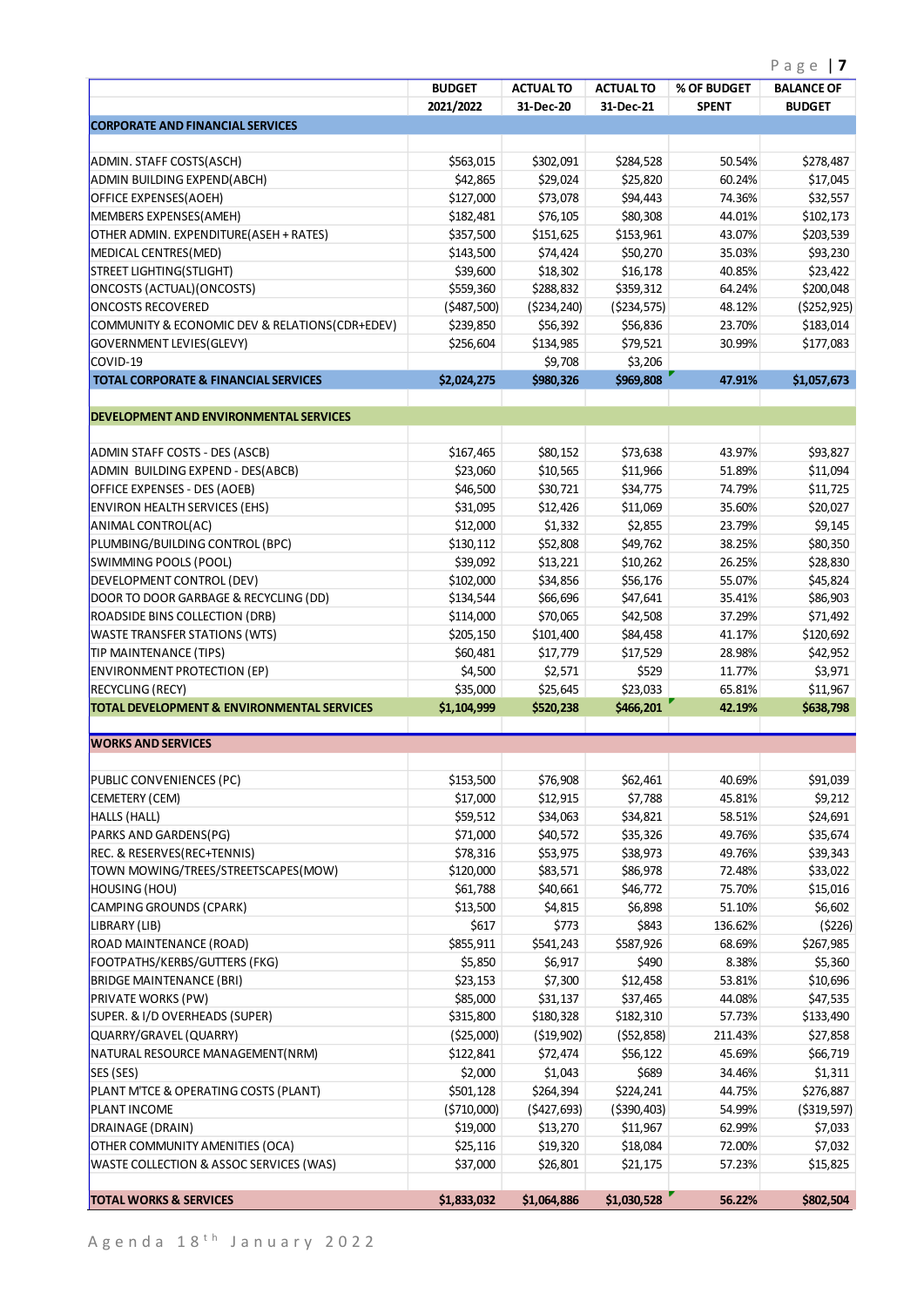| <b>DEPARTMENT TOTALS OPERATING EXPENSES</b>         |                            |                        |                         |                 |                          |
|-----------------------------------------------------|----------------------------|------------------------|-------------------------|-----------------|--------------------------|
|                                                     |                            |                        |                         | 47.91%          |                          |
| Corporate Services<br>Dev. & Environmental Services | \$2,024,275<br>\$1,104,999 | \$980,326<br>\$520,238 | \$969,808<br>\$466,201  | 42.19%          | \$1,057,673<br>\$638,798 |
| Works & Services                                    | \$1,833,032                | \$1,064,886            | \$1,030,528             | 56.22%          | \$802,504                |
|                                                     |                            |                        |                         |                 |                          |
| <b>Total All Operating</b>                          | \$4,962,306                | \$2,565,450            | \$2,466,537             | 49.71%          | \$2,498,975              |
| <b>CAPITAL EXPENDITURE</b>                          |                            |                        |                         |                 |                          |
| <b>CORPORATE AND FINANCIAL SERVICES</b>             |                            |                        |                         |                 |                          |
| <b>Computer Purchases</b>                           | \$32,000                   | \$0                    | \$0                     | 0.00%           | \$32,000                 |
| Equipment                                           | \$6,000                    | \$0                    | \$24,845                | 0.00%           | ( \$18, 845)             |
| Miscellaneous (Municipal Reval etc)                 | \$128,500                  | \$0                    | \$0                     | 0.00%           | \$128,500                |
|                                                     | \$166,500                  | \$0                    | \$24,845                | 14.92%          | \$141,655                |
| <b>DEVELOPMENT &amp; ENVIRONMENTAL SERVICES</b>     |                            |                        |                         |                 |                          |
| Swimming Pool                                       | \$5,000                    | \$11,164               | \$1,815                 | 36.30%          | \$3,185                  |
| <b>Waste Transfer Station</b>                       | \$12,000                   | \$0                    | \$0                     | 0.00%           | \$12,000                 |
|                                                     | \$17,000                   | \$11,164               | \$1,815                 | 10.68%          | \$5,836                  |
| <b>WORKS &amp; SERVICES</b>                         |                            |                        |                         |                 |                          |
| <b>Plant Purchases</b>                              | \$780,000                  | \$67,112               | \$1,580                 | 0.20%           | \$778,420                |
| Camping Grounds                                     | \$0                        | \$0                    | \$0                     |                 | \$0                      |
| Public Conveniences                                 | \$120,000                  | \$57,452               | \$26,272                | 21.89%          | \$93,728                 |
| Bridges                                             | \$0                        | \$51,317               | \$95                    |                 | (595)                    |
| Road Construction & Reseals                         | \$2,269,000                | \$992,869              | \$1,090,811             | 48.07%          | \$1,178,189              |
| Drainage                                            | \$50,000                   | \$2,621                | \$5,153                 | 0.00%           | \$44,847                 |
| Parks & Gardens Capital                             | \$40,000                   | \$70,023               | \$33,342                | 83.35%          | \$6,658                  |
| Infrastructure Capital (Moved to Roads)             | \$170,000                  | \$0                    | \$0                     | 0.00%           | \$170,000                |
| Footpaths, Kerbs & Gutters                          | \$0                        | \$48,871               | \$0                     |                 | \$0                      |
| <b>Rec Grounds</b>                                  | \$20,000                   | \$12,000               | \$11,635                | 58.18%          | \$8,365                  |
| Halls                                               | \$25,000                   | \$9,000                | \$22,031                | 88.12%          | \$2,969                  |
| Buildings                                           | \$777,500<br>\$4,251,500   | \$0<br>\$1,311,266     | \$29,196<br>\$1,220,114 | 3.76%<br>28.70% | \$748,304<br>\$3,031,386 |
|                                                     |                            |                        |                         |                 |                          |
| <b>TOTAL CAPITAL WORKS</b>                          |                            |                        |                         |                 |                          |
| Corporate Services                                  | \$166,500                  | \$0                    | \$24,845                | 14.92%          | \$141,655                |
| Dev. & Environmental Services                       | \$17,000                   | \$11,164               | \$1,815                 | 10.68%          | \$15,185                 |
| <b>Works &amp; Services</b>                         | \$4,251,500                | \$1,311,266            | \$1,220,114             | 28.70%          | \$3,031,386              |
|                                                     | \$4,435,000                | \$1,322,430            | \$1,246,775             | 28.11%          | \$3,188,225              |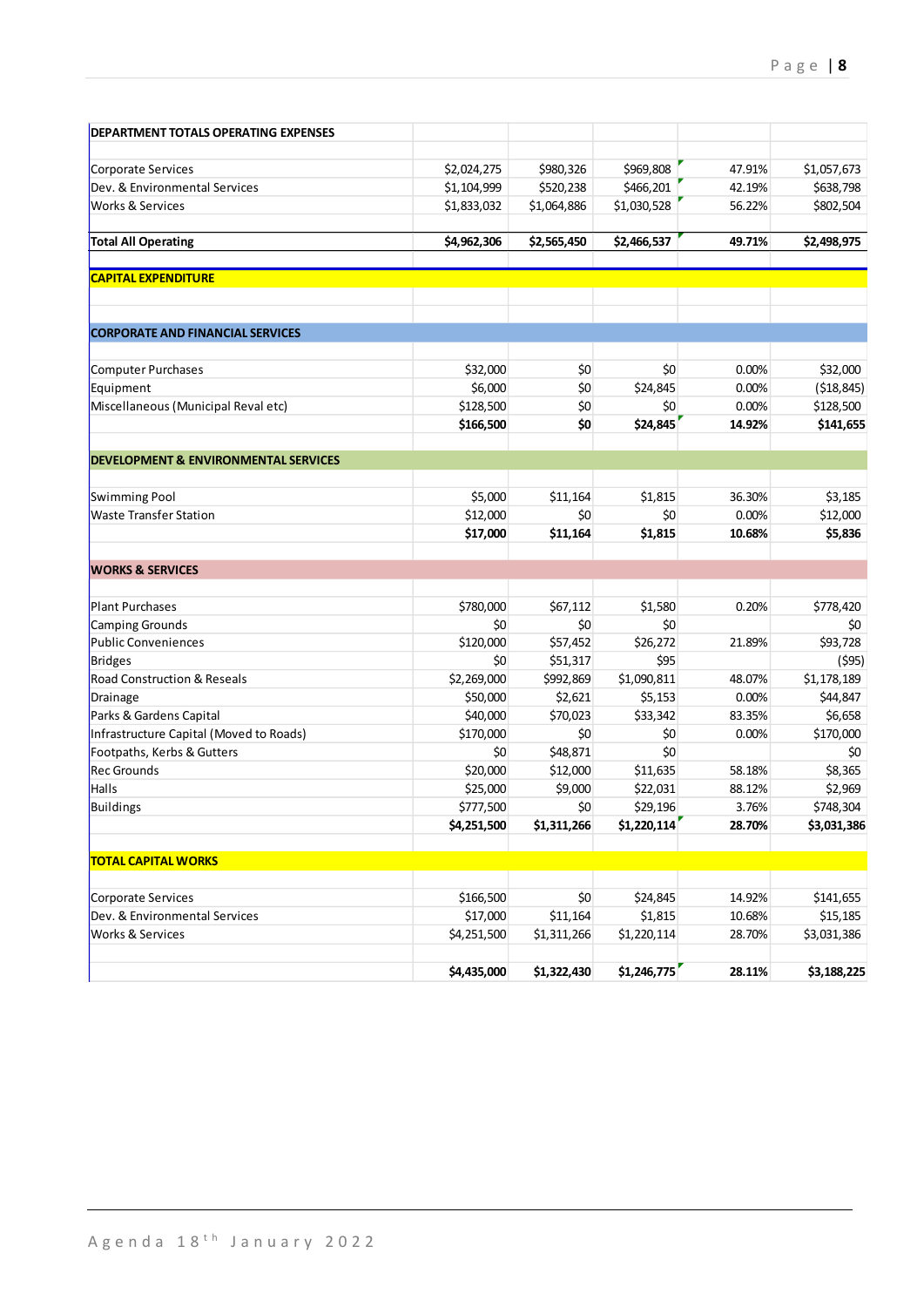|     | <b>BANK ACCOUNT BALANCES AS AT 31 DECEMBER 2021</b>    |                          |                         |                 |                  |              |
|-----|--------------------------------------------------------|--------------------------|-------------------------|-----------------|------------------|--------------|
|     |                                                        |                          |                         |                 | <b>BALANCE</b>   |              |
|     |                                                        | <i><b>Investment</b></i> | <b>Current Interest</b> |                 |                  |              |
| No. | <b>Bank Accounts</b>                                   | <b>Period</b>            | Rate %                  | <b>Due Date</b> | 2020             | 2021         |
|     | 11100 Cash at Bank and on Hand                         |                          |                         |                 |                  |              |
|     | 11105 Bank 01 - Commonwealth - General Trading Account |                          |                         |                 | 758,607.41       | 854,936.03   |
|     | 11106 Bank 02 - Westpac - Direct Deposit Account       |                          |                         |                 | 148,724.86       | 8,797.73     |
|     | 11110 Petty Cash                                       |                          |                         |                 | 350.00           | 350.00       |
|     | 11115 Floats                                           |                          |                         |                 | 200.00           | 200.00       |
|     | 11199 TOTAL CASH AT BANK AND ON HAND                   |                          |                         |                 | 907,882.27       | 864,283.76   |
|     | 11200 Investments                                      |                          |                         |                 |                  |              |
|     | 11206 Bank 04                                          | 30 Days                  | 0.20%                   | 6/01/2022       | 1,009,881.93     | 1,000,845.75 |
|     | 11207 Bank 05                                          | 120 Days                 | 0.21%                   | 2/02/2022       | 3,642,135.95     | 3,654,998.22 |
|     | 11207 Bank 06                                          | 30 Days                  |                         |                 |                  |              |
|     | 11212 Bank 12                                          | 30 Days                  |                         |                 |                  |              |
|     | 11214 Tascorp                                          | 180 Days                 | 0.03%                   | 17/03/2022      | 77,938.96        | 78,067.05    |
|     | 11215 Bank 15                                          | 90 Days                  |                         |                 |                  |              |
|     | 11216 Bank 16                                          | 90 Days                  | 0.22%                   | 15/03/2022      | 5,515,988.26     | 4,005,230.33 |
|     | 11299 TOTAL INVESTMENTS                                |                          |                         |                 | 10,245,945.10    | 8,739,141.35 |
|     | TOTAL BANK ACCOUNTS AND CASH ON HAND                   |                          |                         |                 | 11, 153, 827. 37 | 9,603,425.11 |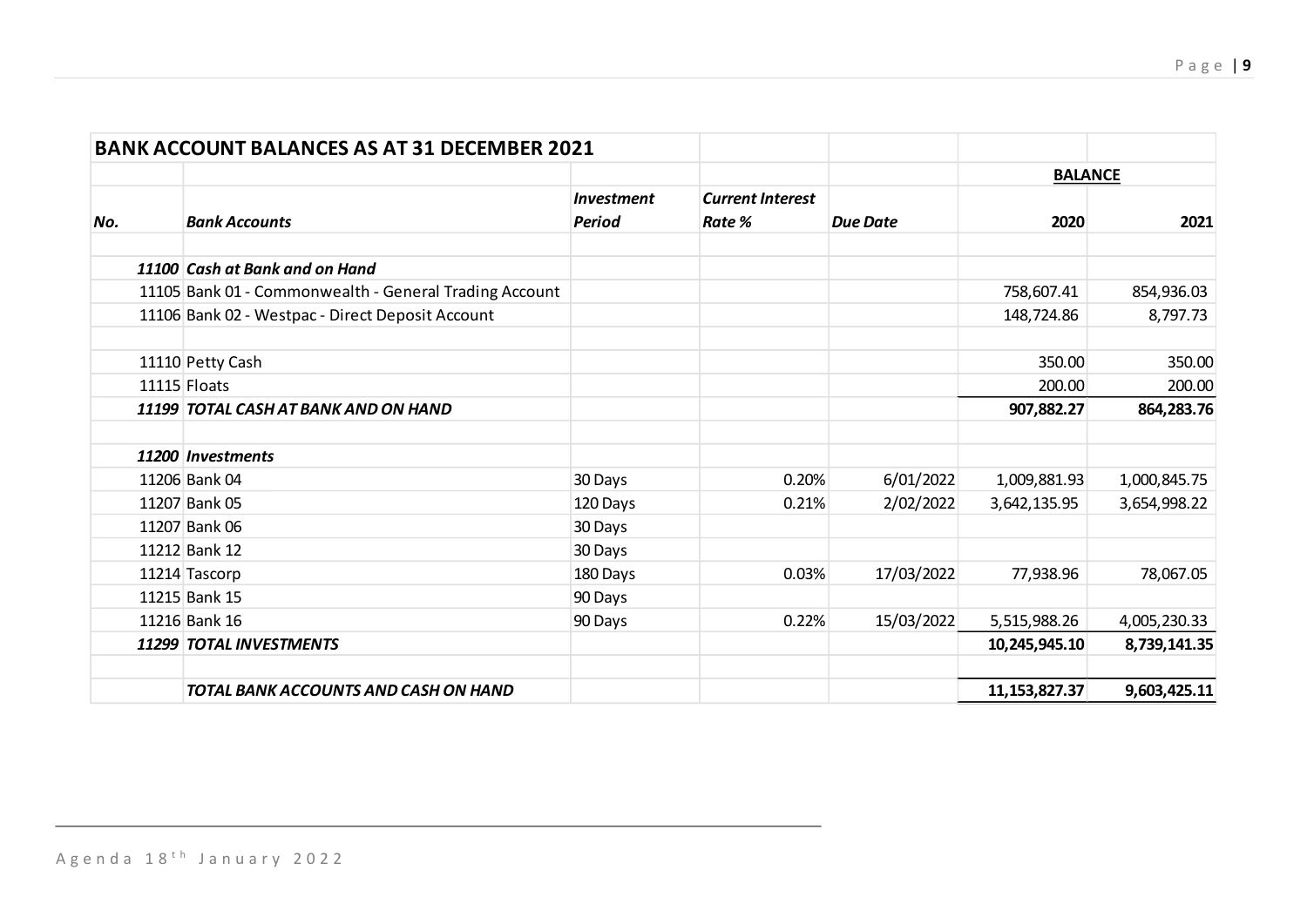# P a g e | **10**

|                              |                                                                                         |                                 |                                              |                              |                                                |                  | Plant &                            |                                    |                                   |                                             |                                          |                                         |                               |                              |                             |                               |                        |                                           |                      |
|------------------------------|-----------------------------------------------------------------------------------------|---------------------------------|----------------------------------------------|------------------------------|------------------------------------------------|------------------|------------------------------------|------------------------------------|-----------------------------------|---------------------------------------------|------------------------------------------|-----------------------------------------|-------------------------------|------------------------------|-----------------------------|-------------------------------|------------------------|-------------------------------------------|----------------------|
| No.                          | $\blacksquare$ Plant                                                                    | Total Expense                   | Sal and Wag $\overline{\phantom{a}}$ Oncosts |                              | <b>Internal Plant</b><br>Hire                  | <b>Materials</b> | Equipment<br><b>Maintenance</b>    | Insurance                          | Fue                               | $\vert$ = Tyres<br>$\overline{\phantom{a}}$ | Registration $\overline{ }$              | Depreciation                            | Cost of<br>capital            | Recovered                    | $\blacktriangleright$ Hours | $\overline{\phantom{a}}$ Hour | Recovery per           | Expenditure $p_i$ $\overline{p}$ per Hour | Recovery/(Loss)      |
| PM0149                       | Loadrite Weighing System                                                                | 451.75<br>s.                    |                                              | s.                           | -Ŝ                                             | Ś                | -S                                 | 42.46<br>-S                        |                                   | $\sim$                                      | - Ś                                      | 372.08<br>s.                            | 37.21<br>- Ś                  |                              |                             |                               |                        |                                           |                      |
| PM0196                       | <b>Transmig Welder</b>                                                                  | 124.05                          |                                              | -S                           |                                                |                  |                                    | 11.55<br>Ś                         |                                   |                                             |                                          | 101.25                                  | 11.25                         |                              |                             |                               |                        |                                           |                      |
| PM0238<br>PM0254             | Auge<br><b>Test and Tag Equipment</b>                                                   | 571.56<br>113.55                |                                              |                              |                                                |                  |                                    | 53.67<br>10.66                     |                                   |                                             |                                          | 470.37<br>93.45                         | 47.51<br>9.44                 |                              |                             |                               |                        |                                           |                      |
| PM0255                       | Floor Jack 15 Tonne                                                                     | 150.80                          | -S                                           |                              |                                                |                  | ∣ \$                               | 14.16<br>S.                        |                                   |                                             |                                          | 124.10                                  | 12.54                         |                              |                             |                               |                        |                                           |                      |
| PM613                        | Komatsu Loader Hamilton BO8817                                                          | - Ś<br>$1,764.71$ \$            |                                              | .s                           |                                                |                  | ∣ \$<br>272.73                     | ∣ Ś<br>126.79                      |                                   |                                             | 87.41                                    | ∣ \$<br>1,111.11                        | 166.67                        | 220.00                       |                             | 5.5 <sub>5</sub>              | 40.00 <sup>8</sup>     | 320.86                                    | (\$280.86            |
| <b>PM620</b><br>PM621        | Herc Superdog - Kelvin (IT2581)<br>Pig Trailer Hamilton OT0770                          | $2,228.51$ \$<br>$1.157.19$ \$  |                                              |                              |                                                |                  | -S                                 | 121.21<br>s<br>38.04               |                                   |                                             | 777.91<br>735.83                         | 1.062.23<br>- S                         | 267.17<br>50.00               | 8,568.75                     |                             | 342.8<br>- S                  | 25.00                  | 6.50                                      | \$18.50              |
| PM622                        | Fuel Tanker Bothwell PT4204                                                             | 34.80                           | ∣ S                                          |                              |                                                |                  |                                    | s                                  |                                   |                                             | 34.80                                    | 333.33                                  |                               |                              | $\sim$                      |                               |                        |                                           |                      |
| PM627                        | <b>Small Mowers</b>                                                                     | 886.00 \$                       | 89.08                                        | 42.49                        |                                                | 527.17           |                                    |                                    | 227.26                            |                                             |                                          |                                         |                               | .s                           | 907.50                      | $302.5$ \$                    | $3.00$ \$              | 2.93                                      | \$0.0                |
| PM628                        | Chainsaws                                                                               | $262.35$ \$                     |                                              |                              |                                                | 173.68           |                                    |                                    | 88.67                             |                                             |                                          |                                         |                               |                              | 82.50                       | $16.5$ \$                     | 5.00                   | 15.90<br>∣ \$                             | ( \$10.90            |
| PM629<br>PM630               | Spray Units<br>Compressors                                                              | 1,471.34<br>99.66               |                                              |                              |                                                | 333.18           |                                    | \$<br>103.81<br>9.37<br>\$         | 32.73                             |                                             |                                          | 909.73<br>82.08<br>\$                   | 91.89<br>8.21                 |                              | 247.50                      | 49.5<br>-\$                   | 5.00                   | 29.72<br>-\$                              | (524.72              |
| PM636                        | Small Trailers                                                                          | 236.14                          |                                              |                              |                                                |                  |                                    |                                    |                                   |                                             | 236.14                                   |                                         |                               |                              | 100.00                      | $20.0$ \$                     | $5.00$ \$              | 11.81                                     | (56.81)              |
| <b>PM652</b>                 | Road Broom UT7744                                                                       | 168.52                          |                                              |                              |                                                |                  |                                    | \$<br>9.70                         |                                   |                                             | 57.15                                    | 85.00<br>- Ś                            | 16.67<br>-S                   |                              |                             |                               |                        |                                           |                      |
| <b>PM654</b>                 | New Holland Tractor Bothwell B08NO                                                      | 1,739.39                        |                                              | .s                           |                                                |                  |                                    | Ś<br>136.30                        | 88.32                             |                                             | 141.16                                   | 1,194.44<br>-S                          | 179.17                        | 385.00                       |                             | $11.0$ \$                     | 35.00                  | 158.13                                    | ( \$123.13           |
| <b>PM662</b><br>PM664        | King Tandem Trailer Hamilton YT0630<br>Pressure Cleaner 2003                            | $74.58$ \$<br>239.79 \$         |                                              | -S<br>.s                     |                                                |                  |                                    | 22.52<br>Ś                         |                                   |                                             | 74.58                                    | 197.34                                  | 19.93<br>-S                   |                              |                             |                               |                        |                                           |                      |
| PM665                        | Dog Trailer - Neville (YT5100)                                                          | 1,931.66                        | 14.44<br>- S                                 | 8.66                         |                                                |                  |                                    | 88.49<br>Ś                         |                                   |                                             | 777.91                                   | 775.48                                  | 266.69<br>-S                  |                              | 462.50                      | $18.5$ \$                     | $25.00$ \$             | 104.41                                    | (579.41              |
| PM667                        | Work Station Hamilton 2003                                                              | 185.01                          | - s                                          |                              |                                                |                  |                                    | Ś<br>17.37                         |                                   |                                             |                                          | 152.25                                  | 15.38                         |                              | $\sim$                      |                               |                        |                                           |                      |
| PM668<br>PM671               | Work Station Bothwell 2003<br><b>Water Tanker</b>                                       | 185.01<br>934.79 \$             | 55.70                                        | 33.42                        |                                                | 307.68           |                                    | 17.37<br>47.54                     | 11.28                             |                                             |                                          | 152.25<br>416.67                        | 15.38<br>62.50                | 2,920.00                     |                             | $292.0$ \$                    | 10.00                  | 3.20                                      | \$6.8                |
| PM676                        | Kobelco Excavator FA6566                                                                | 9,697.96                        | 576.93<br>-Ś                                 | 346.16                       | 14.00                                          | 1,086.31         | 1,433.20                           | 394.20<br>-\$                      | 1,441.43                          |                                             | 87.41                                    | 5<br>3,454.65                           | 863.66                        | 5,232.50                     |                             | 80.5                          | 65.00                  | 120.47                                    | $($ \$55.47          |
| PM677                        | Compressor/Post Driver                                                                  | 241.50                          | -S                                           |                              | $\sim$                                         |                  |                                    | 22.68<br>s                         |                                   |                                             |                                          | 198.75                                  | 20.08<br>-S                   |                              |                             |                               |                        |                                           |                      |
| PM682                        | Float IT0169                                                                            | 777.91                          | ∣ S                                          |                              |                                                |                  |                                    |                                    |                                   |                                             | 777.91                                   |                                         |                               | 562.50                       |                             | $22.5$ \$                     | $25.00$ \$             | 34.57                                     | (59.57)              |
| PM684<br>PM687               | Komatsu Grader FC7003<br>Western Star - H. Chivers FB5754                               | $9,597.99$ \$<br>$16,228.23$ \$ | 157.21<br>378.87                             | 60.66<br>∣\$<br>208.30<br>-S | 162.50<br>-S<br>239.00                         | 323.77           | 742.50<br>4,505.49<br>∣\$          | 560.09<br>∣ S<br>425.09<br>-S      | 1.692.05<br>ıs.<br>4.773.06<br>.s | -S                                          | 87.41<br>-S<br>717.96<br>S.              | ∣ \$<br>$4.908.45$ \$<br>3,725.35<br>S. | 1.227.11<br>931.34<br>-S      | 7,475.00<br>∣\$<br>24,800.00 |                             | $115.0$ \$<br>$496.0$ \$      | 65.00<br>50.00         | 83.46<br>-S<br>32.72<br>∣ Ś               | ( \$18.46<br>\$17.2  |
| PM695                        | Quick Cut Saw                                                                           | 66.03                           | ∣\$                                          |                              |                                                |                  |                                    | 6.20                               |                                   |                                             |                                          | 54.34                                   | 5.49                          |                              |                             |                               |                        |                                           |                      |
| PM705                        | Mack Truck FP4026 - Andrew Jones                                                        | 32,585.75 \$                    | 554.21                                       | 128.13<br>-S                 | 374.50                                         | 295.26           | 7,254.22                           | ∣ Ś<br>948.69                      | 5.996.68<br>-S                    | 3.672.73<br>∣ \$                            | 4.207.54<br>- Ś                          | Ś<br>8.313.99                           | 839.80                        | 27,349.00                    |                             | 547.0 \$                      | 50.00                  | 59.57<br>- S                              | (59.57)              |
| PM709                        | CAT 950 Wheel Loader Bothwell (FR3357)                                                  | 9,073.72                        | 13.12                                        | 7.87                         | 3.50                                           |                  |                                    | 725.06                             | 611.76                            |                                             | 87.41                                    | 6.354.17                                | 1.270.83                      | 504.00                       |                             | 9.0                           | 56.00                  | 1,008.19                                  | ( \$952.19           |
| PM717<br><b>PM720</b>        | 2008 Dog Trailer (Harold) Z54AB<br>S/Hand Tri Axle Dog Trailer Z24BO                    | 3,087.27<br>2,996.52            | 183.11<br>187.75<br>.s                       | 59.73<br>112.65              | 156.25<br>87.50                                | 92.70            | 460.00                             | \$<br>113.45<br>148.11             |                                   | 50.00<br>50.00                              | 777.91<br>851.66                         | 994.26<br>1,297.95<br>-\$               | 199.86<br>260.90              | 3,381.25<br>7,337.50         |                             | 135.3<br>293.5                | 25.00<br>25.00         | 22.83<br>10.21                            | \$2.1<br>\$14.7      |
| <b>PM723</b>                 | CAT 943 Traxcavator                                                                     | 2.004.94                        | -S                                           |                              |                                                |                  | -S                                 | 188.28<br>S.                       |                                   | -S                                          |                                          | 1.650.00<br>s                           | 166.67                        | 390.00                       |                             | 13.0<br>- S                   | 30.00                  | 154.23<br>- S                             | ( \$124.23           |
| <b>PM724</b>                 | Toyota Corolla Ascent - Doctor A48YD                                                    | 2,727.95                        | -S                                           | .s                           |                                                |                  | 543.96                             | 192.43<br>- Ś                      |                                   | -S                                          | 220.84                                   | - 5<br>1,686.40                         | 84.32                         |                              |                             |                               |                        |                                           |                      |
| <b>PM726</b><br><b>PM729</b> | John Deere Tractor & Slasher B47EG<br>King Box Trailer Hamilton Z92HG                   | 9.106.54<br>288.74 \$           | 228.25<br>-S                                 | 136.95<br>-S<br>.s           | 360.00<br>∣ S                                  | 1.233.05         |                                    | 635.44<br>s<br>20.11               | 240.44                            |                                             | 141.16<br>74.58                          | 5.568.75<br>- S<br>176.25               | 562.50<br>17.80               | 4,027.50                     |                             | $89.5$ \$                     | $45.00$ \$             | 101.75                                    | ( \$56.75]           |
| PM731                        | Pig Trailer Bothwell VT9746 HC                                                          | 1,237.06                        | -S                                           | - 5                          |                                                |                  |                                    | s<br>47.07                         |                                   |                                             | 735.83                                   | 412.50                                  | 41.67                         |                              | 30.00                       | $1.5$ \$                      | $20.00$ \$             | 824.71                                    | (\$804.71            |
| PM733                        | 2010 Komatsu Grader Hamilton-B73T.                                                      | 21,846.51                       | 708.62<br>∣ \$                               | 324.48<br>s.                 | 334.50<br>۱s<br>- S                            | 1,833.07         | 2,850.54                           | ∣\$<br>835.60                      | 6.084.79<br>s                     | $\sim$<br>-S                                | 87.41                                    | \$<br>7,322.92                          | 1,464.58<br>-S                | 32,640.00                    |                             | $544.0$ \$                    | 60.00                  | 40.16<br>5                                | \$19.8               |
| PM739                        | SES Vehicle Ex Huon Valley                                                              | 459.89                          | -S                                           | -S                           |                                                |                  |                                    | 43.22<br>Ś                         |                                   |                                             |                                          | 378.79                                  | 37.88                         |                              |                             |                               |                        |                                           |                      |
| PM740<br>PM741               | Hino Tipper C95BL Hamilton 11/11<br>Mack Truck 2010 (C90JY)                             | 9,793.63<br>19,611.71           | 372.60<br>-Ś                                 | 147.31<br>-S                 | 350.00                                         | 48.00            |                                    | 734.52<br>Ś<br>546.64<br>Ś         | 1,817.32<br>8.191.92              |                                             | 479.63<br>4.206.57                       | -S<br>6,437.06<br>4,790.56<br>-S        | 325.10<br>958.11              | 10,887.50<br>29,837.50       |                             | $435.5$ \$<br>596.8           | $25.00$ \$<br>50.00    | 22.49<br>32.86                            | \$2.5<br>\$17.1      |
| <b>PM743</b>                 | Mulcher Head                                                                            | 1,303.21                        |                                              | .s<br><b>1999</b>            |                                                |                  |                                    | 122.38<br>s                        |                                   |                                             |                                          | 1.072.50<br>s                           | 108.33                        |                              |                             |                               |                        |                                           |                      |
| PM744                        | Honda Tiller                                                                            | 396.51 \$                       | 64.16                                        | 38.50                        | 14.00                                          | 190.08           |                                    | 8.43                               |                                   |                                             |                                          | 73.88                                   | 7.46                          |                              |                             |                               |                        |                                           |                      |
| PM745<br>PM746               | Welder<br>John Deere X304 Ride on Mower (Bothwell)                                      | 84.06 \$<br>290.49 \$           |                                              | -S                           | $\sim$                                         |                  |                                    | 7.89<br>27.28<br>S.                |                                   | -S<br>-S                                    | - S                                      | 69.18<br>239.06                         | 6.99<br>24.15                 |                              | 292.50                      | 6.5                           | $45.0$ S               | 44.69                                     | \$0.3                |
| <b>PM748</b>                 | Hino Tipper C43LG (Bothwell)                                                            | 14.528.38 \$                    | 192.69                                       | -S<br>115.62<br>-S           | -S<br>$\sim$<br>80.00                          |                  | S<br>2.385.96                      | 901.91<br>- S                      | 2.069.34<br>.s                    | $\overline{\phantom{a}}$<br>-S              | 479.63                                   | 7.904.04<br>- Ś                         | 399.19                        | 8,775.00                     |                             | $351.0$ \$                    | 25.00                  | 41.39<br>- S                              | ( \$16.39            |
| PM751                        | Toro Groundmaster Mower (Bothwell)                                                      | 2,918.66                        | 89.08<br>∣\$                                 | 42.49<br>-S                  | $\sim$                                         |                  | 210.00                             | 155.41                             | 873.26                            |                                             | 48.86                                    | 1.361.98                                | 137.57                        | 3,120.00                     |                             | 156.0<br>- s                  | 20.00                  | 18.71<br>- Ś                              | \$1.2                |
| PM753                        | <b>Bomag Landfill Compactor</b>                                                         | 5,979.00                        | 13.41                                        | 8.05                         | 25.00                                          |                  |                                    | 444.01                             | 1.116.92                          |                                             | 87.41                                    | 3.891.15                                | 393.05                        | 735.00                       |                             | $24.5$ \$                     | 30.00                  | 244.04                                    | ( \$214.04           |
| <b>PM756</b><br><b>PM757</b> | Kenworth - Bothwell (Whelan)<br>JBC Backhoe (Hamilton 2013)                             | 9,139.41<br>8,169.10            | 165.93                                       | 99.56                        | 64.00                                          |                  |                                    | 483.29<br>561.49                   | 1,189.35<br>1,160.76              | 1,454.55<br>363.64                          | 717.96<br>87.41                          | 4,235.41<br>4,920.74                    | 1,058.85<br>745.57            | 1,500.00<br>15,560.00        |                             | 30.0<br>389.0                 | 50.00<br>40.00         | 304.65<br>21.00                           | ( \$254.65<br>\$19.0 |
| <b>PM762</b>                 | Toro Out Front Mower Hamilton                                                           | 5,853.33                        | 216.63<br>-S                                 | 129.98<br>-S                 | -S                                             | 1,517.27         | 2,082.27<br>-S                     | 145.01<br>S.                       | 162.18                            | 60.91                                       | 141.16                                   | 1.270.83                                | 127.08                        | 1,410.00                     |                             | 70.5<br>- S                   | 20.00                  | 83.03                                     | ( \$63.03            |
| PM763                        | Toro Mower GM7200 Hamilton                                                              | $3,319.45$ \$                   | 214.40                                       | -Ŝ<br>126.00                 | -S                                             |                  | 960.96<br>-S                       | 106.03<br>-S                       | 253.37                            | s.<br>495.45                                | 141.16<br>-S                             | 929.17<br>- S                           | 92.92                         |                              | 2,950                       | $147.5$ \$                    | 20.00                  | 22.50<br>- S                              | ( \$2.50             |
| <b>PM765</b><br><b>PM768</b> | Rover Shredder Vac Hamilton<br>Trailer - TMD Box 10x6                                   | 169.01<br>$205.47$ \$           |                                              | .S<br>-S                     |                                                |                  |                                    | 15.88<br>S.<br>19.31               |                                   | -S                                          | - S                                      | 139.20<br>169.23                        | 13.92<br>16.92                |                              |                             |                               |                        |                                           |                      |
| <b>PM770</b>                 | Nissan Tip Tray Ute                                                                     | $4.518.13$ \$                   | 53.64                                        | 32.18<br>S.                  | -S                                             | 160.00           |                                    | 321.66                             |                                   | 770.00                                      | 220.84<br>-S                             | - Ś<br>2.818.88                         | 140.94                        | 1,771.00                     |                             | $253.0$ \$                    | $7.00$ \$              | 17.86                                     | (510.86)             |
| PM771                        | Polivac Suction Polisher                                                                | $220.03$ \$                     |                                              | -S                           |                                                |                  |                                    | 21.57                              |                                   |                                             |                                          | 189.02                                  | 9.45                          |                              | 105.00                      | $15.0$ \$                     | 7.00                   | 14.67<br>- Ś                              | ( \$7.67             |
| PM772                        | Hino Tipper - E96VP                                                                     | $5,007.72$ \$                   | 86.65                                        | 51.99<br>-S                  |                                                |                  |                                    | 187.71<br>Ś                        | 2.227.73                          |                                             | 479.63                                   | - Ś<br>1.645.02                         | 329.00                        | 12,100.00                    |                             | 484.0 \$                      | 25.00                  | 10.35<br>- Ś                              | \$14.6               |
| PM773<br>PM774               | Variable Mesaging Board<br>140M AWD William Adams CAT Grader Bothwell                   | $1,131.25$ \$<br>38,098.34      | 675.29<br>-Ś                                 | 404.13<br>-S                 | 524.00<br>Ŝ                                    | 1,460.29         | 4,651.12                           | 99.31<br>1,074.51<br>- Ś           | 7,012.49<br>Ś                     | \$10,909.09                                 | 74.58<br>87.41                           | 870.33<br>9,416.67<br>- \$              | 87.03<br>1,883.33<br>- Ś      | 36,600.00<br>'S              |                             | $610.0$ \$                    | 60.00 \$               | 62.46                                     | ( \$2.46             |
| <b>PM777</b>                 | Mitsubishi ASX AWD                                                                      | 3,409.16                        |                                              |                              |                                                |                  |                                    | 238.29                             | 736.44                            |                                             | 220.84                                   | 2.088.30<br>- S                         | 125.30                        |                              | 56.00                       | 8.0<br>- S                    | 7.00                   | 426.15<br>- S                             | (5419.15             |
| <b>PM778</b>                 | 2017 Ranger 2.2l Diesel                                                                 | 2,793.17                        | 13.12                                        | 7.87<br>-S                   |                                                |                  |                                    | 226.38<br>s                        | 170.38                            |                                             | 272.50                                   | - Ś<br>1.983.89                         | 119.03                        |                              | 759.50                      | 108.5<br>- S                  | 7.00                   | 25.74<br>- S                              | ( \$18.74            |
| <b>PM779</b><br><b>PM781</b> | Ford Ranger XL 4WD Crew Cab Ute C91LO SES                                               | 1,334.85<br>$1,200.95$ \$       | $\sim$                                       |                              |                                                |                  |                                    | 99.84<br>114.76                    |                                   |                                             | 272.50                                   | 875.00<br>1.005.73                      | 87.50<br>80.46                |                              |                             |                               |                        |                                           |                      |
| <b>PM783</b>                 | Portable Barrow Lights x 2<br>Ford Ranger SCab 4WD H78CR - Bwell (Spray ute)            | 3.403.96                        | 86.65<br>∣ S                                 | 51.99<br>-S                  | 7.00                                           |                  | $\sim$                             | s<br>288.48                        |                                   | $\sim$                                      | - S<br>290.00                            | -S<br>2.528.14<br>- S                   | 151.69<br>∣ S                 | - 5<br>.S                    | 591.50                      | $84.5$ \$                     | $7.00$ \$              | 40.28                                     | (533.28              |
| PM785                        | Mits Triton GLX Ext Cab 4WD - Ham (Grader ute)                                          | 4,680.97                        | ∣\$                                          |                              |                                                |                  | 372.05<br>-S                       | 276.32<br>- Ś                      | 1.244.93<br>- Ś                   |                                             | 220.84                                   | 2,421.55<br>Ś                           | 145.29<br>ı s                 | 1,228.50                     |                             | 175.5<br>S                    | 7.00                   | 26.67<br>- Ś                              | ( \$19.67            |
| PM786                        | Mits Triton GLX Ext Cab 4WD - Bwell (Grader ute)                                        | s.<br>4,731.30                  | 24.17<br>- S                                 | 6.04<br>. Ś                  |                                                |                  | 503.95<br>- Ś                      | 286.58<br>.s                       | 1.027.55<br>-S                    | $\sim$                                      | 220.84                                   | 2.511.49<br>Ś                           | 150.69<br>- S                 |                              | 815.50                      | $116.5$ \$                    | 7.00                   | 40.61<br>- Ś                              | ( \$33.61            |
| <b>PM787</b><br><b>PM788</b> | Nissan Navara Extra Cab 2WD - Hamiltor<br>Toyota Hilux SCab 2wd H51CM - Hamilton (Sue)  | 3,513.34<br>3,505.09            | 67.78                                        | 39.35                        |                                                |                  | 473.41                             | 235.33<br>201.11<br>.s             | 763.97<br>741.54                  |                                             | 220.84<br>220.84                         | 2,062.33<br>1,762.45                    | 123.74<br>105.75              | 1,389.50<br>3,335.50         |                             | 198.5<br>476.5                | 7.00<br>7.00           | 17.70<br>7.36                             | ( \$10.70<br>(50.36) |
| <b>PM789</b>                 | Mitsubishi Outlander Exceed (Lyn)                                                       | 6,274.75                        |                                              |                              |                                                |                  | 136.36                             | 382.72                             | 885.82                            | 1,127.27                                    | 220.84                                   | 3,354.04                                | 167.70                        | 2,099.79                     |                             | 300.0                         | 7.00                   | 20.92                                     | ( \$13.92            |
| <b>PM790</b>                 | X-Trail 4WD Auto Diesel TS Series 2 (Adam) H92CU                                        | 3,308.55                        |                                              |                              |                                                |                  |                                    | 295.79<br>S.                       | 70.07                             |                                             | 220.84                                   | 2,592.24<br>-S                          | 129.61                        | 112.00                       |                             | 16.0                          | 7.00                   | 206.78                                    | (\$199.78            |
| <b>PM792</b>                 | Toyota Tarago - Community Bus                                                           | 3,617.56                        |                                              |                              |                                                |                  | 1,193.60                           | ∣\$<br>110.15                      | 610.78                            | 459.00<br>-S                                | 220.84<br>-S                             | 965.28<br>-S                            | 57.92                         |                              | 315.00                      | 5.3<br>- S                    | 60.00                  | ۰,<br>689.06                              | ( \$629.06]          |
| <b>PM793</b><br><b>PM794</b> | Diesel tank for grader ute PM786<br>ICB 5CX Backhoe Loader H11IP (Bothwell              | $113.19$ \$<br>8,860.39 \$      | 28.88                                        | -S<br>17.33<br>s.            | -S<br>- S<br>- S                               | 252.45           | $1,022.26$ \$<br>∣\$               | 10.64<br>-S<br>- S<br>595.80       | 851.66<br>ıs.                     | -S<br>$\sim$<br>∣\$.                        | - 5<br>$87.41 \;$ \$<br>-S               | 93.23<br>-S<br>5,221.39                 | 9.32<br>- 5<br>783.21<br>∣ S∶ | - S<br>-S                    | 5,880                       | $147.0$ \$                    | $40.00$ \$             | 60.27                                     | ( \$20.27            |
| <b>PM798</b>                 | Hustler Fastrak SDX - H27UK                                                             | $2.594.74$ \$                   | 301.20                                       | 180.72                       | 20.00                                          | 726.95           | 74.70                              | 55.43                              | 560.20                            | $\overline{\phantom{a}}$                    | 141.16                                   | 485.80                                  | 48.58                         |                              | 2.960                       | 148.0                         | 20.00                  | 17.53                                     | \$2.4                |
| PM801                        | John Deere 1570 Mower                                                                   | 2,705.39<br>Ś                   | 28.88<br>-S                                  | 17.33<br>-Ŝ                  | ی ا                                            | 203.81           |                                    | \$.<br>157.43                      | 301.30                            | 363.64<br>∣ \$                              | 115.40                                   | \$<br>1,379.63                          | 137.96                        |                              | 5,190                       | $173.0$ \$                    | $30.00$ \$             | 15.64                                     | \$14.3               |
| PM803<br><b>PM805</b>        | Hustler Fastrak SDX - Gretna<br>Slasher - McConnel Omega 1.2m forestry head swing       | 589.81<br>684.96                |                                              | -\$<br>-\$                   | Ŝ<br>$\sim$<br>$\overline{\phantom{a}}$<br>-\$ |                  | $\sim$<br>$\overline{\phantom{a}}$ | \$.<br>55.43<br>64.38<br>\$<br>-\$ |                                   | \$<br>\$<br>$\sim$                          |                                          | 485.80<br>-Ŝ<br>564.17                  | 48.58<br>56.42                |                              | $\sim$                      |                               |                        |                                           |                      |
| PM807                        | Lyco Loader for PM752                                                                   | 158.88 \$                       |                                              | -\$<br>$\sim$                | $\vert$ \$<br>-\$<br>$\sim$                    |                  | - \$<br>$\sim$                     | - \$<br>$15.18$ \$                 | $\sim$                            | 5<br>$\sim$                                 |                                          | 133.05                                  | 10.64                         | -\$                          | $\sim$                      |                               |                        |                                           |                      |
| <b>PM809</b>                 | Fire Fighter Goldacres 800                                                              | $529.05$ \$                     |                                              |                              |                                                | $145.15$ \$      |                                    | 36.69                              |                                   |                                             |                                          | 321.50                                  | $25.72 \quad$ \$              |                              | $\sim$                      | $\sim$                        |                        |                                           |                      |
| <b>PM810</b>                 | Komatsu WA270-8 Loader                                                                  | $6,845.90$ \$                   | $\sim$                                       | -Ŝ<br>$\sim$                 | -Ŝ<br>۱Ś<br>$\sim$                             | 70.45            | ∣\$                                | $530.84$ \$<br>.s                  | 574.70 \$                         |                                             | $87.41$ \$<br>- S                        | 4,652.08                                | $930.42$ \$<br>-S             |                              |                             |                               |                        |                                           |                      |
| PM811                        | Nissan X-Trail 4WD Auto<br>PM842 ∩ Nissan X-Trail 4WDAuto                               | $6,636.94$ \$<br>$70,137.61$ \$ | $\sim$                                       | -S<br>$\sim$<br>-S           | ۱s<br>-S<br>$\sim$<br>-S<br>ı s                | $\sim$           | 666.64<br>S<br>3,114.59            | 337.47 S<br>∣S.<br>337.47 S<br>∣ Ś | 1.892.65<br>3.379.38              | 414.01<br>∣\$.<br>∣\$<br>$\sim$             | 220.84<br>∣\$<br>220.84                  | 2.957.46<br>- S<br>2.957.46 \$<br>∣ S∶  | $147.87$ \$<br>$147.87$ \$    |                              | 4.460<br>5,133              | $637.1$ \$<br>$733.2$ \$      | $7.00$ \$<br>$7.00$ \$ | 10.42<br>13.85                            | ( \$3.42<br>(56.85)  |
| PM833                        | <u>anuarv</u><br>Water Cartage Tank 10,000lt                                            | 2<br>917.39 \$                  | $\sim$                                       | $\sim$<br>S.                 | $\sim$                                         | $69.16$ \$       |                                    | 73.65<br>- Ś<br>- S                |                                   | ∣ \$<br>$\sim$                              | -S                                       | 645.48                                  | $129.10$ \$<br>-S             |                              |                             |                               |                        |                                           |                      |
| PM815                        | Mitsubishi Triton 4X4                                                                   | $5,267.91$ \$                   | 70.45                                        | 42.27<br>s                   | 100.00<br>∣ Ś<br>- 5                           |                  | S<br>$\sim$                        | $351.45$ \$<br>-Ŝ                  | 1,248.89                          | ∣ \$<br>$\sim$                              | 220.84<br>- Ś                            | $3,080.01$ \$<br>- Ś                    | 154.00 \$                     |                              | 10,175                      | $203.5$ \$                    | $50.00$ \$             | 25.89                                     | \$24.1               |
| PM816<br><b>PM817</b>        | Hilux 4x2 Workmate 2.4 T-Diesel Manual<br>Hilux 4x2 Workmate 2.4 T-Diesel Manual Double | $6,195.90$ \$<br>$6,329.37$ \$  |                                              | -S<br>-\$                    | -S<br>Ŝ                                        | $54.00$ \$       | $565.14$ \$<br>- \$<br>$908.41$ \$ | $334.43$ \$<br>$334.43 \quad$ \$   | 1,863.19<br>1,707.39              | ∣ \$<br>$\sim$<br>ی ا                       | $272.50$ \$<br>- Ś<br>$272.50$ \$<br>-\$ | $2,930.79$ \$<br>$2,930.79$ \$          | $175.85$ \$<br>175.85 \$      |                              | 6,633<br>3,066              | $947.5$ \$<br>438.0 \$        | 7.00<br>7.00           | 6.54<br>∣ \$<br>14.45<br>- S              | \$0.4                |
| <b>PM818</b>                 | Hilux 4x2 2.4L Diesel Manual Single Cab                                                 | $3,426.18$ \$                   | 50.40                                        | 21.78<br>-Ŝ                  | $32.00$ \$                                     |                  | $60.00$ \$                         | $286.71$ \$                        | $116.15$ \$                       |                                             | $220.84$ \$                              | $2,512.67$ \$                           | $125.63$ \$                   |                              | 270                         | $38.5$ \$                     | 7.00                   | 88.99                                     | (57.45)<br>( \$81.99 |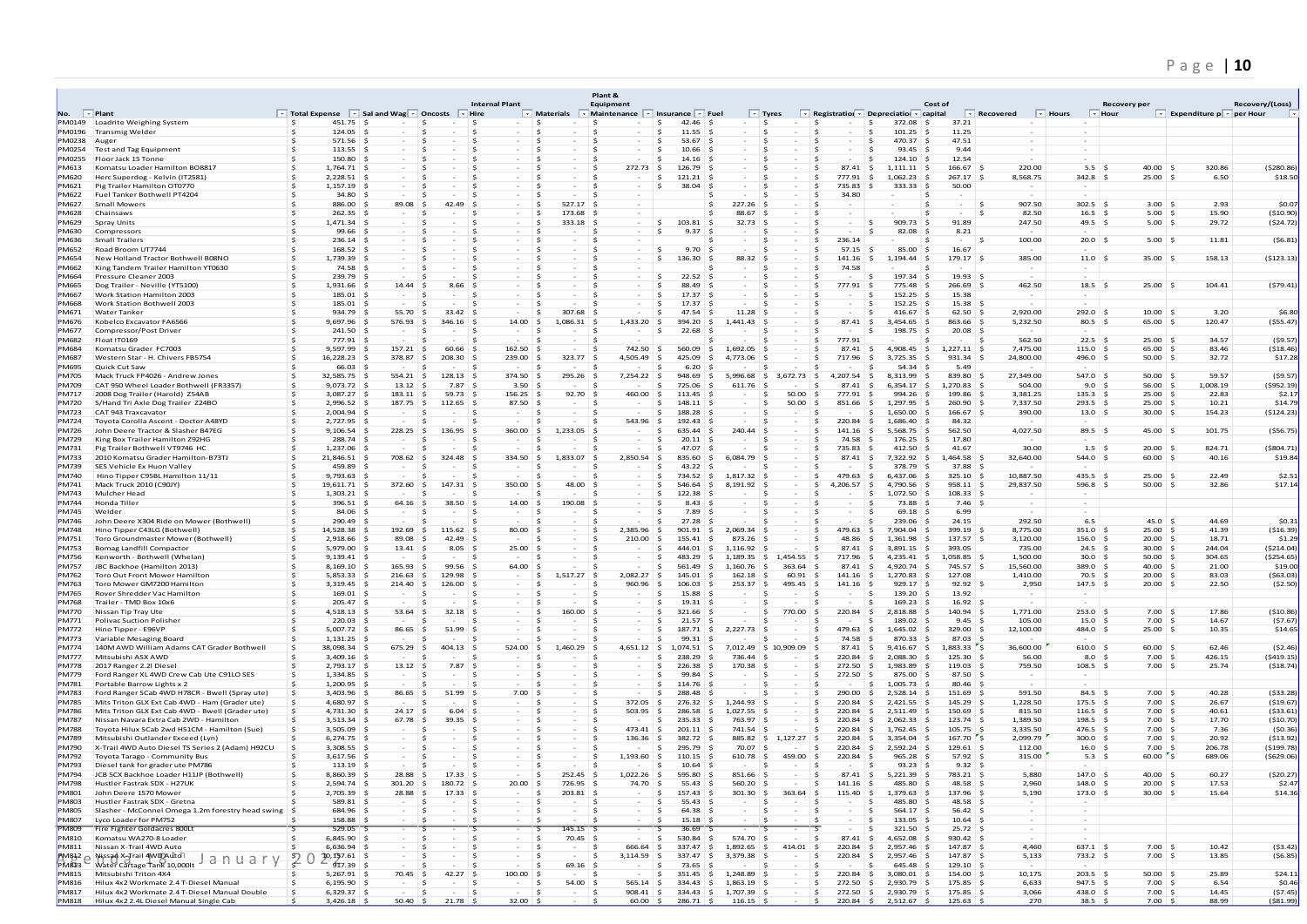|               | DONATIONS AND GRANTS 2021-2022                                |               |                                                                |                                     |                                                  |                                            |                                                                                 |           |                             |          |              |
|---------------|---------------------------------------------------------------|---------------|----------------------------------------------------------------|-------------------------------------|--------------------------------------------------|--------------------------------------------|---------------------------------------------------------------------------------|-----------|-----------------------------|----------|--------------|
| Date          | Details                                                       | <b>Budget</b> | Australia Day,<br><b>ANZAC Day,</b><br><b>Hamilton</b><br>Show | <b>Childrens</b><br><b>Services</b> | <b>Community</b><br>Grants \<br><b>Donations</b> | Event<br>Development<br>and<br>Sponsorship | <b>Further</b><br><b>Education</b><br><b>Bursaries and</b><br>School<br>Support |           | General Items Church Grants | Tourism  | <b>TOTAL</b> |
|               | Community & Economic Development Support                      | \$3,523       |                                                                |                                     |                                                  |                                            |                                                                                 |           |                             |          |              |
|               | Support/Donations                                             | \$3,760       |                                                                |                                     |                                                  |                                            |                                                                                 |           |                             |          |              |
|               | Further Education Bursaries                                   | \$1,800       |                                                                |                                     |                                                  |                                            |                                                                                 |           |                             |          |              |
|               | Central Highlands School Support                              | \$0           |                                                                |                                     |                                                  |                                            |                                                                                 |           |                             |          |              |
|               | Anzac Day                                                     | \$6,000       |                                                                |                                     |                                                  |                                            |                                                                                 |           |                             |          |              |
|               | Hamilton show                                                 | \$5,000       |                                                                |                                     |                                                  |                                            |                                                                                 |           |                             |          |              |
|               | Australia Day                                                 | \$1,500       |                                                                |                                     |                                                  |                                            |                                                                                 |           |                             |          |              |
|               | Church Grants                                                 | \$5,000       |                                                                |                                     |                                                  |                                            |                                                                                 |           |                             |          |              |
|               | Suicide Prevention Program                                    | \$2,000       |                                                                |                                     |                                                  |                                            |                                                                                 |           |                             |          |              |
|               | Anglers Alliance Sponsorship                                  | \$3,000       |                                                                |                                     |                                                  |                                            |                                                                                 |           |                             |          |              |
|               | Bothw ell Spin-out                                            | \$4,000       |                                                                |                                     |                                                  |                                            |                                                                                 |           |                             |          |              |
|               | Royal Flying Doctor Service                                   | \$1,000       |                                                                |                                     |                                                  |                                            |                                                                                 |           |                             |          |              |
|               | <b>Shearing Demonstrations</b>                                | \$2,000       |                                                                |                                     |                                                  |                                            |                                                                                 |           |                             |          |              |
|               | Youth Activities                                              | \$5,000       |                                                                |                                     |                                                  |                                            |                                                                                 |           |                             |          |              |
|               | Australiasian Golf Museum contribution to pow er              | \$5,000       |                                                                |                                     |                                                  |                                            |                                                                                 |           |                             |          |              |
|               | South Central Region Projects                                 | \$5,000       |                                                                |                                     |                                                  |                                            |                                                                                 |           |                             |          |              |
|               | Local Govt Shared Services Project                            | \$2,000       |                                                                |                                     |                                                  |                                            |                                                                                 |           |                             |          |              |
|               | 200 Years of Bothw ell Celebration                            | \$10,000      |                                                                |                                     |                                                  |                                            |                                                                                 |           |                             |          |              |
|               | Health & Wellbeing Plan Implementation                        | \$5,000       |                                                                |                                     |                                                  |                                            |                                                                                 |           |                             |          |              |
|               | 19/07/2021 First aid training donation - HATCH                | \$2,500       |                                                                |                                     | 2,500.00                                         |                                            |                                                                                 |           |                             |          |              |
|               | 19/07/2021 Meal delivery progran donation - HATCH             | \$2,000       |                                                                |                                     | 2,000.00                                         |                                            |                                                                                 |           |                             |          |              |
|               | 20/07/2021 Support for Common Ground program                  | \$750         |                                                                |                                     | 750.00                                           |                                            |                                                                                 |           |                             |          |              |
|               | 26/08/2021 Bothw ell District School                          | \$1,000       |                                                                |                                     |                                                  |                                            | 1,000.00                                                                        |           |                             |          |              |
|               | 26/08/2021 Ouse District High School                          | \$1,000       |                                                                |                                     |                                                  |                                            | 1,000.00                                                                        |           |                             |          |              |
|               | 26/08/2021 Westerw ay Primary School                          | \$1,000       |                                                                |                                     |                                                  |                                            | 1,000.00                                                                        |           |                             |          |              |
|               | 6/09/2021 Glenora District High School                        | \$1,000       |                                                                |                                     |                                                  |                                            | 1,000.00                                                                        |           |                             |          |              |
|               | 29/09/2021 Bothw ell CWA                                      | \$250         |                                                                |                                     | 250.00                                           |                                            |                                                                                 |           |                             |          |              |
|               | 28/10/2021 2021 Festival of Magic                             | \$240         |                                                                |                                     | 240.00                                           |                                            |                                                                                 |           |                             |          |              |
|               | 18/11/2021 Reimburse cost re Christmas event Hamilton 4.12.21 | \$100         |                                                                |                                     |                                                  |                                            |                                                                                 | 99.80     |                             |          |              |
|               | 18/11/2021 Reimburse cost re Christmas event Hamilton 4.12.21 | \$251         |                                                                |                                     |                                                  |                                            |                                                                                 | 250.85    |                             |          |              |
|               | 24/11/2021 Ouse Country Club Kids Christmas Party             | \$500         |                                                                |                                     | 500.00                                           |                                            |                                                                                 |           |                             |          |              |
|               | 25/11/2022 Reimburse cost re Christmas event Hamilton 4.12.21 | \$66          |                                                                |                                     |                                                  |                                            |                                                                                 | 66.00     |                             |          |              |
|               | 1/12/2021 Reimburse cost re Christmas event Hamilton 4.12.21  | \$1,060       |                                                                |                                     |                                                  |                                            |                                                                                 | 1,060.02  |                             |          |              |
|               |                                                               |               |                                                                |                                     |                                                  |                                            |                                                                                 |           |                             |          |              |
|               | YEAR TO DATE EXPENDITURE                                      |               | 0.00                                                           | 0.00                                | 6,240.00                                         | 0.00                                       | 4,000.00                                                                        | 1,476.67  | 0.00                        | 0.00     | 11,716.67    |
|               |                                                               |               |                                                                |                                     |                                                  |                                            |                                                                                 |           |                             |          |              |
| <b>BUDGET</b> |                                                               | \$82,300      | 12,500.00                                                      | 5,000.00                            | 10,000.00                                        | 7,000.00                                   | 5,800.00                                                                        | 34,000.00 | 5,000.00                    | 3,000.00 | 82,300.00    |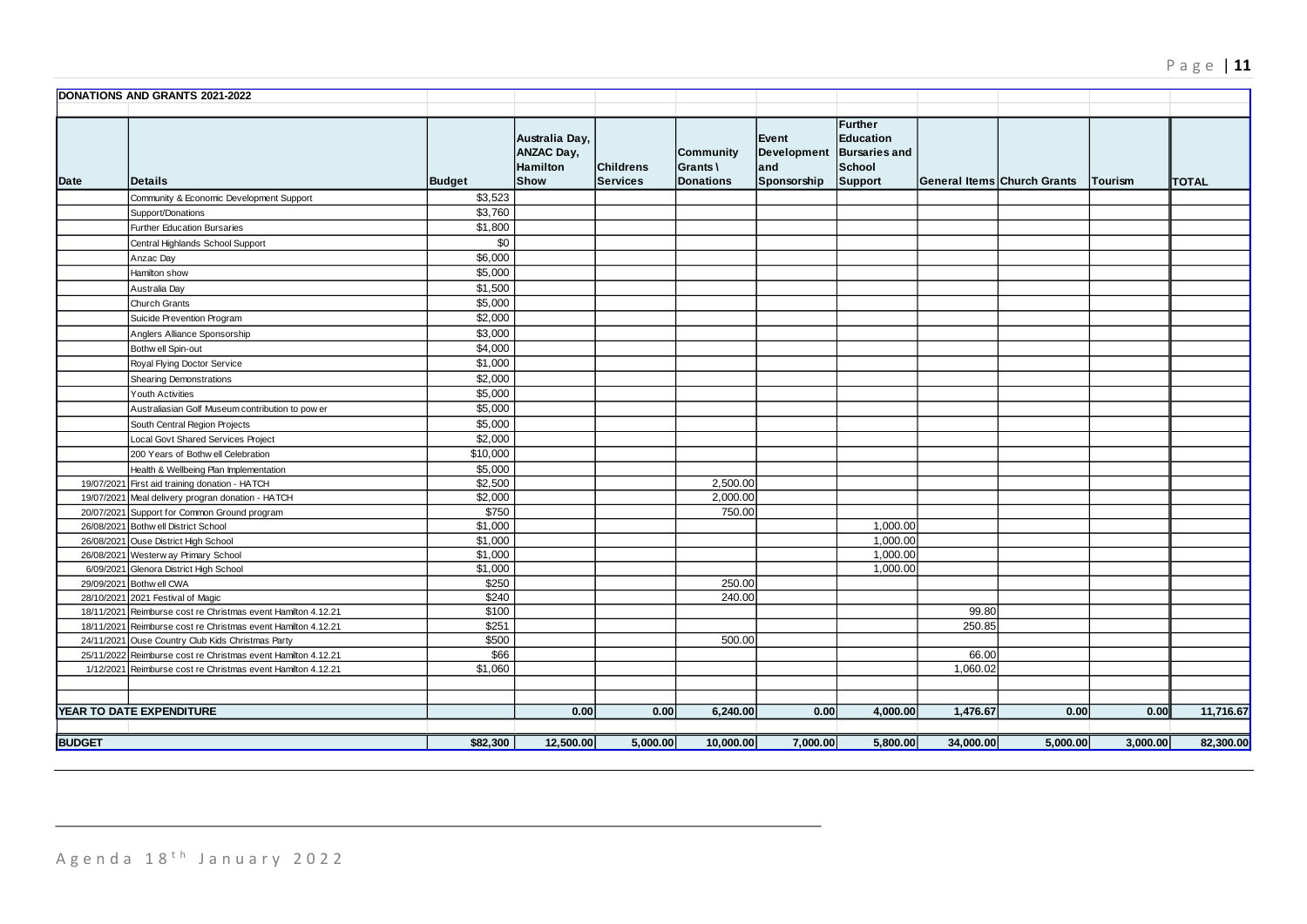# **15.0 DEVELOPMENT & ENVIRONMENTAL SERVICES**

In accordance with Regulation 25(1) of the Local Government (Meeting Procedures) Regulations 2015, the Mayor advises that the Council intends to act as a Planning Authority under the Land Use Planning and Approvals Act 1993, to deal with the following items:

## **Moved:** Clr **Seconded:** Clr

**THAT** the Development & Environmental Services Report be received.

# **15.1 DRAFT CENTRAL HIGHLANDS LOCAL PROVISIONS SCHEDULE – LANDSCAPE PROTECTION ISSUE**

## **Report By**

Planning Consultant (SMC) Damian Mackey

## **Purpose**

The purpose of this report is to determine a response to point 2 of the attached correspondence from the Tasmanian Planning Commission dated 5 January 2022 regarding landscape protection in the draft Local Provision Schedule.

## **Background**

The Tasmanian Planning Scheme will consist of the State Planning Provisions (SPPs) and the Local Provisions Schedules (LPSs) from each Council. In late 2021 Council completed its assessment of representations received in response to the public exhibition of its Draft Local Provisions Schedule and forwarded this to the Commission. Public hearings will now be conducted by the Commission, and these have been scheduled for the first week of April 2022.

## **Query from the Commission**

Following its preliminary assessment of the information submitted by Council, the Commission has queried two matters, (refer attached). The first is seeking clearer maps and property information on the titles that Council has proposed should be altered from the Agriculture Zone to the Rural Zone. This is being addressed by Council officers.

The second query pertains to the issue of landscape protection.:

*2. Revision of the summary table relating to representations 21, 22, 28, 32, 34, 35 and 36 to provide clear recommendations as to whether a modification to the exhibited LPS is proposed, seeking to apply the Scenic Protection Area Overlay and the Scenic Road Corridor Overlay. Any recommendation to revise the exhibited LPS must be accompanied with maps which clearly show the location of the proposed overlays and identify which properties are affected by the modification.*

The existing Central Highlands Interim Planning Scheme 2015 contains no landscape protection overlays. A number of representations proposed that the Local Provisions Schedule introduce them. Whilst several representations raised this in a general sense, a number contained very specific proposals, with landscape analysis and mapped proposed areas. These were a proposed Scenic Road Corridor Overlay along the Lyell Highway and a Scenic Protection Area Overlay on the Central Plateau.

These mechanisms, if introduced, would constitute substantial changes to the planning scheme provisions. They can therefore not be introduced as minor alterations to the publicly exhibited Draft Local Provisions Schedule. Potentially impacted landowners would need to be afforded due process and natural justice, and Council, as the Planning Authority would need a much deeper understanding of the issues before making a final decision to support (or not support) such changes.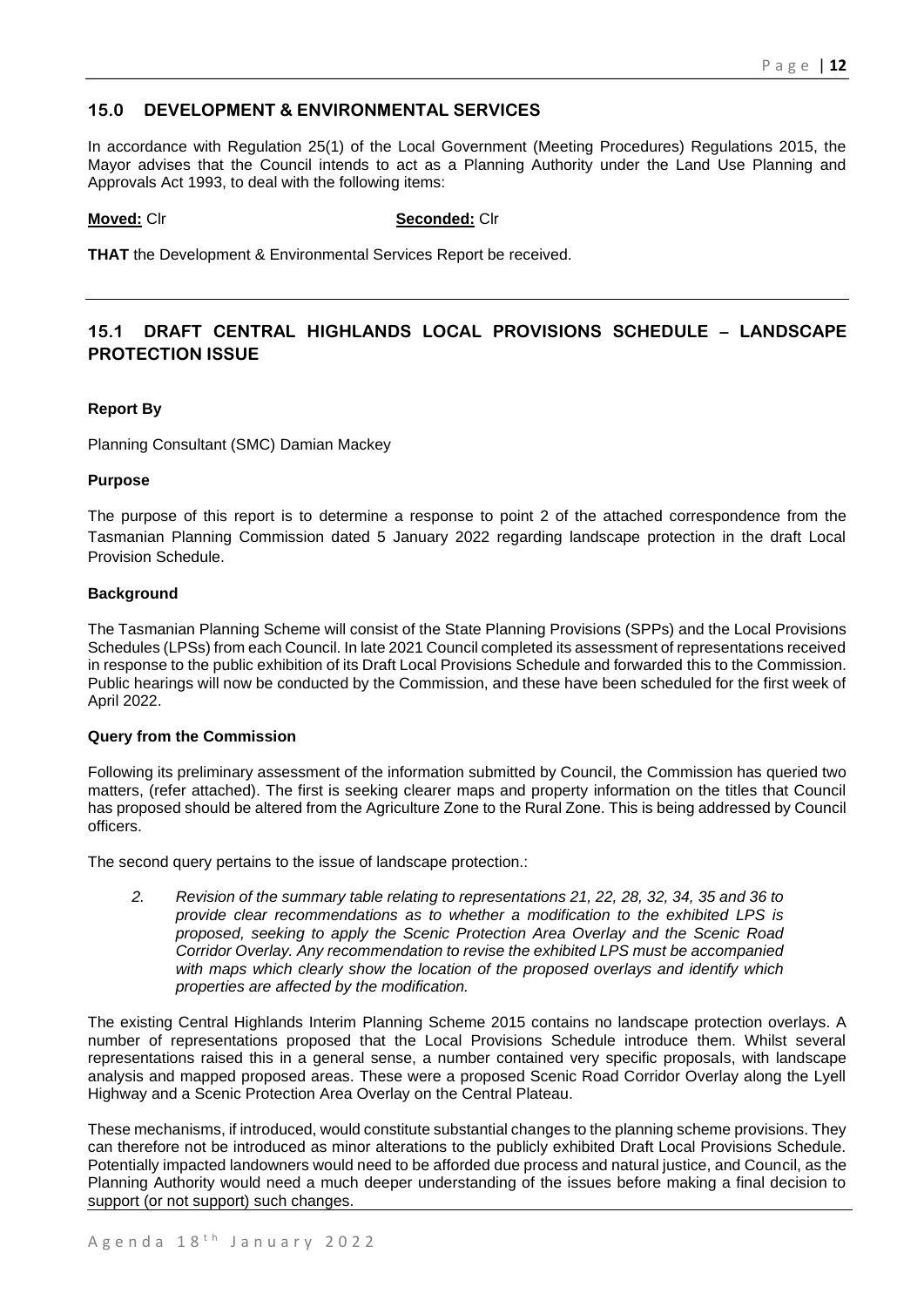After assessing the representations, Council (acting as the Planning Authority) formed the following view, which it passed on to the Commission:

# *4. LANDSCAPE PROTECTION*

## *4.1 Overview*

*A significant number of representations received expressed concerns over the lack of protection of rural landscape values in the Draft LPS. A number of these included detailed and well-researched submissions for specific landscape protection areas including landscape analysis with proposed areas defined on maps.*

*Several representations noted that the existing Rural Resource Zone, which covers a large proportion of the Central Highlands, includes some landscape protection clauses within the development controls, and that neither the new Agriculture or Rural zones contain such provisions. Therefore, the advent of the Tasmanian Planning Scheme will see the loss of general, albeit 'low key', landscape protection controls unless specific provisions are created under the Scenic Protection Code.*

*The Planning Authority accepts there is a prima facie case for the creation of Scenic Protection Areas or Scenic Road Corridors which deserves to be further explored. However, the Planning Authority reserves its final position on this matter until further information and professional advice is obtained and a formal public notification process has occurred. In short, the introduction of such a significant planning control mechanism should not be undertaken in this current process at this stage. There has been no formal consultation with the community generally or impacted landowners in particular regarding the proposed landscape protection areas.*

*It is the Planning Authority's opinion that the establishment of the mooted 'Central Highlands Scenic Protection Area' along the Highland Lakes Road and Waddamana Road and the Scenic Road Corridor along the Lyell Highway should be explored through a planning scheme amendment process pursuant to Section 35KB of the Act.*

## *4.2 Effect on the LPS as a Whole*

*The establishment of Scenic Protection Areas or Scenic Road Corridors under the Landscape Protection Code would be a major new addition to the planning scheme controls applying to the*  land and would have a significant impact on the LPS. This is notwithstanding the fact that such a *mechanism would replace the 'landscape impact provisions' in the current Rural Resource Zone applying to much of the area because the development controls within a Scenic Protection Area mechanism would likely be significantly greater than those in the current Rural Resource Zone.*

*It is the Planning Authority's opinion, therefore, that these proposals ought to be subject to a planning scheme amendment process under Section 35KB of the Act. This would provide the ability for the proposed provisions to be refined, the overlay areas to be reviewed and expert advice to be sought. The process would also afford natural justice to potentially impacted landowners and allows the Planning Authority to properly weigh the impact on private property rights for the benefit of 'the greater good'.*

## **Discussion**

Following discussions with Commission officers, it is now apparent that a 'follow-on' amendment process under Section 35KB of the Act cannot be contemplated unless Council definitively proposes to amend the draft LPS with the introduction of the landscape protection areas, including written provisions and mapped areas, and backed-up with a professional landscape analysis.

However, Council is not currently in a position to determine if it supports the introduction of landscape protection measures via the Local Provisions Schedule: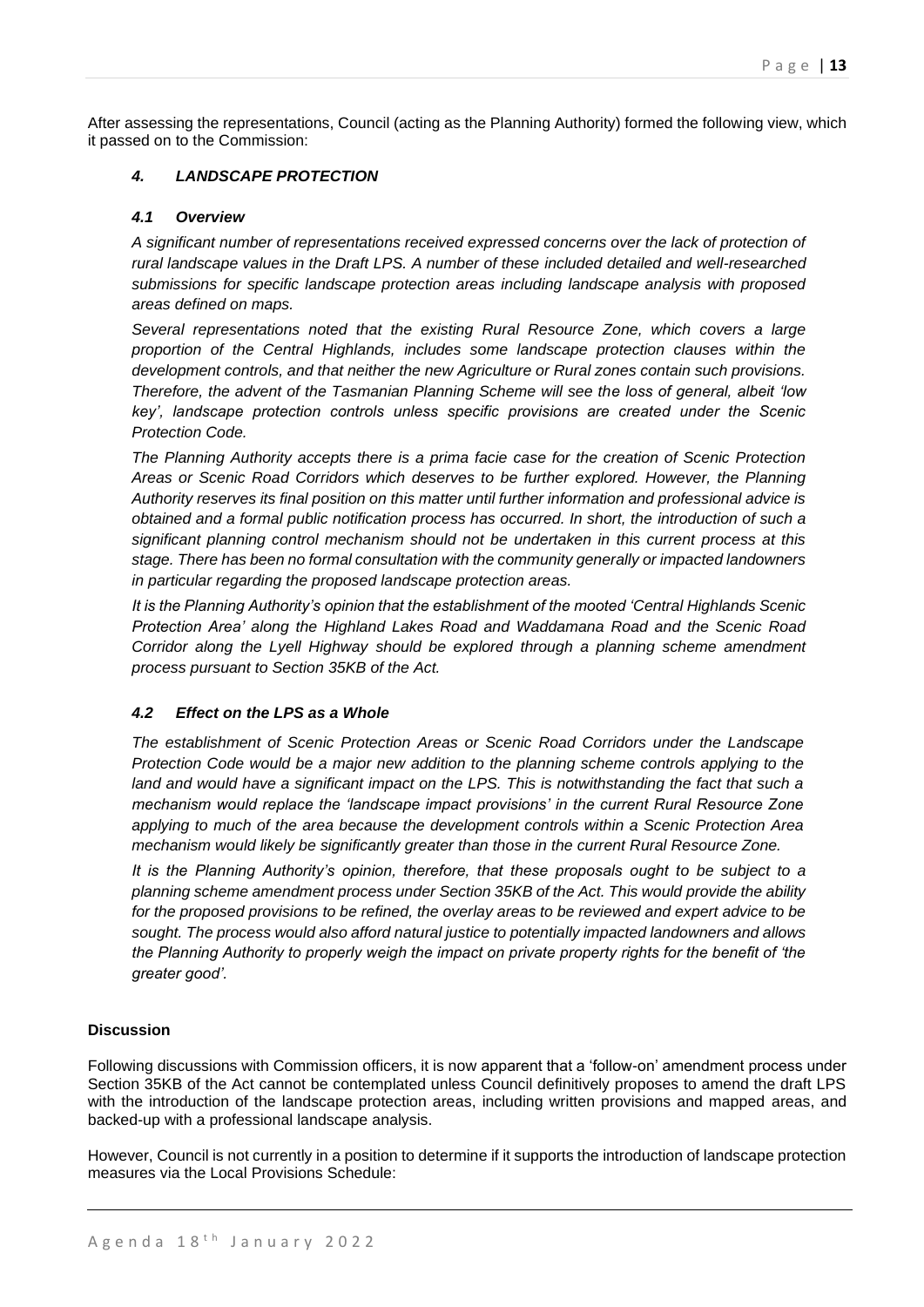- Council has no independent, expert landscape analysis, (notwithstanding the landscape analyses undertaken by a number of the representors).
- Council does not know the views of potentially impacted landowners.
- Council does not know the broader views of the general community.
- Specific drafts of proposed written provisions and mapped area has not been placed on public exhibition.

For this matter to go forward, it is now clear that it should be the subject of a normal planning scheme amendment process. This should occur after the Local Provisions Schedule has been finalised and the Tasmanian Planning Scheme introduced.

Furthermore, this ought to be preceded by a project funded by Council in which an independent expert landscape analysis is undertaken and informal public consultation is included. Following completion of this work, Council can then consider the outcomes of the project and determine whether to proceed to the formal planning scheme amendment process.

## **RECOMMENDATION:**

**Moved:** Clr **Seconded:** Clr

**THAT** it be determined that:

- A. The exhibited Draft Local Provision Schedule not be amended to include a Scenic Protection Area Overlay or a Scenic Road Corridor Overlay.
- B. A project to analyse landscape values and consult with the community and develop drafts of potential Scenic Protection Area Overlay(s) and/or Scenic Road Corridor Overlay(s), be scoped and costed, and presented to a future Council meeting.

# **15.2 DRAFT CENTRAL HIGHLANDS LOCAL PROVISIONS SCHEDULE – HEARINGS**

## **Report By**

Planning Consultant (SMC) Damian Mackey

## **Purpose**

The purpose of this report is to inform Council of the next stage of the process to finalise the Local Provisions Schedule, which will see the Tasmanian Planning Scheme introduced into the Central Highlands municipal area.

## **Background**

The Tasmanian Planning Scheme will consist of the State Planning Provisions (SPPs) and the Local Provisions Schedules (LPSs) from each Council. In late 2021 Council completed its assessment of representations received in response to the public exhibition of its Draft Local Provisions Schedule and forwarded this to the Commission.

## **Next Steps**

Public hearings will now be conducted by the Commission. Council, (as the local Planning Authority), will be represented at the hearings and all those who lodged representations in response to the public exhibition of the Draft LPS will be invited to also participate. As the hearings are public, any member of the public may attend to observe.

Council will be represented by its planning officers. There is the potential for elected members to also represent Council, on specific matters, but this would be unusual, and Council would need to provide the Commission with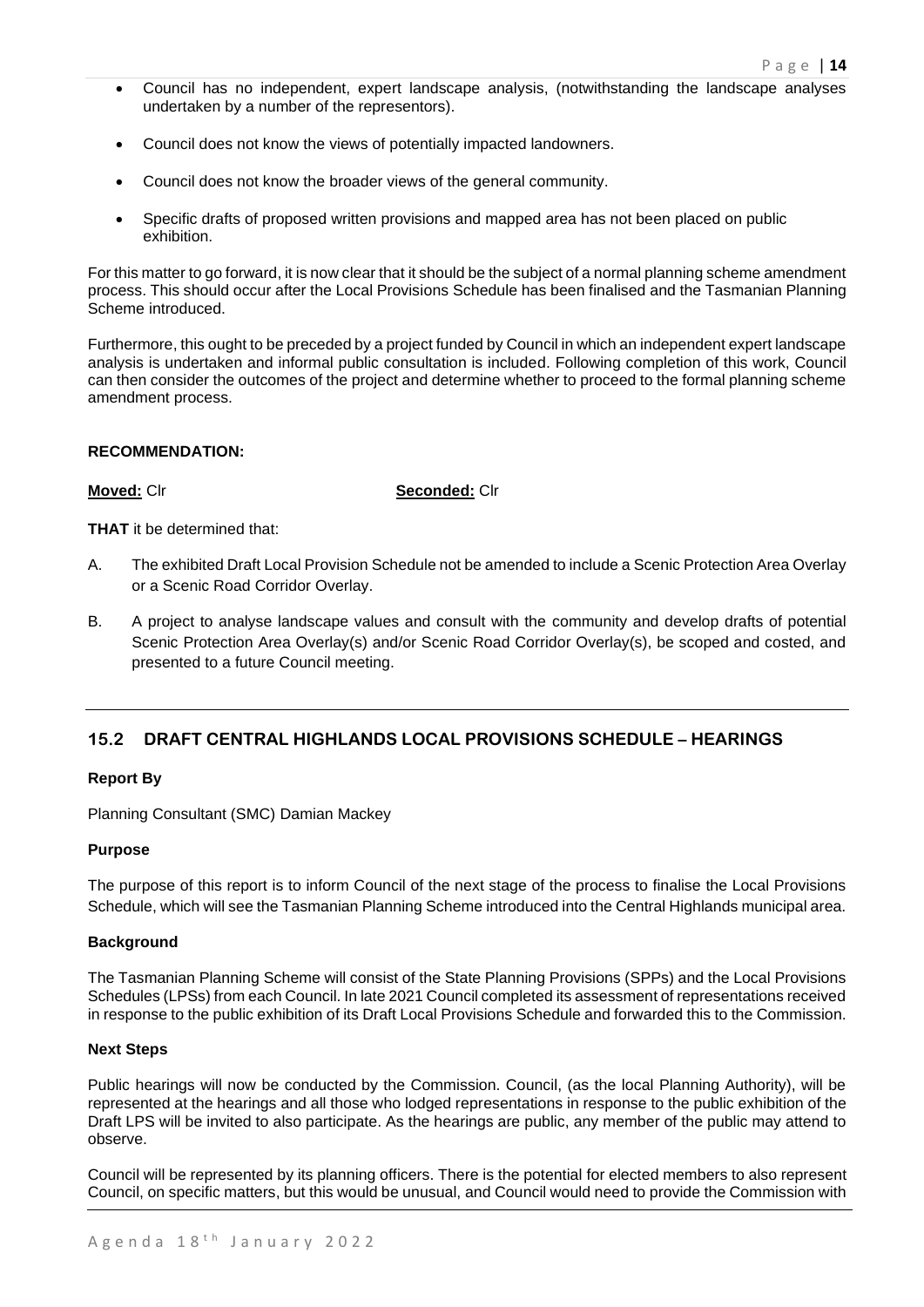the names of all persons who will be representing the Planning Authority, which representation(s) they will be speaking to and their level of expertise to address those matters raised in the representation.

The hearings have been scheduled for the first week of April 2022, although the whole five days may not be needed. There is potential for some of the days to be held at Bothwell, if a large enough meeting space (bearing in mind Covid restrictions) with a suitably large internet connection can be found.

## **RECOMMENDATON:**

**Moved:** Clr **Seconded:** Clr

**THAT** the information be noted.

# **15.3 AUSTRALIA DAY CELEBRATION AT THE BOTHWELL SWIMMING POOL**

## **Report By**

Graham Rogers (Manager DES)

## **Background**

In the past Council has supported the Swimming Pool Lifeguard in holding an Australia Day fun day at the Bothwell Swimming Pool.

The Pool Lifeguard has again approached Council seeking their support in holding a fun day and is proposing to hold a BBQ and would also like to purchase some inflatables.

## **RECOMMENDATON:**

**Moved:** Clr **Seconded:** Clr

**THAT** Council allocate \$350 for the purchase of pool inflatables and for a BBQ at the Bothwell Swimming Pool on Wednesday 26<sup>th</sup> January 2022.

# **15.4 BOTHWELL RECREATION GROUND GRANDSTAND**

## **Report By**

Graham Rogers (Manager DES)

## **Background**

At the December Ordinary Meeting Councillor Cassidy requested that Council consider developing a prospective to upgrade the grandstand at the Bothwell Recreation Ground as a project for the Federal Election in 2022.

This item was deferred at the December meeting and I have been asked to provide information on financials and Planning/Building information to remove and replace or to renovate the Bothwell Recreation Grounds Grandstand, that should probably include Change Rooms, Showers, Toilets, etc.

As this is a commercial type construction professional advice would need to be obtained to prepare a project report. If Council would like to proceed with this report a budget amount would need to be allocated to engage a company, such as PDA, to prepare a project report.

## **FOR DISCUSSION**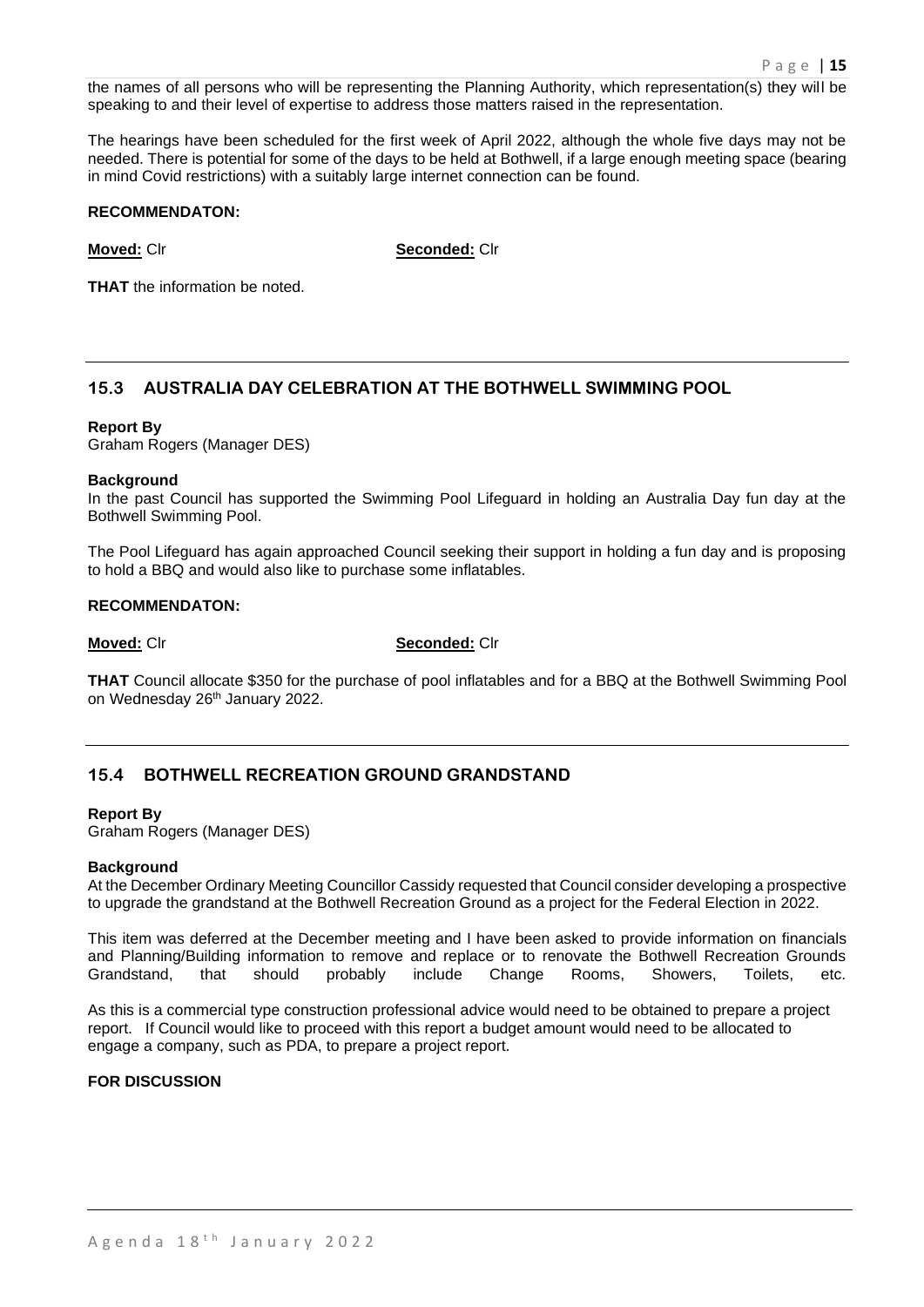# **15.5 BOTHWELL WASTE TRANSFER STATION**

## **Report By**

Graham Rogers (Manager DES)

## **Background**

Councillor Poore has requested that this item be placed on the agenda and has advised as follows:

*On Saturday in all that oppressive heat I visited the waste transfer depot only to find our council staff member sheltering under a tree to get some relief from the conditions, we had a conversation and I was informed that there is no protection from the weather conditions.*

*Surely council to comply with our health and safety policy should provide suitable shelter for our workers. Would you please add this item to the agenda for the next council meeting to allow discussion regarding this matter and hopefully resolve it.*

## **Current Situation**

The Bothwell Waste Transfer Station currently has a shed and toilet facilities for the caretaker.

## **FOR DISCUSSION**

# **15.6 HAMILTON COUNCIL OFFICE RE-ROOF**

### **Report By**

Graham Rogers (Manager DES)

## **Background**

As part of the Planning Approval for the re-roof of the Council Office at Hamilton the application had to be referred to the Tasmanian Heritage Council with a Notice of Heritage Decision issued (copy attached). Revised documentation demonstrating compliance with the Notice of Heritage Decision must be submitted to Heritage Tasmanian for approval prior to the commencement of works.

The following advice was also included in the Notice of Heritage Decision:

*It is recommended that the later extension to the council office complex be repainted in a more neutral and recessive colour scheme so as to reduce their visual prominence and be a more sympathetic neighbour of the adjacent historical buildings.*

*Further, it is also recommended that options be explored for minor modifications to the frontage of the c.1950 extension that have the effect of revealing the original façade of the historic council chambers building.*

At site visit was held with both Heritage Tasmania and Council's Designer in attendance to review the Development Permit conditions and Notice of Heritage Decision. Council's Designer has advised as follows:

*We went through each item on the DA permit, including the new galvanized steel roof cladding, traditional eaves details with smaller fascias, and discussed the idea of demolishing the side window & roof portion of the blockwork building that covers the left hand side of the sandstone portal and hall, to be removed and expose the whole façade of the original hall (now used as storage next to an office). This would bring the balance of the hall façade back to its original shape and separate the old building from the "modern" blockwork.*

*The proposed new roof would still intend to wrap up the whole buildings complex to make it look more homogeneous. Added to this, the idea is to render the block & brickwork on the front elevation with a grainy finish in a neutral mortar color (acrylic texture coating system – Rockote or similar – or tbc) to tone it down (from the current bold mustard colour) and try to blend the overall together in a similar palette.*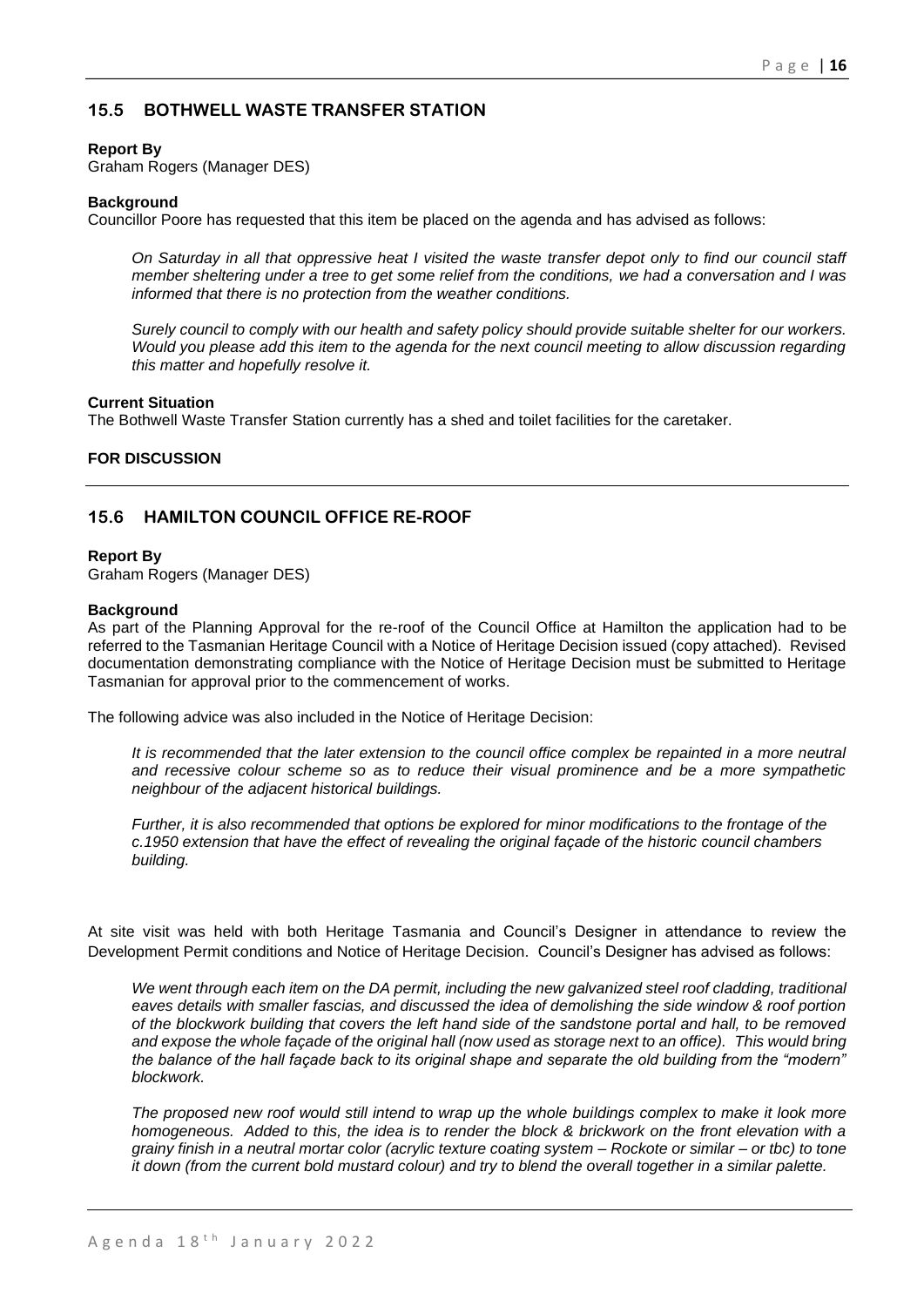*Besides this, Andrew had a look through the roof hatch at the existing structure of the blockwork building and seems to be in good shape. As there was no record of that part of the roof structure, now we can generate a roof framing plan to suit the new roof profile.*

*Also, even though it is not part of the engineering and building design scope we were engaged initially, its relevant to also mention Deirdre recommended refurbishing of doors and windows frames (cottage green to match ex'g heritage building colours) + replacement of existing roof cladding to reinstate the character and avoid any further decay.*

*We realise all this means an upgrade in the design scope and overall cost of the build, but let us know the councils' thoughts/decisions on these design ideas to understand what will the work scope be on our end from now onwards, to know what to include in the new drawings.*

The amended plans received with markups of the recommendations of changes for the new roof and front façade makeover are attached.

## **FOR DISCUSSION**

# **15.7 COVID UPDATE & DRAFT POLICY**

At the December Ordinary Meeting it was resolved that the Environmental Heath Officer:

- 1. investigate options in relation to air quality to ensure Council facilities are safe and of a high standard.
- 2. investigate legal requirements in relation to Privacy Issues; and
- 3. prepare a draft policy for consideration at a future meeting of Council

## **Air Quality**

Council's Manager DES has advised that most of Council's facilities, including Council Offices and depots, Bothwell & Hamilton Town Halls and Bothwell Football Club & Community Centre all have heat pumps / air conditioning units installed that are cleaned on a maintenance schedule with the Heat Pump Shop.

## **Legal Requirements**

Attached is some information on the Privacy

## **Draft Policy**

Council will need to make a decision on whether they want to introduce a Covid Policy, taking into account the privacy / legal requirements. A number of other Council's have now implemented such policies, including Hobart, Clarence and Southern Midlands Council's.

Southern Midlands Council have recently advised as follows with regards to our Shared Services (Planning and Animal Control Officers):

*Given we have a policy in place that says all SMC Team Members are required to have COVID-19 vaccinations, inter alia, in our workplace, it follows that we are not complying with that policy if we allow our Team Members to work in a Shared Services role with another Council in their premises, that does not have that policy in place.*

*For example I have contacted Adam Wilson, Acting General Manager at Central Highlands Council and he informs me that CHC does not have that policy in place and at this point in time he does not see the need to implement such a policy, based on their current 'exposure regime'.*

We are mindful of the responsibilities of Tim/me under the Workplace Health Safety Act 2012, where *the GM is responsible for the health and safety of all SMC people and in fact strong penalties are in place for contravention of the WHS Act 2012 . Therefore we have no alternative but to say that SMC Team members are not to step foot in the CHC workplace either until a policy is in place at CHC, or that*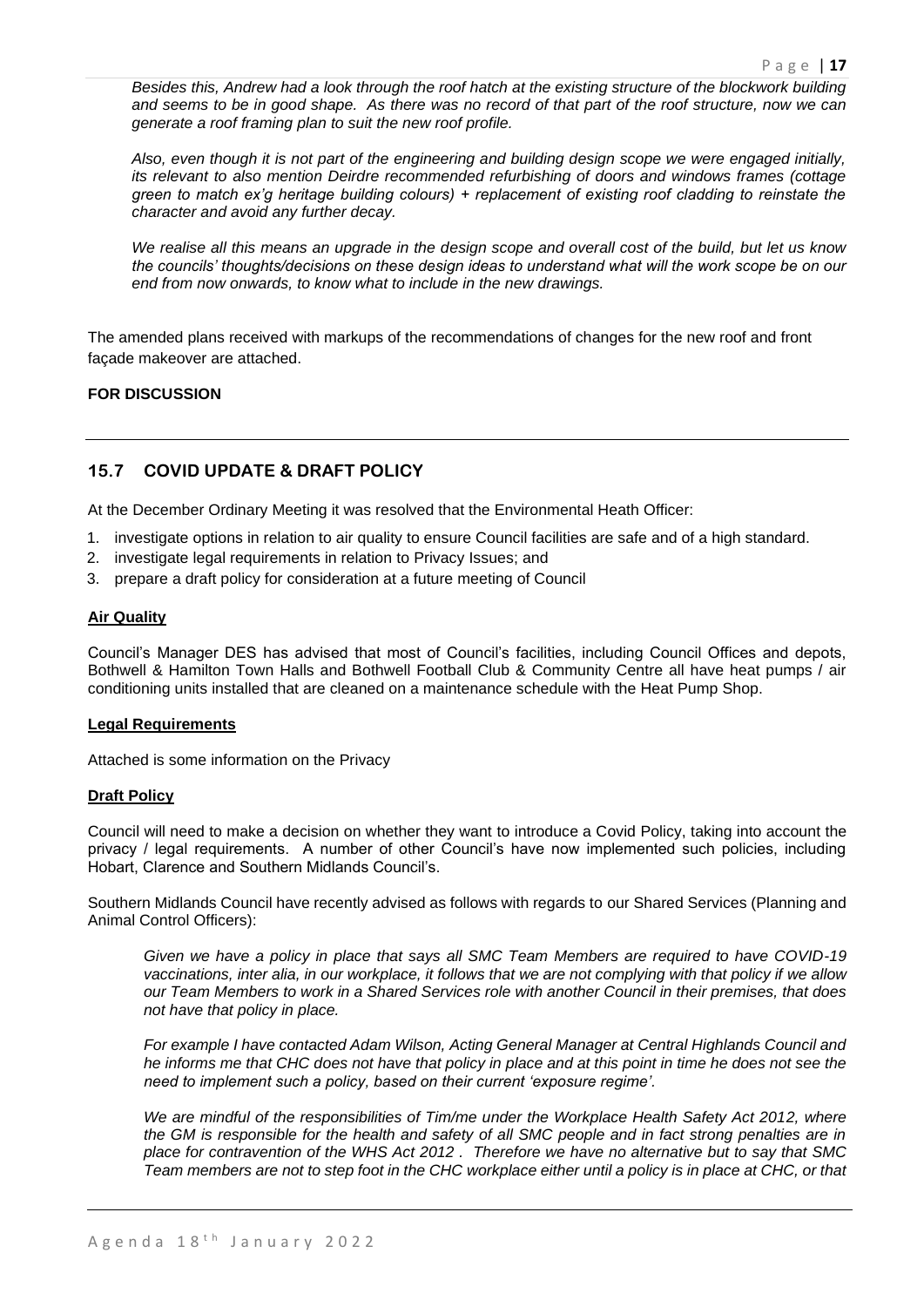*the COVID-19 pandemic is over and the restrictions are lifted. Of course the other major consideration to maintain a high level, reliable and effective Customer Service regime.* 

*Adam is comfortable with this set of circumstances and has committed to work through to see how the service can continue, albeit provided from the Kempton office for Louisa, or from Damian's home working with the new CHC Planning Scheme during this period.*

*So, Louisa and Damian as of today please accept that this requirement is now in place.* 

Southern Midlands Council have been contacted seeking a copy of their Policy but at the time of writing this report no response had been received but an extract of a memo sent to staff at Southern Midlands Council outlining their requirements is attached for information. Legal advice could also be obtained on the legalities of implementing such a Policy.

# **Rapid Antigen Tests (RATs) for Essential Council Services**

The Tasmanian Government has purchased a supply of RATs to reduce the impact of COVID-19 measures on the continuity of essential Council services. Council has placed an order for 200 RATs.

It is suggested that two tests be provide to each staff member to enable tests to be undertaken if they have any symptoms.

## **FOR DISCUSSION**

# **15.8 DES BRIEFING REPORT**

## **PLANNING PERMITS ISSUED UNDER DELEGATION**

The following planning permits have been issued under delegation during the past month.

## **NO PERMIT REQUIRED**

| DA NO.       | <b>APPLICANT</b> | <b>LOCATION</b>              | <b>PROPOSAL</b>                          |
|--------------|------------------|------------------------------|------------------------------------------|
| 2021 / 00116 | G Cole           | 95 Barren Plains Road, Miena | Outbuilding                              |
| 2021/00121   | D E Marney       | 63 Laycock Drive, Interlaken | Outbuilding & Addition to<br>Outbuilding |
| 2021 / 00113 | A Hope           | 22 Johnsons Road, Miena      | Outbuilding                              |

## **PERMITTED**

| DA NO.       | <b>APPLICANT</b>        | <b>LOCATION</b>                | <b>PROPOSAL</b>                  |
|--------------|-------------------------|--------------------------------|----------------------------------|
| 2021 / 00111 | S M Sonners             | 7 Franklin Place, Hamilton     | <b>Outbuilding &amp; Carport</b> |
| 2021 / 00110 | TA & S D Wallace        | 880 Ellendale Road, Ellendale  | Visitor Accommodation            |
|              |                         | 31 Bronte Estate Road, Bronte  |                                  |
| 2021 / 00107 | A L Ford                | Park                           | <b>Dwelling</b>                  |
|              |                         | (Part Of) CT 181407/1 & CT     |                                  |
|              |                         | 181406/1 Victoria Valley Road, |                                  |
| 2021 / 00115 | <b>Woolcott Surveys</b> | London Lakes                   | <b>Boundary Reorganisation</b>   |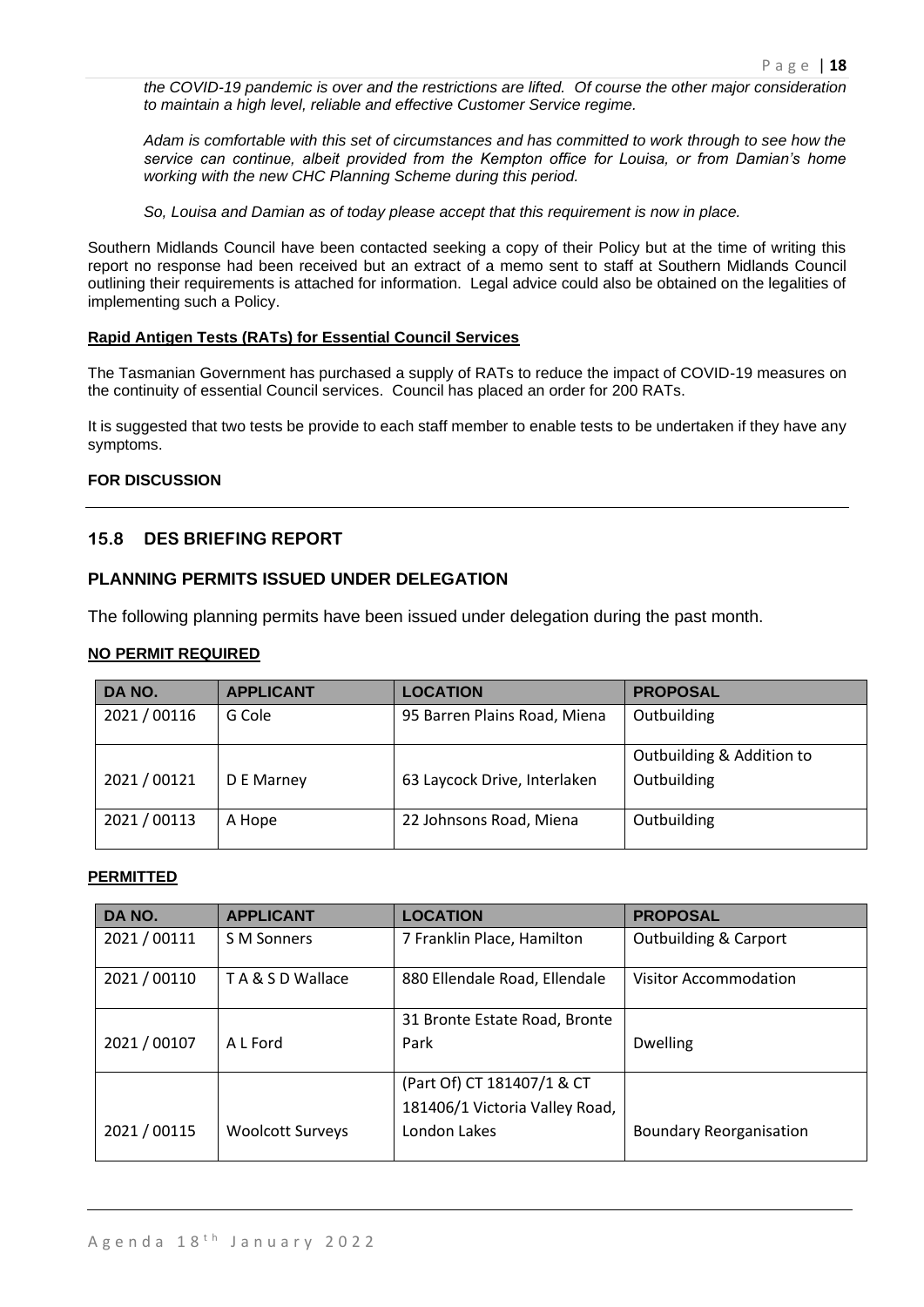|            |          | L807 Interlaken Road, | Change of Use Visitor |
|------------|----------|-----------------------|-----------------------|
| 2021/00122 | N D Ruff | Interlaken            | Accommodation         |

## **DISCRETIONARY**

| DA NO.       | <b>APPLICANT</b>           | <b>LOCATION</b>               | <b>PROPOSAL</b>                    |
|--------------|----------------------------|-------------------------------|------------------------------------|
|              |                            | 204 Meadow Bank Road,         |                                    |
| 2021 / 00104 | J W Dorkings               | Meadowbank                    | Visitor Accommodation              |
|              |                            | 213 Bradys Lake Road, Bradys  | Dwelling Alterations and           |
| 2021 / 00102 | S Rancic                   | Lake                          | Addition                           |
|              | <b>Central Highlands</b>   |                               |                                    |
| 2021 / 00100 | Council                    | 26 Hollow Tree Road, Bothwell | Digital Score Board                |
|              |                            | 1570 Marked Tree Road,        |                                    |
| 2021 / 00106 | M G & J M Callanan         | <b>Hollow Tree</b>            | <b>Visitor Accommodation</b>       |
| 2021 / 00109 | <b>Pettit Designs</b>      | 6992 Lyell Highway, Ouse      | <b>Dwelling</b>                    |
|              |                            | CT 135597/1 Heals Spur,       | <b>Utilities (Upgrade Existing</b> |
| 2021 / 00108 | <b>Telstra Corporation</b> | Florentine Road, Florentine   | Telecommunications Facility)       |

## **ANIMAL CONTROL**

## **IMPOUNDED DOGS**

One dog was impounded during the past month and was reclaimed by its owner.

## **STATISTICS AS OF 12 January 2022**

## **Registrations**

Total Number of Dogs Registered in 2020/2021 Financial Year – 978

2021/2022 renewal have been issued.

- Number of Dogs Currently Registered 914
- Number of Dogs Pending Re-Registration 31

## **Kennel Licences**

Total Number of Kennel Licences Issued for 2020/2021 Financial Year – 29

2021/2022 Renewal have been Issued.

- Number of Licenses Issued –30
- Number of Licences Pending 0

# **16.0 WORKS & SERVICES**

**Moved:** Clr **Seconded:** Clr

**THAT** the Works & Services Report be received.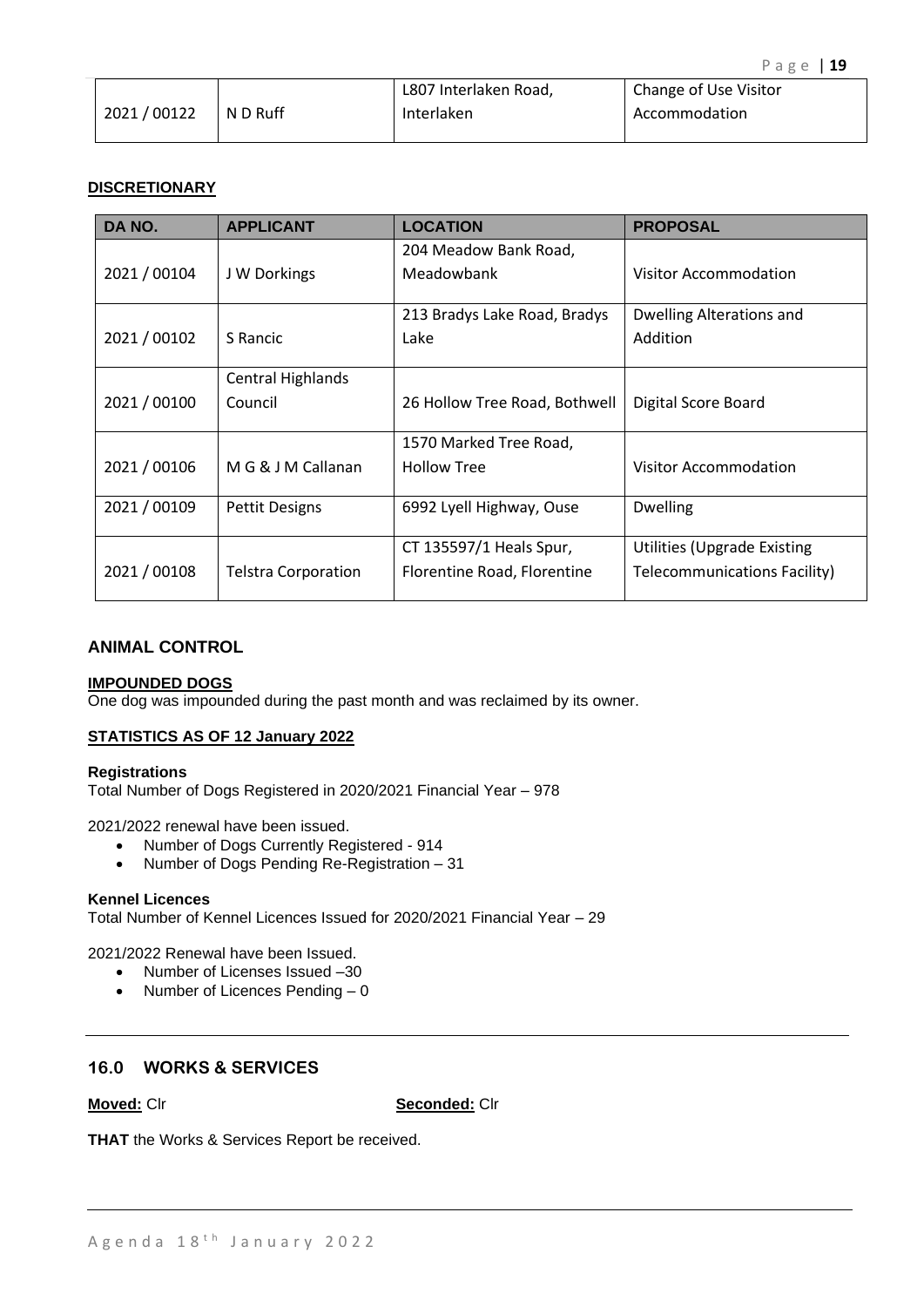## **WORKS & SERVICES REPORT 12 JANUARY 2022**

| <b>Grading &amp; Sheeting</b>               | Langloh Road                                                                                                                                                                                                                                                                                                                                                                                                                                                                                                                            |  |
|---------------------------------------------|-----------------------------------------------------------------------------------------------------------------------------------------------------------------------------------------------------------------------------------------------------------------------------------------------------------------------------------------------------------------------------------------------------------------------------------------------------------------------------------------------------------------------------------------|--|
| <b>Maintenance Grading</b>                  | Dennistoun Road, Waddamana Road, Allison's Road,<br>Glovers Road<br>Waddamana Road, Bashan Road, Arthurs Lake Road<br>General weed spraying of the following<br>Hamilton Footpaths and Bothwell Footpaths                                                                                                                                                                                                                                                                                                                               |  |
| <b>Potholing / shouldering</b><br>Spraying: |                                                                                                                                                                                                                                                                                                                                                                                                                                                                                                                                         |  |
| <b>Culverts / Drainage:</b>                 | Clean culverts Mark Tree Road, Thousand Acre Lane,<br>Langloh Road                                                                                                                                                                                                                                                                                                                                                                                                                                                                      |  |
| <b>Occupational Health and safety</b>       | <b>Monthly Toolbox Meetings</b><br>$\bullet$<br>Day to day JSA and daily prestart check lists<br>$\bullet$<br>completed<br>Monthly workplace inspections completed<br>$\bullet$<br>Playground inspections<br>$\bullet$<br>101hrs Annual Leave taken<br>$\bullet$<br>17hrs Sick Leave taken<br>$\bullet$<br>76hrs Long Service Leave<br>$\bullet$                                                                                                                                                                                        |  |
| <b>Bridges:</b>                             | Repair washout on Dennistoun bridge                                                                                                                                                                                                                                                                                                                                                                                                                                                                                                     |  |
| Refuse / recycling sites:                   | Cover Hamilton Tip twice weekly                                                                                                                                                                                                                                                                                                                                                                                                                                                                                                         |  |
| Other:                                      | Repair washed open drain Bothwell<br>$\bullet$<br>Clean up and push up of Hamilton Landfill<br>$\bullet$<br>Top up soft fall Queens Park<br>$\bullet$<br>Trim hedge St Luke's church<br>$\bullet$<br>Cold mix holes Arthurs Lake Road<br>$\bullet$<br><b>Fencing Riverside Reserve</b><br>$\bullet$<br>Swimming pool duties<br>$\bullet$<br>Remove tree grace street<br>Remove tree limbs Ouse<br>Sweep gravel from Hollow Tree Road after rains<br>Mill and Fills Ouse<br>Continue with Pelham Road earth works<br>Repair flood damage |  |
| Slashing:                                   | Bluff Road, Meadowbank Road, Gully Road, Lanes<br><b>Tier Road</b>                                                                                                                                                                                                                                                                                                                                                                                                                                                                      |  |
| <b>Municipal Town Maintenance:</b>          | Collection of town rubbish twice weekly<br>$\bullet$<br>Maintenance of parks, cemetery, recreation<br>$\bullet$<br>ground and Caravan Park.<br>Cleaning of public toilets, gutters, drains and<br>$\bullet$<br>footpaths.<br>Collection of rubbish twice weekly<br>$\bullet$<br>Cleaning of toilets and public facilities<br>$\bullet$<br>General maintenance<br>$\bullet$<br>Mowing of towns and parks<br>$\bullet$<br>Town Drainage<br>$\bullet$                                                                                      |  |

# **Buildings:**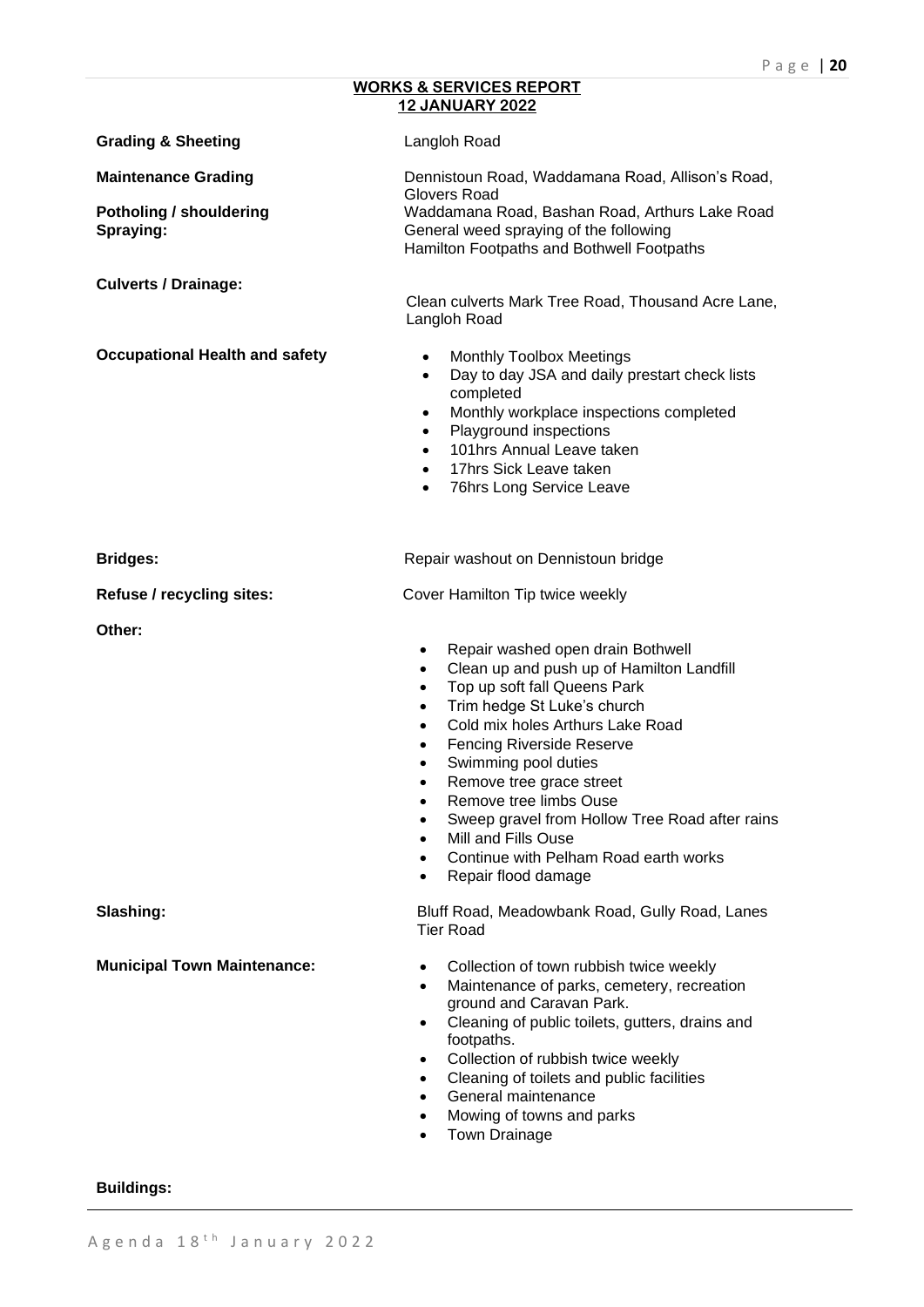| Plant:<br>$\bullet$<br>$\bullet$                                                       | JCB backhoe hydraulic repair<br>Mack truck repairs and service<br>Bomag compactor new fan<br>Water cart repairs to pump<br>Toro out front mower new gear box                                                                                                                                                                                                       |
|----------------------------------------------------------------------------------------|--------------------------------------------------------------------------------------------------------------------------------------------------------------------------------------------------------------------------------------------------------------------------------------------------------------------------------------------------------------------|
| <b>Private Works:</b><br>$\bullet$<br>$\bullet$<br>$\bullet$<br>$\bullet$<br>$\bullet$ | Ray Muller mowing<br>Andrew Gilbertson gravel supply<br>Avatar Sing Water delivery<br>WB & BP Triffett Earth Moving landfill fees<br>Edward Sonners dry hire of truck<br>Ramsey Ag concrete premix<br>Nathan Lovell dry hire mower                                                                                                                                 |
| <b>Casuals</b>                                                                         | Toilets, rubbish and Hobart<br>Hamilton general duties                                                                                                                                                                                                                                                                                                             |
| Program for next 4 weeks                                                               | <b>Croakers Alley Footbridge</b><br>Mt Adelaide clean up (clear view)<br>Drainage Mark Tree Road<br>Slashing of Municipal Roads<br><b>Works to Silver Plains Road</b><br><b>Works to Black Snake Lane</b><br>Sewage extension Bothwell<br>Storm water extension Ellendale<br>Works on Intersection Thiessen Crescent<br>Complete Lower Marshes stabilization works |

# **16.1 PELHAM LANDSLIP UPDATE**

As Council are aware the Pelham Road is now open and has been since the 24<sup>th</sup> of December. Please see report attached.

AWC Pty Ltd undertook the works for Council at such short notice and even closing a subdivision job in Hobart to free equipment and operators available for the works. AWC and their operators should be commended on the outstanding job they undertook for Council.

Due to the volume of work AWC must undertake for the State Government they will be no longer available to continue with the works.

The Works Manager is now in the process of engaging another contractor to complete the works this will involve drainage and pit works, removing minor slips, installation of mass blocks for retaining walls, installation of guard rail, and culvert works.

Dr Josie Kelman from Derwent Catchment has also been engaged to undertake a revegetation plan of the site.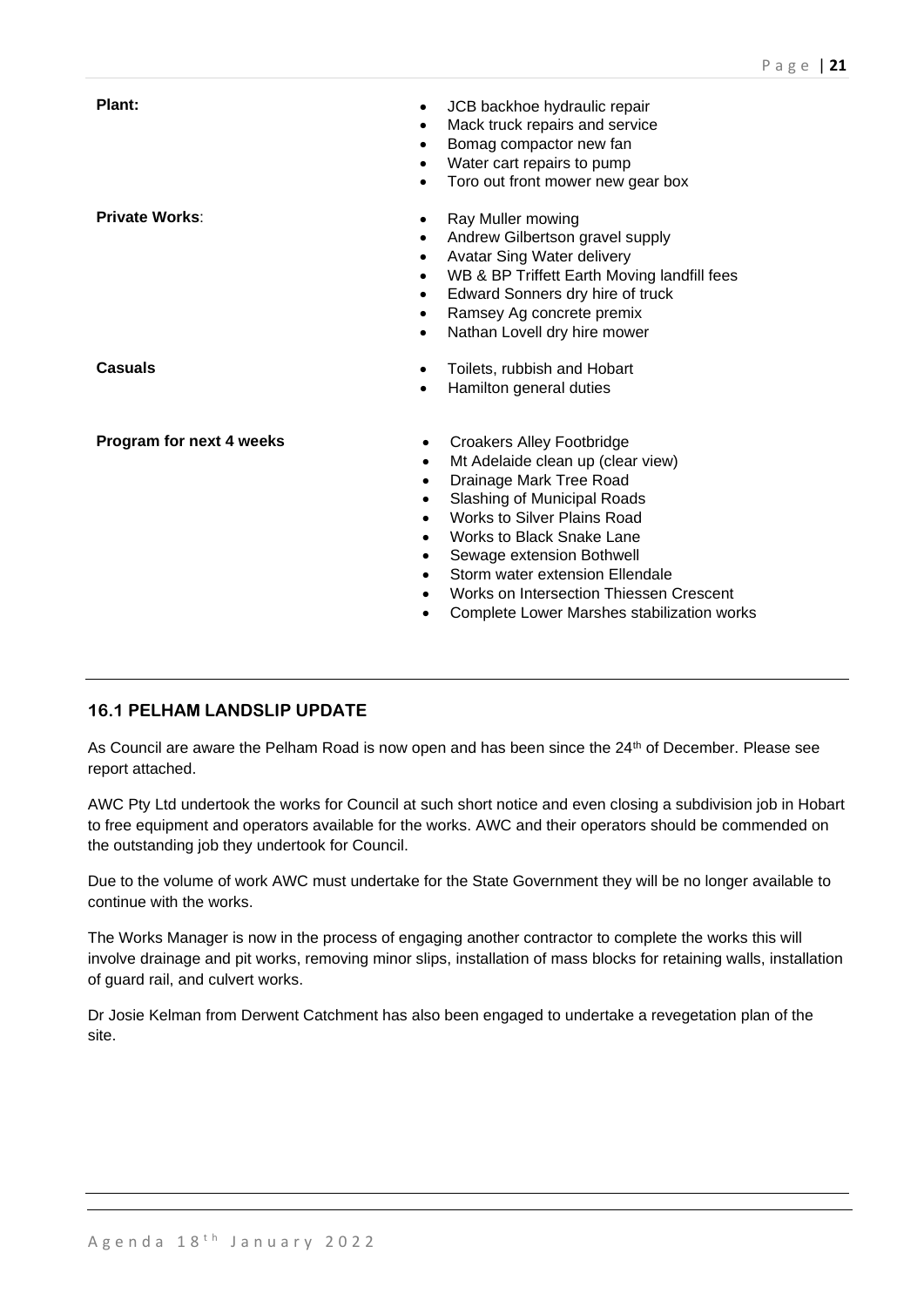# **16.2 ELLENDALE PLAY EQUIPMENT**

The Ellendale play equipment was last upgraded in 2010. The play equipment was purchased from Imagination Play with a grant received from the Tas Community Fund. Broken parts were replaced back in 2018.

The upgrades of the play equipment that have recently occurred at Hamilton, Gretna and Bothwell Football ground have ranged from \$45,000 to \$50,000.

If Council choose to upgrade the play equipment at the Ellendale Park and basketball ring and backboard in the tennis court then Council should allocate \$55,000 in the capital works budget for the 2021/22 budget.

# **16.3 POLICY NO. 2021-60 ROADSIDE MEMORIALS POLICY**

At the December Council Meeting, Council agreed to defer this item to the January Council Meeting as per the following motion:

Moved: Clr J Honner Seconded: Clr T Bailey

THAT Council defer approval of Policy No. 2020-60 Roadside Memorials Policy, until the Ordinary Meeting of Council to be held 18 January 2022

## CARRIED

FOR the Motion

Mayor L Triffitt, Deputy Mayor J Allwright, Clr A Archer, Clr A Bailey, Clr S Bowden, Clr A Campbell, Clr R Cassidy, Clr J Honner, Clr J Poore

This policy has been prepared to provide guidance to Central Highlands Council for managing and, where necessary, removing roadside memorials within the Central Highlands municipality in response to a complaint or issues of safety and nuisance.

The intent of this policy is to ensure that any roadside memorials within the Central Highlands municipality are managed, and any memorials erected are placed in a safe area on a road verge, so that they do not obstruct the use of the road or road verge by pedestrians, cyclists or road users, whilst acknowledging the views of direct property owners, families and neighbours.

The policy provides a clear framework through which decisions regarding memorials can be taken in accordance with:

- a) General community sentiment in relation to memorials in the municipality;
- b) Employ best practice principles of landscape and open space management of memorials;
- c) Exhibit a compassionate and inclusive approach to grief management and population mental health and wellbeing; and
- d) Planning (Heritage Precinct and Heritage Places).

This policy applies directly to all memorials within public spaces under ownership or managed by Central Highlands Council. More broadly, this policy applies indirectly to memorials with the public realm, and should be used by landowners, managers and developers as a guide to understand Council's desired outcomes relating to memorials in the municipality.

This policy will be applied directly to the management of all existing memorials installed within public spaces in the municipality, weather considered 'approved' or 'unapproved'.

This policy does not apply to war service memorials or memorials or memorials for recognised (local, regional, state or national) historical significance.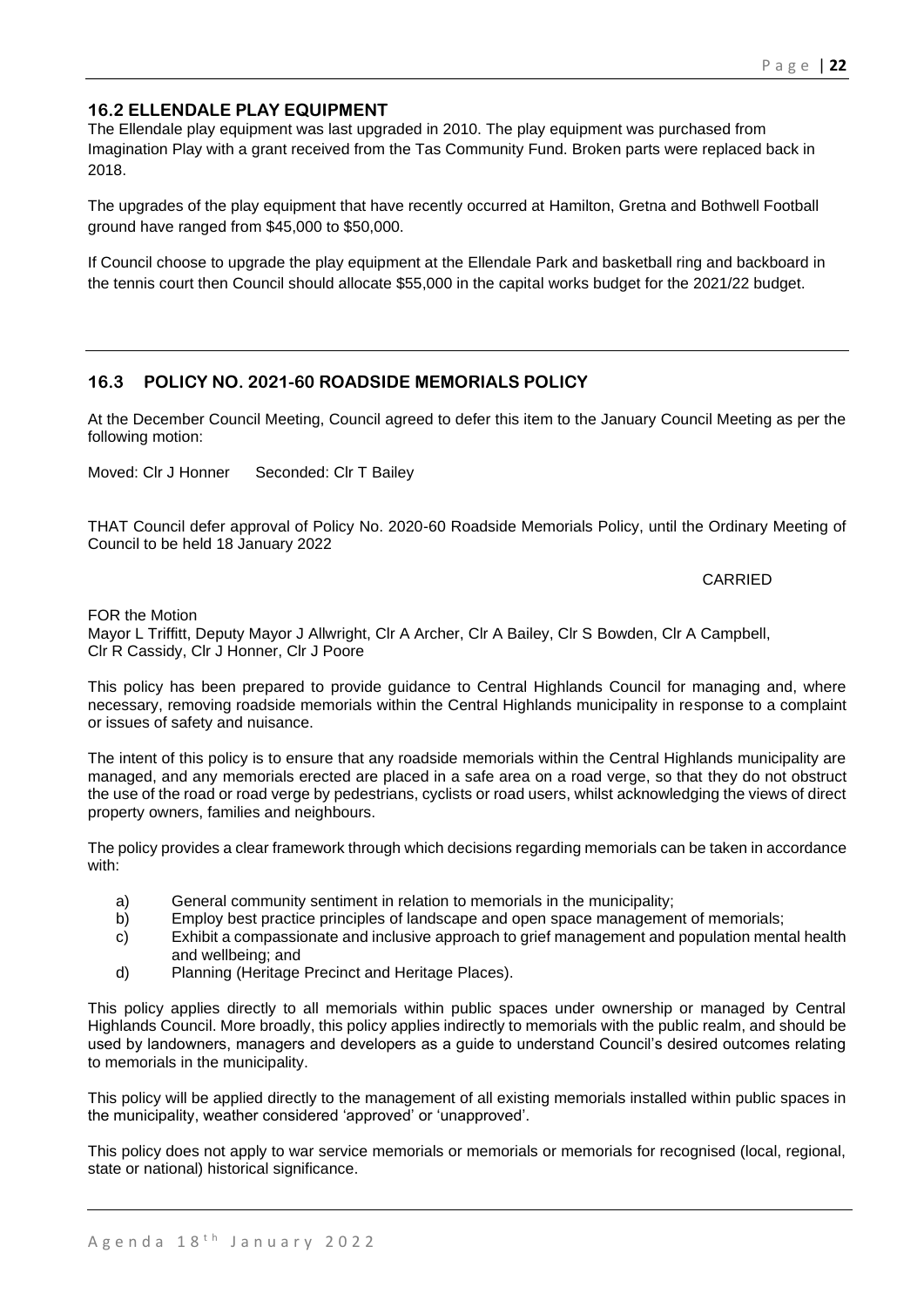This policy does not apply to roads / land owned by the Department of State Growth.

The draft policy for is included in the attachments for Council's adoption.

## **RECOMMENDATION:**

## **Moved:** Clr **Seconded:** Clr

**THAT** Council approve Policy No. 2020-60 Roadside Memorials Policy

# **16.4 LOCAL ROADS AND COMMUNITY INFRASTRUCTURE PROGRAM PHASE 3**

At the November 2021 Council meeting Councillors were advised that Central Highlands Council has been allocated \$1,178,256 under Phase 3 of the LRCI Program and that the Grant Deed has been received for signing.

A Works Schedule nominating eligible projects is to be completed and returned for approval. Projects must be undertaken between 1 January 2022 and 30 June 2023. Part 5 of the Program Guidelines covers what the grant money can be used for.

At that meeting the following motion was passed:

**Moved:** Clr A Campbell **Seconded:** Clr A Bailey

# **THAT:**

- (a) The General Manager be authorised to sign the grant deed; and
- (b) The Works & Services Manager recommend eligible projects from Council's priority list for consideration by Council at its January meeting

## **CARRIED**

## **FOR the Motion**

Mayor L Triffitt, Deputy Mayor J Allwright, Clr A Archer, Clr A Bailey, Clr S Bowden, Clr A Campbell, Clr R Cassidy, Clr J Honner, Clr J Poore

The General Manager has signed and returned the Grant Deed.

It is recommended that the following projects be nominated on the Works Schedule:

## **RECOMMENDATION:**

## **Moved:** Clr **Seconded:** Clr

- Replacement of the Ellendale Toilet Block near the park \$150,000
- Play Equipment Ellendale \$55,000
- Replace Toilets & BBQ facilities and shelter at Dunrobin, Meadowbank \$150,000
- Concrete Footpaths & Kerb Hamilton Franklin Place \$ 220,000
- Asphalt Footpath Upgrade Patrick Street Bothwell \$100,000
- Construct & Seal 1.5 kms Thousand Acre Lane \$503,256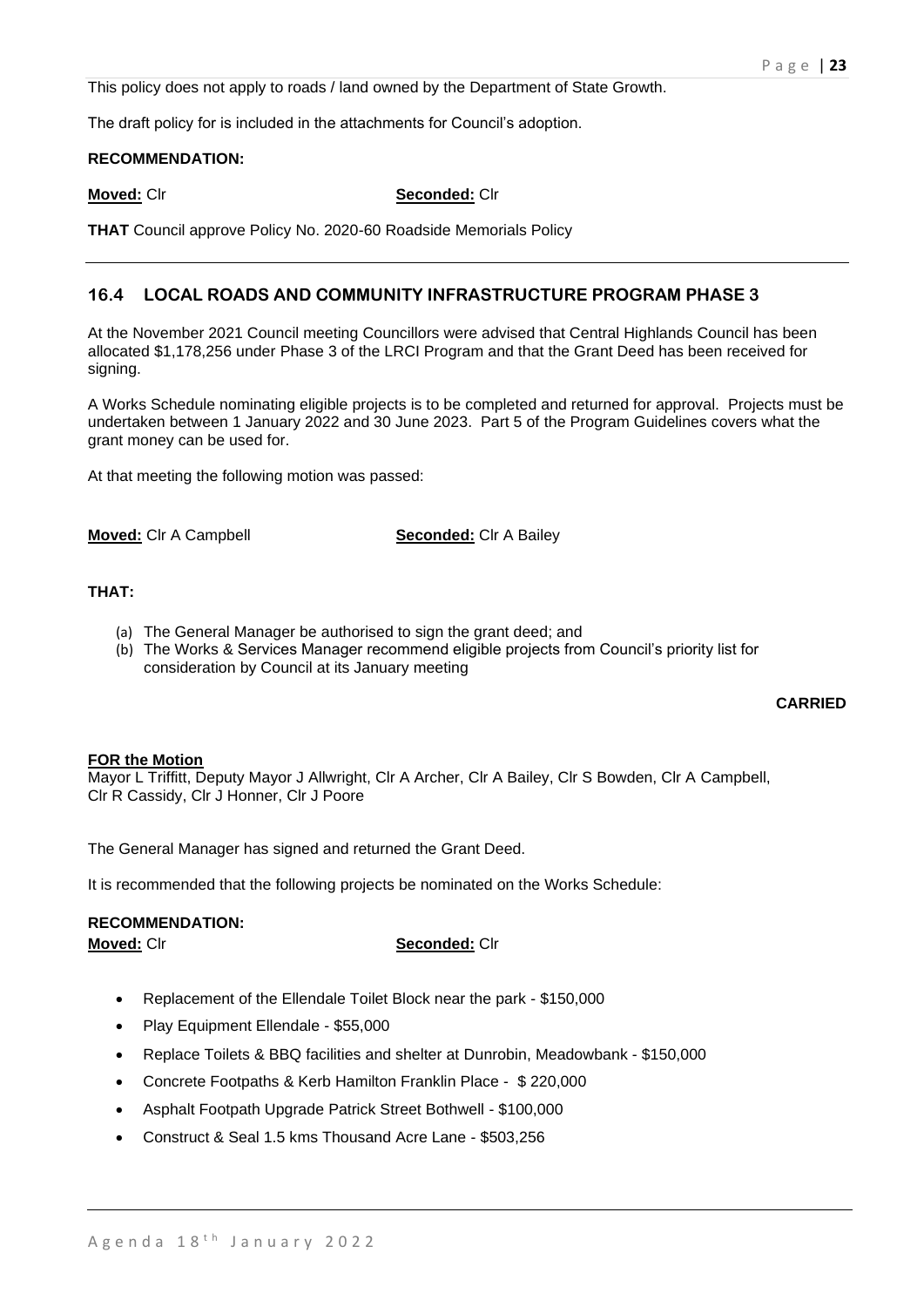# **16.5 PATHWAYS TASMANIA TO UTILISE ELLENDALE ROAD**

## **RECOMMENDATION:**

**Moved:** Clr **Seconded:** Clr

**THAT** Council grant approval for Pathways Tasmania to utilize Ellendale Road for their 100km road race on March 19<sup>th</sup> 2022.

# **17.0 ADMINISTRATION**

# **17.1 LAND-BORNE INFLATABLE AMUSEMENT DEVICES**

In response to the recent jumping castle tragedy in Devonport, the Mayor has requested that Council discuss the use of jumping castles and other land borne inflatable devices on Council owned or leased land.

Glenorchy City Council has recently banned the use of these devices on Council property for the foreseeable future.

Council's Public Liability Insurer has recently provided a guidance document to its members on Inflatable Land-Borne Devices.

# **FOR DISCUSSION**

# **17.2 UNDERSTANDING AND PROMOTING ACTIVE LIVING IN RURAL TASMANIA: UPROAR**

A collaborative research project that investigated walkability un three rural towns (Dover, Smithton and Ouse) was a pilot project conducted in 2020 by researchers at the Menzies Institute for Medical research, University of Tasmania, in close partnership with the Local Government Association of Tasmania and Public Health Services, Tasmanian Department of Health.

A copy of the report for Ouse is attached.

# **FOR INFORMATION**

# **17.3 REVIEW OF THE LOCAL GOVERNMENT ACT**

Dion Lester, CEO of LGAT has provided the following information in an email on 21 December 2021:

The Government has indicated that while the review of the Local Government Act is on hold pending the broader reform process, it will consider priority amendments. This will include amendments to improve the Code of Conduct Framework, as announced on Friday, and also to implement the changes to rating for Independent Living Units (ILUs) owned by Not For Profits.

In addition, they will consider other sector priority amendments (a top 3 or so changes). I have attached the list of approved reforms from the review process last year. Can I request that each of you consider these and indicate if there are any that you believe must be progressed next year.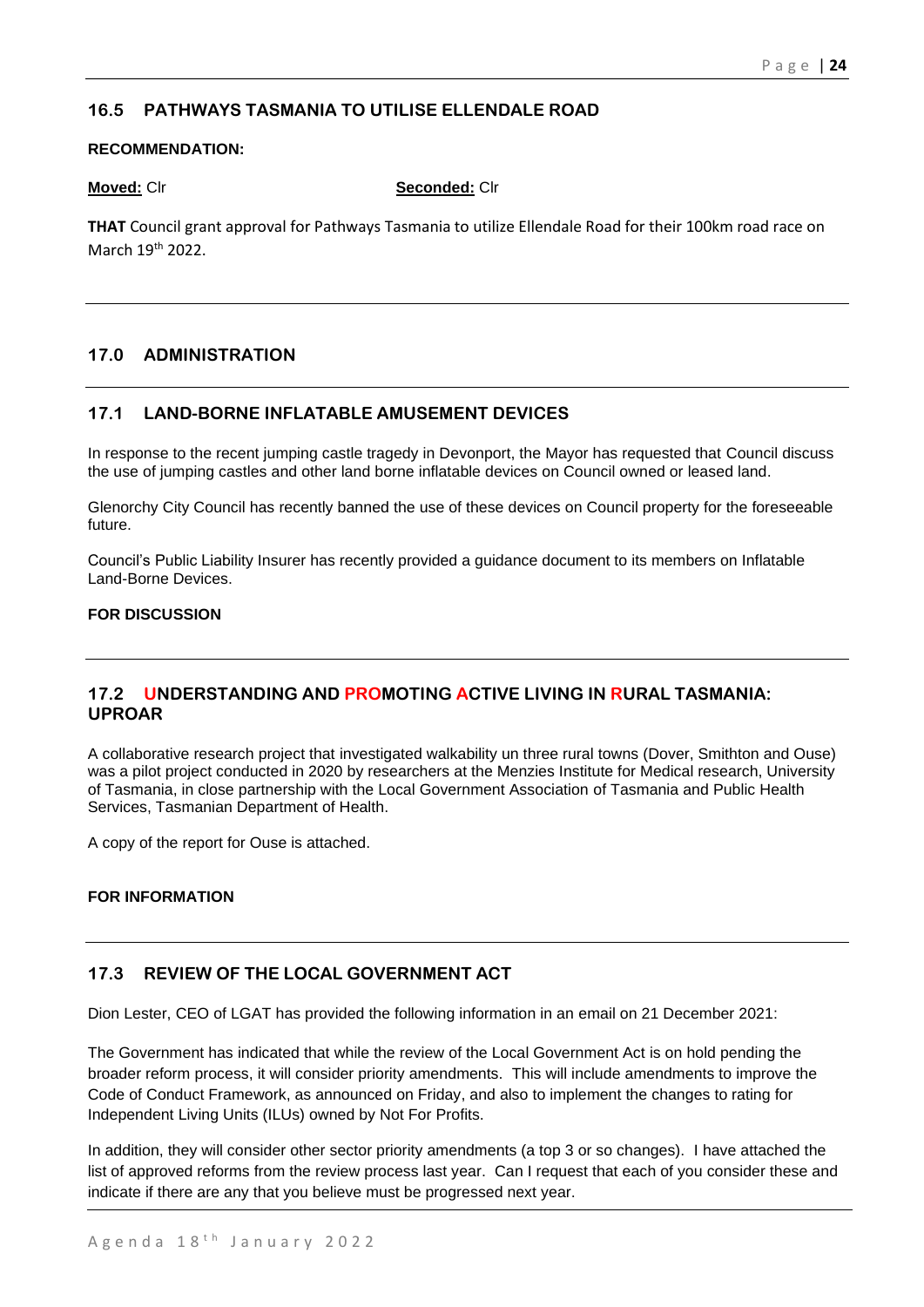The Government is happy to receive informal feedback from Mayors and GMs on this, but please feel free to take this to your council to consider if you feel that is appropriate.

Can I request any feedback is provided to me by the 31 January.

## **FOR DISCUSSION**

## **17.4 PUB WITH NO BEER REST AREA**

At the December Council Meeting, Council agreed to defer this item to the January Council Meeting as per the following motion:

Moved: Clr J Honner Seconded: Clr S Bowden

THAT Agenda Item 17.1 'Pub with No Beer Rest Area' be deferred until the Ordinary Meeting of Council, 18 January 2022

## CARRIED5/4

FOR the Motion Mayor L Triffitt, Clr A Bailey, Clr S Bowden, Clr A Campbell, Clr J Honner, AGAINST the Motion Deputy Mayor J Allwright, Clr A Archer, Clr R Cassidy, Clr J Poore

*Council entered into a one-year lease agreement commencing 1 July 2021 of the Pub with No Beer Rest Area with the owner, Mr Peter Bignell.* 

*As part of that lease agreement, Council is permitted to install at the site the following:*

- *(a) Picnic tables and seating*
- *(b) Memorial bench seating*
- *(c) An information board*
- *(d) Rubbish bins; and*
- *(e) Surveillance cameras*

*The Mayor has requested that Council commence the installation of these items. No specific budget allocation has been made for an information board or surveillance cameras.*

## *RECOMMENDATION:*

*Moved: Clr Seconded: Clr*

*THAT:*

*(a) the Works & Services Manager organise for rubbish bins and a picnic table with seating to be placed at the site; and* 

*(b) The DES Manager provide costings and a design to the January meeting for an information board and provide costings for installation of surveillance cameras*

## **FOR DECISION**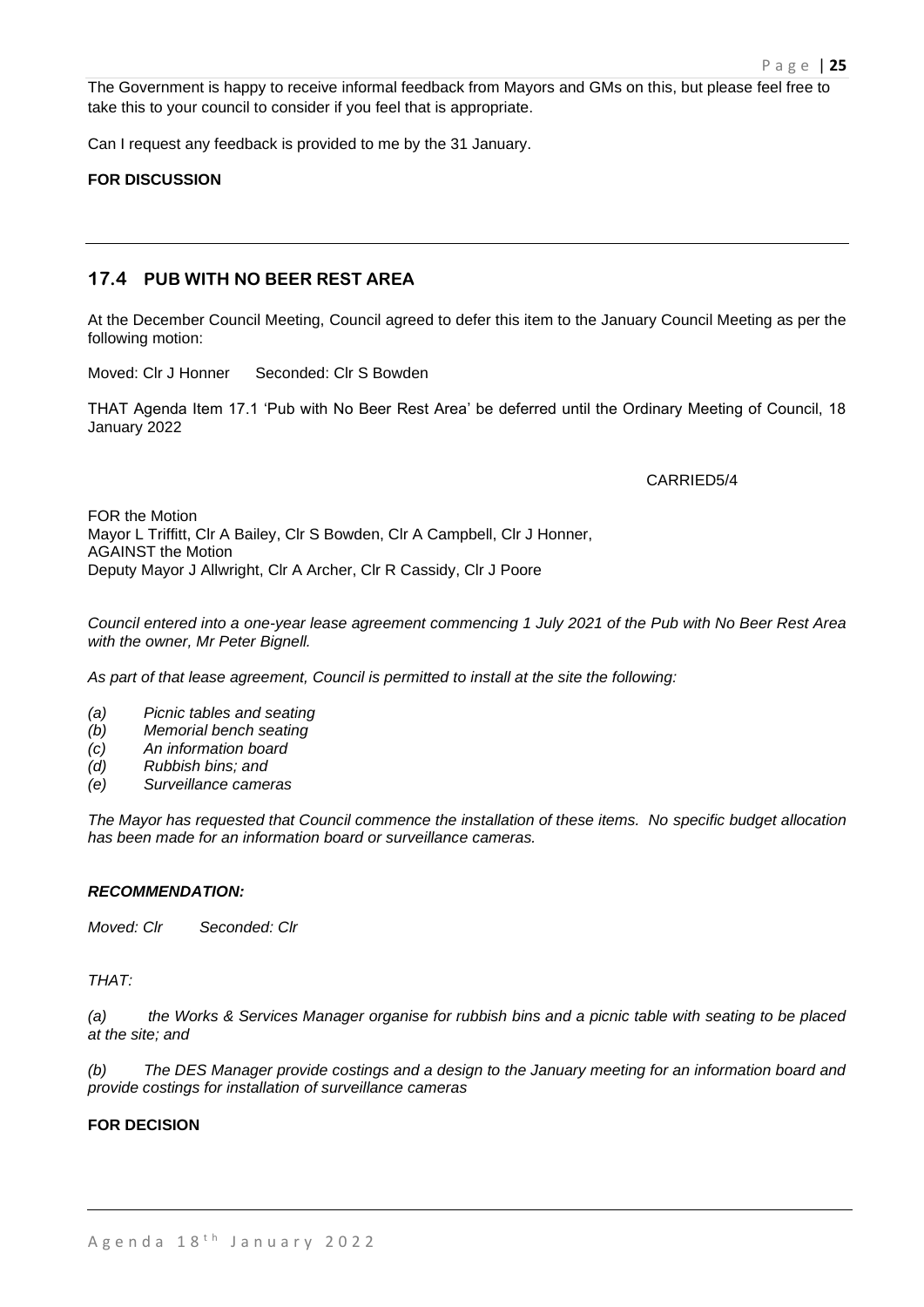## P a g e | **26**

# **17.5 FEDERAL ELECTION PROJECTS -**

*At the December Council Meeting, Council agreed to defer this item to the January Council Meeting as per the following motion:*

*Moved: Clr R Cassidy Seconded: Clr J Honner*

*THAT Council defer discussions until the Ordinary Meeting of Council to be held 18 January 2022*

*CARRIED*

*FOR the Motion Mayor L Triffitt, Deputy Mayor J Allwright, Clr A Archer, Clr A Bailey, Clr S Bowden, Clr A Campbell, Clr R Cassidy, Clr J Honner, Clr J Poore*

Councillor Cassidy has requested that Council consider developing a prospective to upgrade the grandstand at the Bothwell Recreation Ground as a project for the Federal Election in 2022.

# **17.6 LOAN AGREEMENT – CENTRAL HIGHLANDS VISITOR CENTRE**

The Central Highlands Visitor Centre has organised from the Board of Trustees of the Tasmanian Museum and Art Gallery a display for the Central Highlands Visitor Centre in 2022.

The Tasmanian Museum and Art Gallery are the owners of the majority of the Australasian Golf Museum Collection at Bothwell, hence the Tasmanian Museum and Art responded to a request from the Central Highlands Visitor Centre in a way that allows the Central Highlands Visitor Centre to tell a story that is important both to Bothwell and Tasmania more broadly.

The loan agreement is for two significant Australian studio potters - Maude Poynter and Violet Mace they operated a studio at Ratho, Bothwell from 1917-1941. They were leaders in the Arts & Crafts Movement in Tasmania, had connections with other leading studio potters (such as Merric Boyd in Melbourne) and their work was exhibited in other states. Their work underpinned Tasmanian studio craft traditions that continues today.

The Tasmanian Museum and Art Gallery are able to assist the Central Highlands Visitor Centre through curating a modest exhibition at the Central Highlands Visitor Centre including:

- exhibition images and text;
- the loan of secure showcases:
- the loan of Maude's Poynter's pottery wheel from the Tasmanian Museum and Art Gallery collection; and
- potential loan of pottery works by Maude Poynter and Violet Mace

Council have increased their contents insurance to cover the Maude Poynter and Violet Mace's pieces loaned from Tasmanian Museum and Art Gallery as per a requirement of the loan agreement.

A copy of the Tasmanian Museum and Art Gallery loan agreement is included in the attachments for Councillors information.

## **RECOMMENDATON:**

**Moved:** Clr **Seconded:** Clr

**THAT** Council authorise the General Manager to sign and seal the Tasmanian Museum and Art Gallery loan agreement.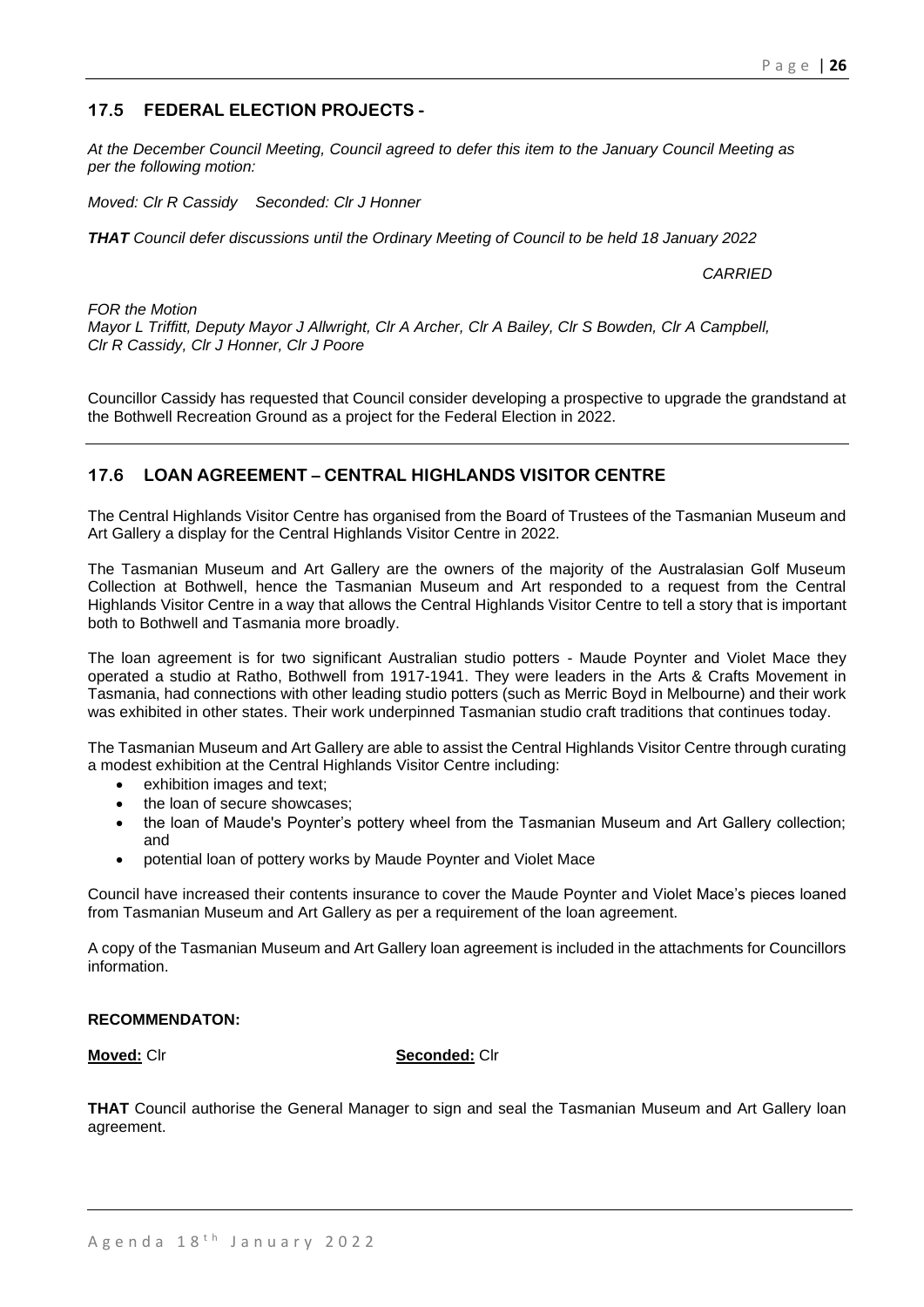# **17.7 STATE GRANTS COMMISSION - 2022 HEARING AND VISITS**

David Hudson the Chairman of the State Grants Commission has written to the General Manager regarding the State Grants Commission - Discussion Papers and 2022 Hearings and Visits.

The State Grants Commission conducts annual Hearings and Visits to provide councils and members of the public with an opportunity to raise any issues or areas of concern with the Commission for it to consider as part of its role in distributing Financial Assistance Grants.

In 2022, the Commission will be holdings regional hearings on the below dates and the following councils are invited to attend. The Commission will be meeting those councils which have accepted a visit by the Commission at a location within each Municipality (details to be discussed).

| <b>North</b><br><b>Western Hearings</b> |                                                                                                         |  |
|-----------------------------------------|---------------------------------------------------------------------------------------------------------|--|
| invited<br>Councils<br>attend           | to   Devonport, Burnie, Central Coast, Waratah-Wynyard, West Coast, Latrobe,<br>Kentish and King Island |  |
| Date & Time                             | Thursday, 10 February, 9am - 5pm                                                                        |  |
| Location                                | The Board Room, Cradle Coast Authority, 1-3 Spring Street, Burnie.                                      |  |

| Southern Hearings |                                                                                                                                                                         |  |
|-------------------|-------------------------------------------------------------------------------------------------------------------------------------------------------------------------|--|
| attend            | Councils invited to Derwent Valley, Central Highlands, Southern Midlands, Hobart, Glamorgan Spring<br>Bay, Sorell, Huon Valley, Kingborough, Tasman, Clarence, Brighton |  |
| Date & Time       | Wednesday, 2 March, 9am - 5pm                                                                                                                                           |  |
| Location          | Putalina Oyster Cove Room, Parliament Square, 4 Salamanca Place, Hobart                                                                                                 |  |

| Northern Hearings |                                                                                                       |
|-------------------|-------------------------------------------------------------------------------------------------------|
| attend            | Councils invited to   Launceston, Meander Valley, Dorset, Northern Midlands, George Town, Break O'Day |
| Date & Time       | Friday, 18 March, 9am - 5pm                                                                           |
| Location          | Launceston (venue to be advised closer to date)                                                       |

The Commission encourages all councils to participate in its Hearings and Visits program each year.

The process for the Hearings and Visits will be as follows:

- Hearings are expected to be run for approximately 45 minutes each and will be scheduled 60 minutes apart; and
- Visits will be scheduled as 2 hour meetings at council offices (commencement times will be negotiated with councils individually) with the opportunity to show the Commission a specific aspect of the Council's responsibilities.

The General Manager will need to RSVP by 4.00pm Friday 28 January 2022 if council wishes to participate in the 2022 Hearings. If participating, your council's preferred date and time for your council will be allocated on a first-in first-served basis. If your preferred time is no longer available, the Commission's Executive Officer will be in touch to negotiate an alternative time.

## **Agenda for Hearings and Visits**

For the 2022 Hearings and Visits, the State Grants Commission wishes to discuss the following papers with councils:

- Discussion Paper DP22-01- Tourism Cost Adjustor Review
- Conversation Starter CS22-01 Administration Expenditure Cost Adjustors

Please note that whilst encouraging written feedback on these papers by 28 January 2022 for the Commission to consider prior to it commencing the Hearings and Visits, the Commission will also accept verbal feedback as part of the Hearings and Visits.

The Commission is also interested in hearing from councils at the Hearings and Visits regarding how COVID-19 has impacted their respective operations and business.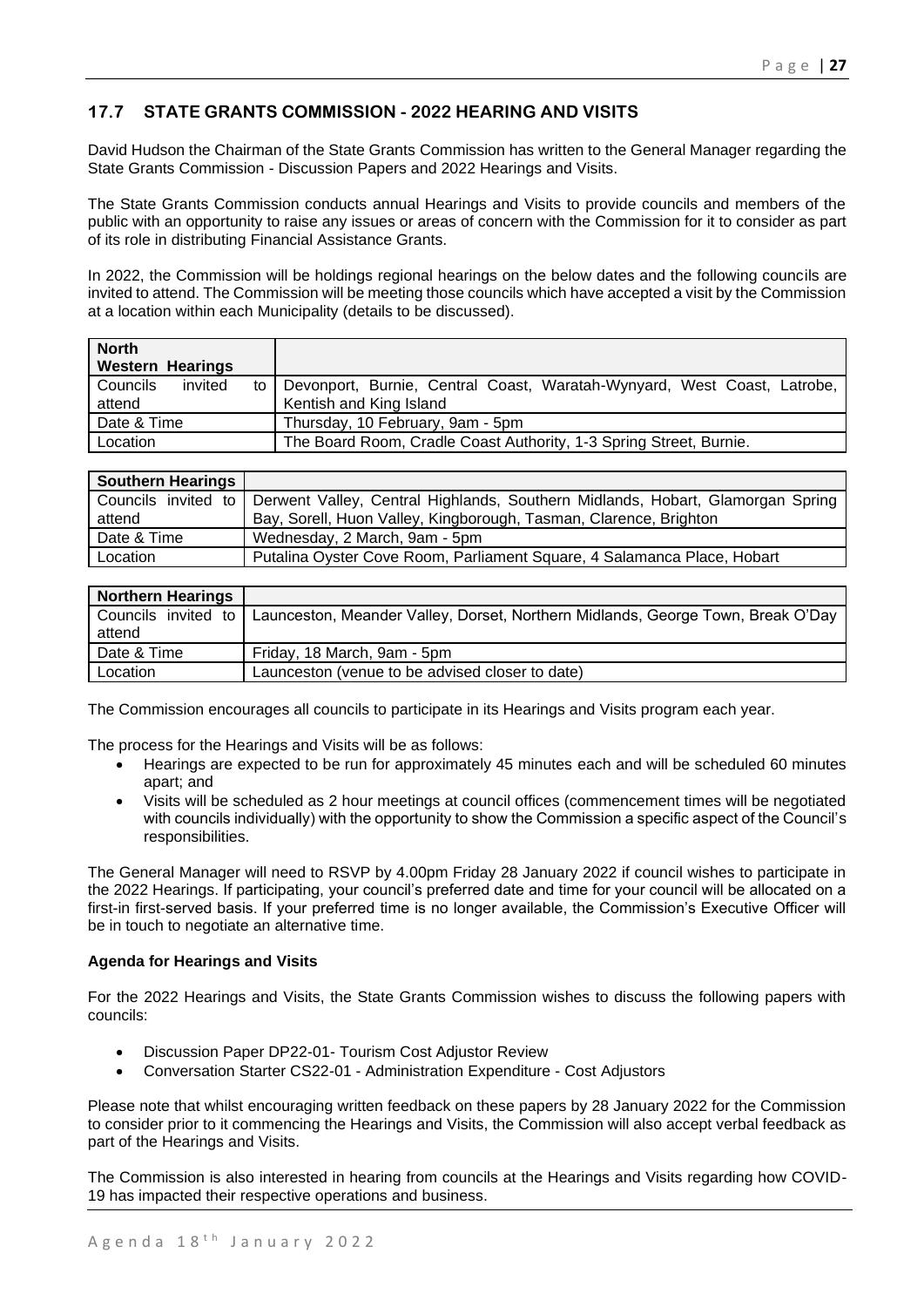The Hearings and Visits represent an opportunity for councils to discuss the Commission's papers, make verbal submissions or improve understanding of the Commission's position on issues and aid in the preparation of council's written submissions. As is normal practice, council input is not confined to the issues identified by the Commission and councils should feel free to provide comments on any other pertinent issues regarding the Commission's assessment methodologies.

The Commission will also be circulating two Information Papers regarding the processes for determining allocations. A progress report on the review of the Road Grants model will also be circulated, however, the consultation on this Paper will be arranged separately.

Should Council have any queries or require any further information regarding this matter, please contact the Executive Officer, Office of the State Grants Commission, (Ivan Dzelalija) on (03) 6145 5881. Otherwise, you can email the Commission using the Commission's email address [SGC@treasury.tas.gov.au](mailto:SGC@treasury.tas.gov.au)

David Hudson the Chairman of the State Grants Commission states that the Commission is looking forward to having discussions with Central Highlands Council as part of its preparation of its 2022-23 Financial Assistance Grants recommendations.

## **RECOMMENDATION:**

.

**Moved:** Clr **Seconded:** Clr

**THAT** Councillors provide their comment on the State Grants Commission - Discussion Papers to the General Manager by Thursday the 27 January 2022 so that a Council can provide comments to the State Grants Commission before the Hearings and Visits begin.

# **17.8 GREAT LAKE ADVENTURE TRAIL**

Mr James Johns Managing Director of the Johns Group Tasmania has provided Council with an update on the Great Lake Adventure Trail.

The proposed 107km trail would circumnavigate Great Lake in Tasmania's Central Highlands, catering for a wide range of users including fishers, walkers and adventure cyclists.

The Johns Group Tasmania vision is to make the trail free, to drive increased visitation and economic activity across the Central Highlands and surrounding population centers. For this vision to be realised, the Johns Group Tasmania is seeking public funding for the upfront capital costs of construction, estimated to be around \$8 million, subject to final trail design.

The Great Lake Adventure Trail is not a mountain bike trail in the style of Derby, Maydena, Wild Mersey, St Helens or Queenstown. As such, it is not intended to compete with, but complement, those attractions. As such, it is not intended to compete with, but complement, those attractions. It also has the potential to be Tasmania's next iconic walk, taking 5 days to complete.

The trail is a unique offering which simultaneously serves as a piece of community infrastructure for family friendly recreation on the western side of the lake, and a back country adventure route to the more remote eastern shores which border the Tasmanian Wilderness World Heritage Area.

The Johns Group Tasmania engages respected tourism industry experts BDA Marketing Planning to conduct an independent demand assessment and economic analysis of the trail. BDA has extensive experience in the tourism industry in Tasmania and nationally, having partnered with Spirit of Tasmania, Federal Group, RACT and the Tasmanian Walking Company.

BDA's analysis, due early next year, will build on the 2020 feasibility study which estimated the trail would attract around 15,000 day users by 2025 and create 45 jobs during the construction phase alone.

The proposed trail would be built almost exclusively on Hydro Tasmania land at the maximum capacity high water mark of Great Lake. The Johns Group Tasmania are in close discussions with Hydro as they conduct a preliminary assessment of the trail, which will inform final route design and the necessary approval pathway. The Johns Group Tasmania have a meeting with them.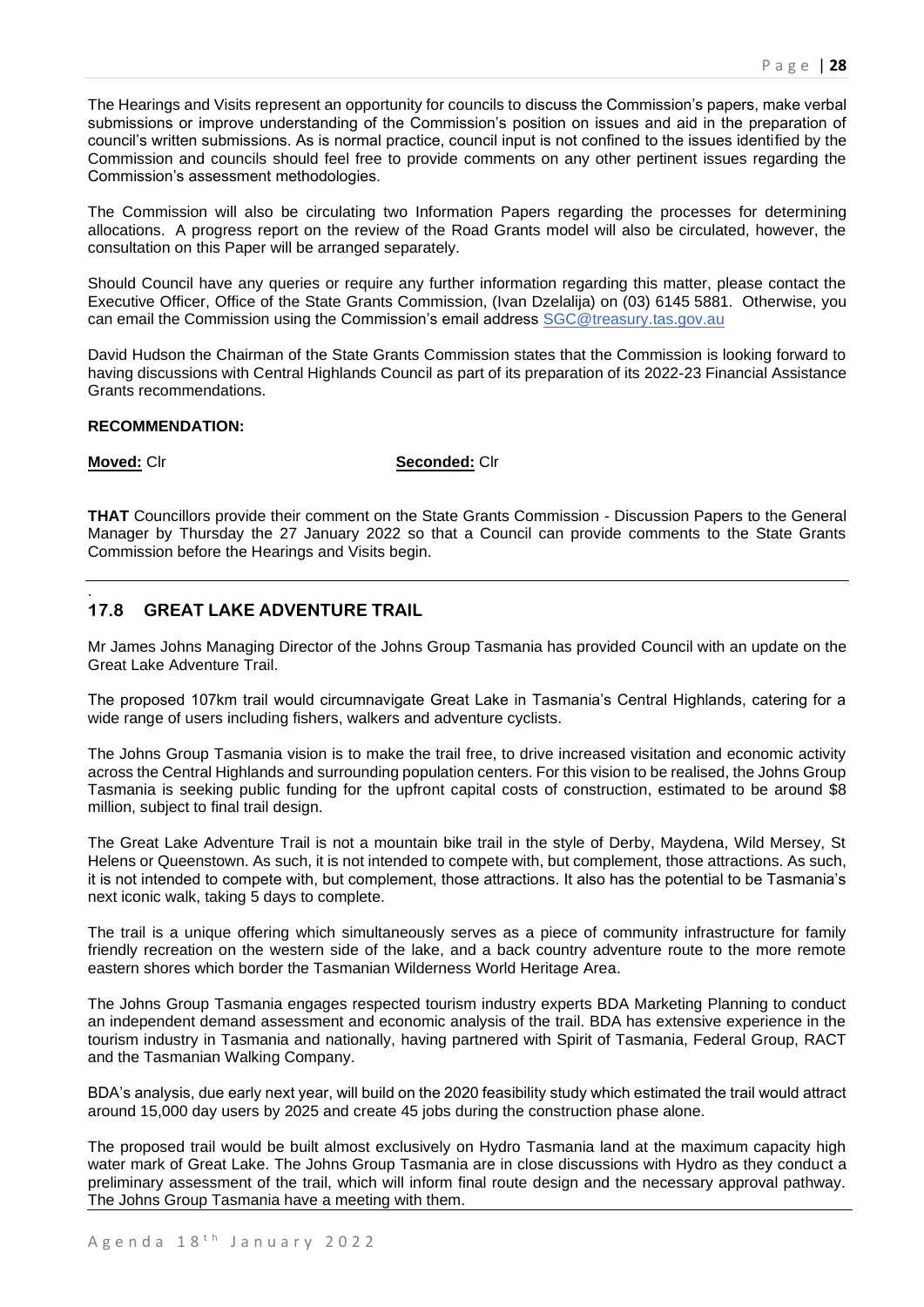Detailed community consultation will occur early in the new year, led by Timmins Ray Public Relations. The public has been invited to register their interest in being part of the consultation process. The Johns Group Tasmania are also working directly with interests groups, including Anglers Alliance, Sports Shooters Association of Australia (Tasmanian Branch) and representatives of the Greater Western Tiers Tourist Association and the Northern Midlands Business Association. Our genuine interest is to ensure the trail works in harmony with existing recreational users of the Great Lake and surrounding region.

The Johns Group Tasmania are in the process of establishing Great Lake Adventure Trail Pty Ltd – a standalone entity that will be responsible for receiving and acquitting funds in the construction phase. Great Lake Adventure Trail Pty Ltd will also be responsible for ongoing maintenance and management of the trail.

Respected trail builders World Trail are finalising design and costings for the trail, which will inform a detailed funding submission to be completed in January.

The Johns Group Tasmania are hoping that Council will work with the Johns Group Tasmania to realise this exciting piece of public infrastructure and provide a much-needed economic boost to Tasmania's Central Highlands and if Councillors have any questions regarding the Trail, please do not hesitate to contact Mr James Johns Managing Director of the Johns Group Tasmania at [james@johnsgrouptasmania.com.au](mailto:james@johnsgrouptasmania.com.au)

## **FOR DISCUSSION**

# **17.9 CENTRAL HIGHLANDS ADVENTURE WEEKEND**

Mrs Trudy Oakley the Event Liaison for the Great Lake Community Centre Committee has written to the General Manager asking for a meeting to discuss with Council a potential event in and around the Miena area. The name of the event is the Central Highlands Adventure Weekend and is to be held around the Great Lake area from April 22 to April 25, 2022.

This event would be activity based and will involve organisations willing to run activities that showcase the types of pastimes or practical skills that can be found in the Central Highlands.

It would be appreciated if the General Manager could organise a time to meet and discuss what additional requirements, below is a proposal for the event:

## Proposal

To hold an annual event that showcases the adventure pastimes that relate to the Central Highlands

## Title

The working title for the event has been proposed to be Central Highlands Adventure Weekend

## Purpose

The primary purpose of the event is to act as a major fundraiser for the Great Lake Community Centre.

## **Date**

The event to be held over the first or second weekend of the term I school holidays.

## Location

The primary location is the Great Lake Community Centre with activities being conducted across the Central Highlands Plateau

## **Activities**

Initial activities to include;

- 4WD
- **Fishing**
- Hunting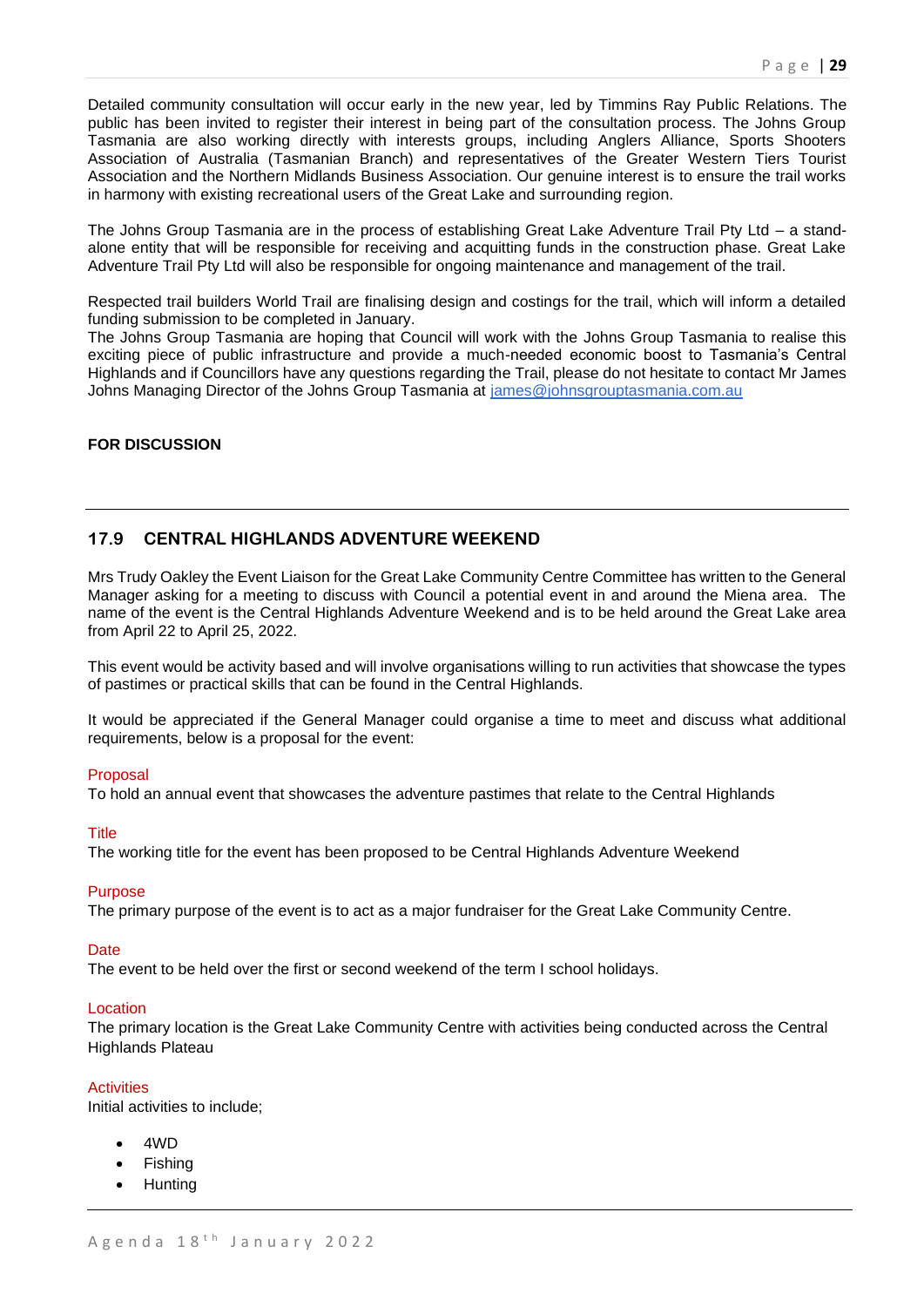- Horse Riding
- Mountain Biking
- Bushwalking
- Astronomy
- Flora
- Fauna

# Event Partners

Proposed event partners could include;

- State Government
- Tourism Tasmania
- Parks and Wildlife Service
- Hydro Tasmania
- Inland Fisheries
- Goldwind
- Forico
- Sustainable Timber Tasmania
- Tasmanian Land Conservation

## Concept and Format

The event would run from the Friday evening to Sunday afternoon. It would be an activity based event not a show such as Bushfest. The idea is to have accredited operators in each of the activities operating pre arranged activities in and around the Central Plateau. These events are marketed 6 weeks beforehand and are ticketed paid events operated by the adventure operator. The GLCC is the facilitator of the event not the operator of the activities, but is the central hub for departure and return. An example may be;

- The Tasmanian Walking Company conducts two guided walks, one Saturday to Quamby Bluff and one Sunday to Projection Bluff
- The operator independently markets these as a package utilising local accommodation or as a fee for group guiding meeting at the GLCC

Each Operator would pay a fee to be part of the event which would include a 3 x 3 space for a display.

In addition to the activities it is suggested that the GLCC could hold a dinner and music on the Saturday night, with a BBQ on the Friday night and Saturday and Sunday Lunch.

Whilst the focus is on actually doing the activities there would be scope for associated adventure businesses to participate in the display area.

## Revenue Streams

The potential revenue streams would be as follows;

- Event Sponsorship
- Operator activity association and stall
- Associated industry stalls
- Daily food and beverage sales
- Saturday evening event
- Supporting activities such as raffles etc

## Benefit to the Wider Community

- Awareness of the Central Highlands and the Activities available
- Accommodation in the area and surrounds
- Recognition of towns and attractions on the routes up to the Central Highlands
- Support of the Heartlands Tourism Drive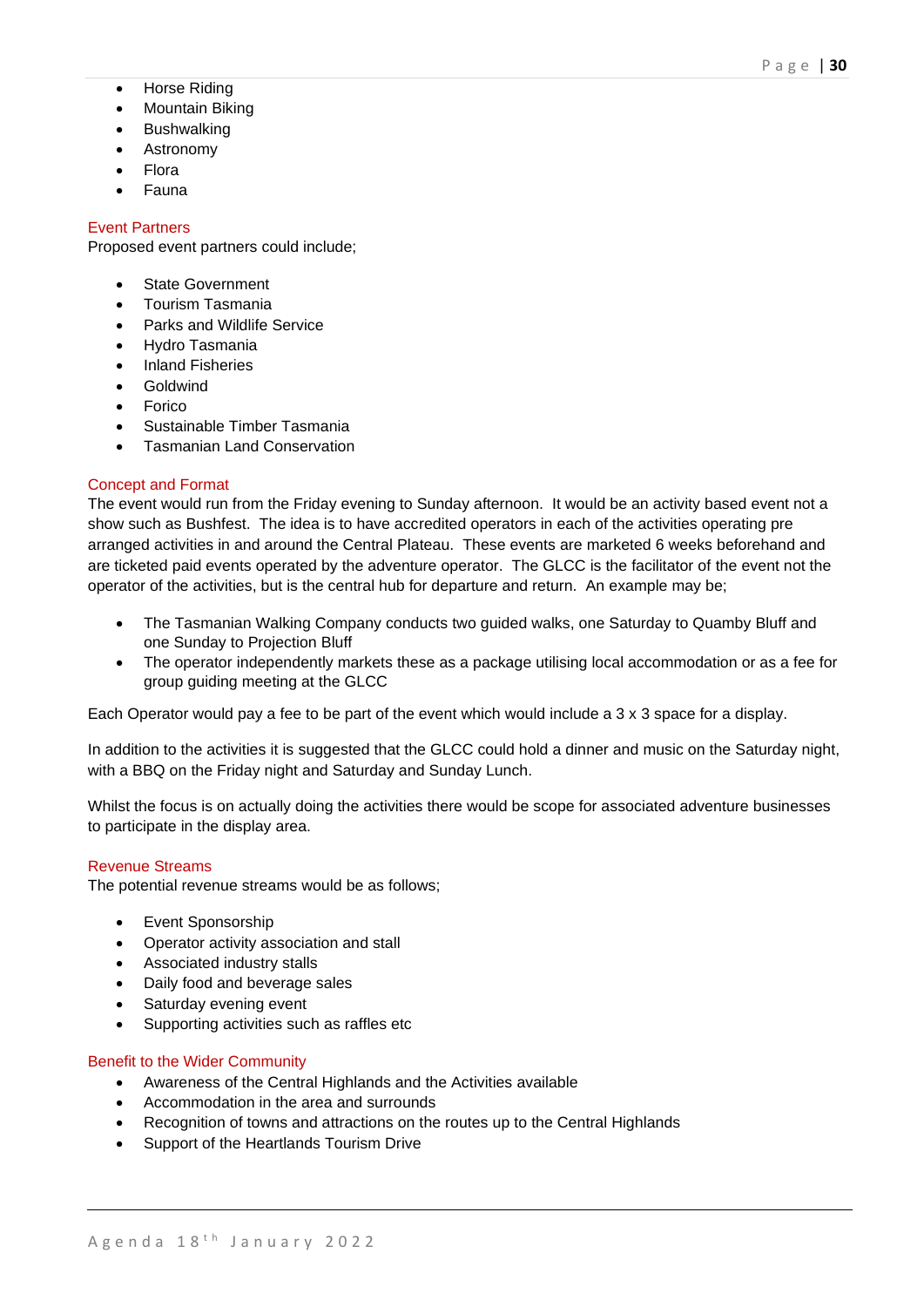### Next Step

The fundraising committee is asking that a motion be raised and passed allowing for further investigation and that the event be a General Business item from this point on.

The Central Highlands Adventure Weekend is the initiative of the Great Lake Community Centre (GLCC) to develop awareness of what the Central Highlands has to offer and to raise funds to support their activities throughout the year.

This type of event has the potential to grow over time and the Great Lake Community Centre Committee would like Council to be part of that journey in and around the wonderful Central Highlands.

## **FOR DISCUSSION**

# **17.10 ELECTRIC VEHICLE CHARGER AT OUSE**

Mr Clive Attwater the Managing Director for Electric Highway Tasmania P/L has written to Council asking for a formal agreement between Electric Highway Tasmania P/L and Central Highland Council for a site lease at the Ouse Hall.

At the September 2020 Council Meeting Council agreed to the following regarding the electric vehicle charger at Ouse:

*17.11 ELECTRIC VEHICLE CHARGER AT OUSE*

*Moved: Clr J Honner Seconded: Clr J Poore*

*That Council support the installation of an electric vehicle charger at Ouse subject to any development application requirements.*

*CARRIED*

*FOR the Motion:*

*Mayor L Triffitt, Deputy Mayor J Allwright, Clr A W Bailey, Clr S Bowden, Clr A Campbell, Clr R Cassidy, Clr J Honner and Clr J Poore*.

Electric Highway Tasmania recently commissioned the electric vehicle fast charger at Derwent Bridge in cooperation with Central Highlands Council as host site. This infrastructure is part of a developing state-wide network of electric vehicle chargers designed to enable electric vehicles to travel freely around the state, a critical requirement to support the transition to renewably powered, zero emission transport in Tasmania.

Mr Attwater states that they are currently in active discussions with The Johns Group to locate an electric vehicle fast charger at their Miena property, which is about to undergo a major redevelopment.

While the route from Hobart to Queenstown is now accessible to longer range electric vehicles there are some older model and shorter range electric vehicles for which the chargers along this route remain too widely spaced to enable easy travel. An additional site is also required for some travellers who come from Hobart via Mount Field before going on to Derwent Bridge and the West Coast, or to the Great Lake area.

For this reason, Electric Highway Tasmania has signed an agreement with Renewables, Climate and Future Industries Tasmania (ReCFIT) for the Ouse charger.

The next step is to confirm an agreement between Electric Highway Tasmania and Central Highland Council for the site lease. Electric Highway Tasmania propose that this is based on the same agreement as the Derwent Bridge agreement.

Electric Highway Tasmania have contacted Council's Planning Officer and a development application is not required for the proposed works or signage.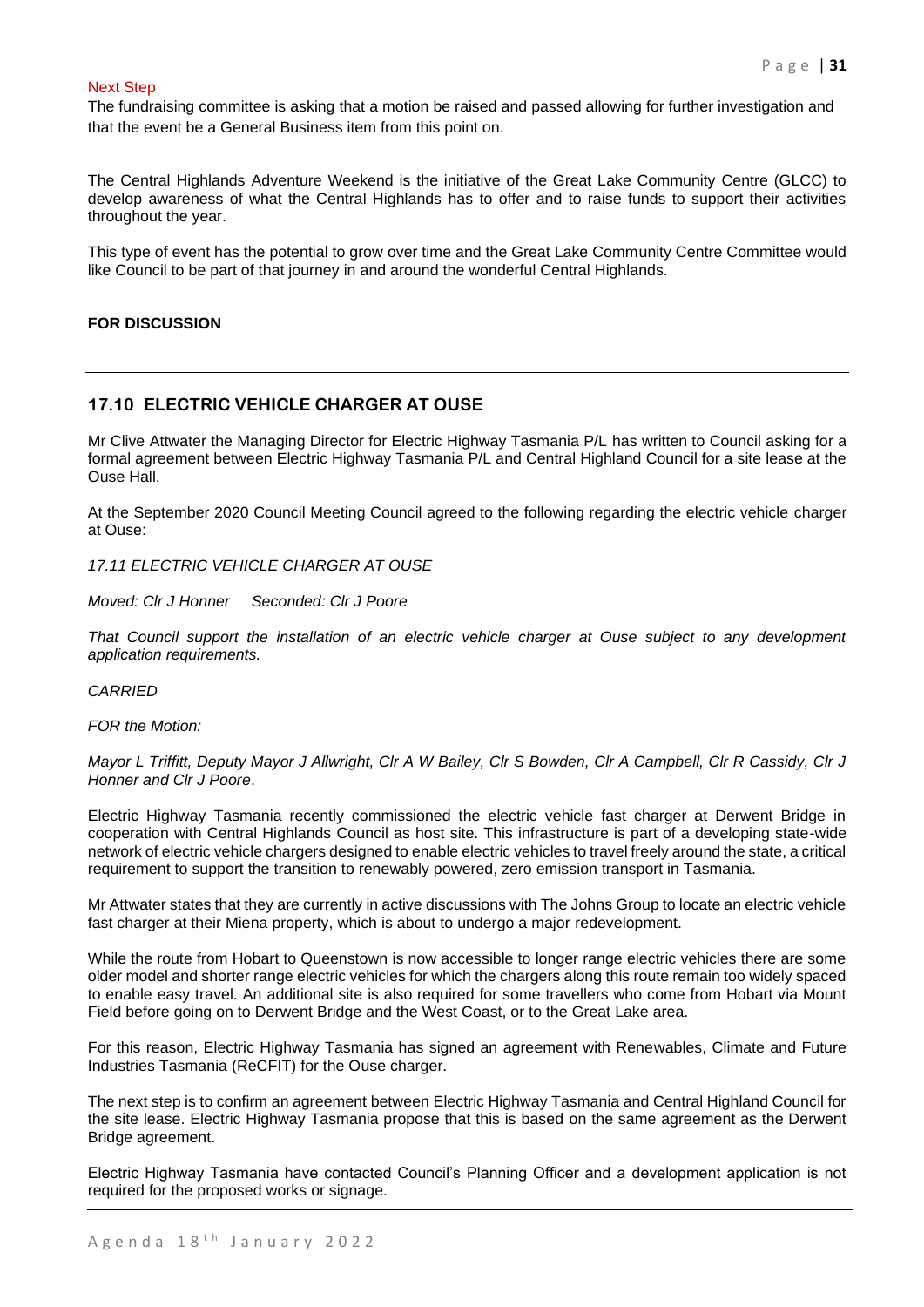## **RECOMMENDATON:**

## **Moved:** Clr **Seconded:** Clr

**THAT** Council authorise the General Manager to sign and seal the agreement between Electric Highway Tasmania and Central Highland Council for the lease of the Ouse electric vehicle charger site.

# **17.11 BI-CENTENARY OF THE TOWNSHIP OF BOTHWELL EVENT**

At the June 2021 Council Meeting, Council agreed to the following:

## **Moved:** Clr A Bailey **Seconded:** Clr S Bowden

- 1. **THAT** a working group be set up to work through the concept plan, this working group will be chaired by the Mayor with two other Councillors, the General Manager, Deputy General Manager, Works Manager, Senior Administration Officer / Community Development Officer, Senior Administration Officer / Planning, Member from the Central Highlands Visitor Centre, Member from the Bothwell History Society, Member from Australasian Golf Museum, Member from Bothwell Tourism Association, Member from Bothwell Lion Club and four committee members.
- 2. **THAT** the 2021/2022 Bi-Centenary concept plan prepared by Beth Poore and Keith Allcock be referred to the working group for consideration of a weekend Bi-Centenary event;
- 3. **THAT** the working group consider if the weekend Bi-Centenary event should be held over the weekend of the 19th and 20th February 2022 to coincide with a planned Vintage Car exhibition if Regional Tourism Bushfire Recovery grant funding is approved by Austrade;
- 4. **THAT** Council allocate \$10,000 in the 21/22 budget for a weekend Bi-Centenary event in 2022 and that the theme for Bushfest 2022 is "Bi-Centenary Bothwell".
- 5. **THAT** the working group investigate options to integrate with Bushfest where possible and seek sponsorship opportunities.

## **CARRIED**

## **FOR the Motion**

Mayor L Triffitt, Deputy Mayor J Allwright, Clr A Archer, Clr A Bailey, Clr S Bowden, Clr A Campbell, Clr R Cassidy, Clr J Honner, Clr J Poore

Noted that Council representatives are Mayor Triffitt (chair of working group) and Clr Honner (chair of the CHVCMC) and Clr A Campbell and Clr R Cassidy.

Council have received a Regional Tourism Bushfire Recovery Grant for \$30,000 which has been allocated for the Bi-Centenary of the township of Bothwell event in 2022. Ms Alexandria Carbone the A/g Team Leader for Regional Tourism Bushfire Recovery Grants, ADS & Tourism Programs advised Council on the 10 September 2021 with an update on the Regional Tourism Bushfire Recovery (RTBR) grants program stating the new activity completion date is now the 30 November 2022 as per the information below:

"*I am pleased to inform you that Prime Minister the Hon Scott Morrison MP, has approved an extension to the activity completion date under the program guidelines.*

*The new activity completion date is 30 November 2022. The new date applies to all Stream 1 and Stream 2 projects.*

*A revised version of the program guidelines reflecting this change can be found on the Austrade website.*

*If you require an extension to your existing date, please contact the team.*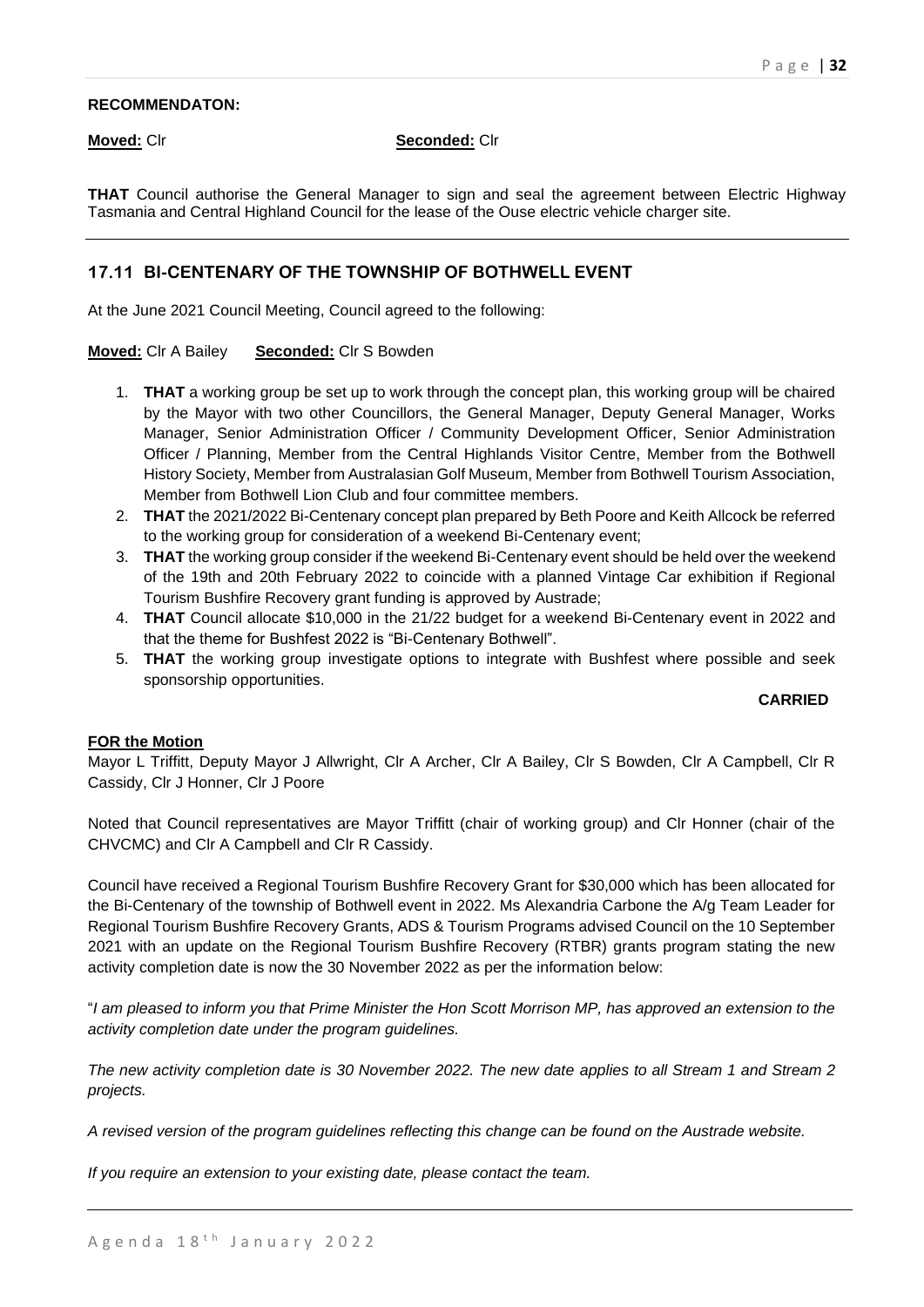*If you require any further information, please contact the team by phone on 1800 048 155 or by email at [RTBR@austrade.gov.au](mailto:RTBR@austrade.gov.au) "*

Hence Council may wish to consider rescheduling the Bi-Centenary of the township of Bothwell event which is scheduled for the 18<sup>th</sup>, 19<sup>th</sup> and 20<sup>th</sup> February 2022 to a later date in 2022, due to the outbreak of the new Omicron variant and the daily increasing numbers in Tasmania.

The potential risk to the community is such that Council, cannot see a way of sufficiently mitigating this risk for February 2022 event dates, hence if Council agree to reschedule the event it will allow those members of our community eligible to be vaccinated or to receive their booster shots more time.

The Mayor, Acting General Manager and Co-ordinator Bi-Centenary of the township of Bothwell event believe this decision is being made in consideration of the health and well-being of all our community, council workers, crew, volunteers, stallholders, and of course, our valued patrons. This type of festival is a celebration of the spirit of a community, and we appreciate how important this event is to their livelihood and the wider community's mental health. Council will need to review its financial obligations to ensure the event is COVID safe.

Over the past number of months a considerable amount of work has already be undertaken to hold the event in February 2022; while we are extremely disappointed, we are planning to set up a Bi-Centenary of the township of Bothwell event celebration later in 2022. Council will do everything in their power to ensure the Bi-Centenary of the township of Bothwell event stays viable for later this year.

Additional estimate of budget requirements to hold the Bi-Centenary event, shows a short fall of \$50,000 in the current budget figures as per the table on the next page:

## **RECOMMENDATION:**

- **1. THAT** Council agree to reschedule the Bi-Centenary of the township of Bothwell event to later in 2022 and that the Bi-Centenary working group recommend a new date for the event.
- **2. That** Council allocate an additional \$50,000 to the Bi-Centenary of the township of Bothwell event.

# **17.12 TASWATER BOARD SELECTION COMMITTEE – ELECTION OF SOUTHERN REPRESENTATIVE**

Southern Owners' Representatives have been advised that two nominations have been received for the current vacancy on the Board Selection Committee: Mayor Bec Thomas and Mayor Paula Wriedt.

A copy of the candidate's material is included in the attachments.

Voting is open to the COB on the 24 January 2022.

Central Highlands Council Owners' Representative will vote on behalf Central Highlands Council.

## **RECOMMENDATION:**

**Moved:** Clr **Seconded:** Clr

**THAT** the Central Highlands Council Owners' Representative vote for …………………………….. as the Board Selection Committee member.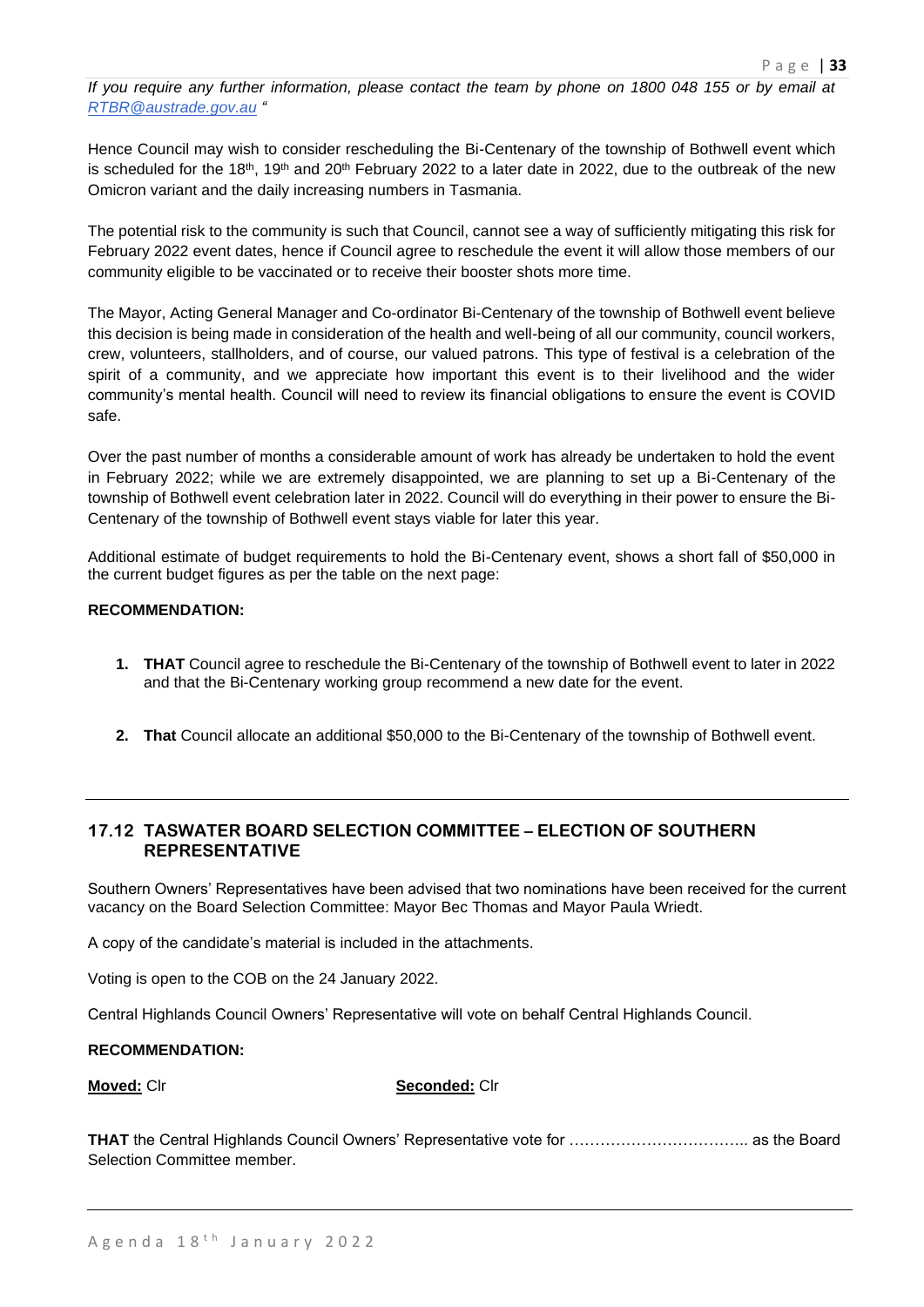# **17.13 UPGRADE POWER SUPPLY BBQ SHED HAMILTON SHOWGROUNDS**

An email from Mr Jack Beattie was received asking if Council could fund the upgrade of the power supply to the BBQ shed at the Hamilton Showgrounds.

A quote is attached from Hansson Electrical. Mr Beattie states that the following:

*'You will see a charge for labour on the quote. However, Greg has said that he will just charge for the material and not the labour. Brett Gleeson has also offered to dig the trench for free so the only other cost would be cable location.*

*Is there a chance that council could fund this? It will save us running extension leads which are an OHS tripping hazard.'*

## **RECOMMENDATION:**

**Moved:** Clr **Seconded:** Clr

**THAT** Council agree to pay for the cable location costs of the power supply upgrade at the BBQ shed Hamilton Showgrounds.

# **17.14 METAL ARTWORK GRETNA WAR MEMORIAL**

*At the September 2021 Council agreed to the following:*

*Moved: Clr A Campbell Seconded: Clr J Honner*

*THAT Council* 

- *1. Approve the installation of the artwork at the entrance to the Gretna War Memorial*
- *2. Incorporate signage highlighting the site (with input from Mr Colin Cunningham)*
- *3. Apply for the required planning permits*

## *FOR the Motion*

*Mayor L Triffitt, Deputy Mayor J Allwright, Clr A Archer, Clr A Bailey, Clr S Bowden, Clr A Campbell, Clr R Cassidy, Clr J Honner, Clr J Poore*

At the December 2021 Council revoked the above motion.

*Motion 1:*

*Moved: Clr A Campbell Seconded: Clr R Cassidy*

*THAT minute 17.9 passed at the 21 September 2021 meeting of Council be revoked.*

*CARRIED*

*CARRIED*

## *FOR the Motion*

*Mayor L Triffitt, Deputy Mayor J Allwright, Clr A Archer, Clr A Bailey, Clr S Bowden, Clr A Campbell, Clr R Cassidy, Clr J Honner, Clr J Poore*

*Motion 2:*

*Moved: Clr A Campbell Seconded: Clr R Cassidy*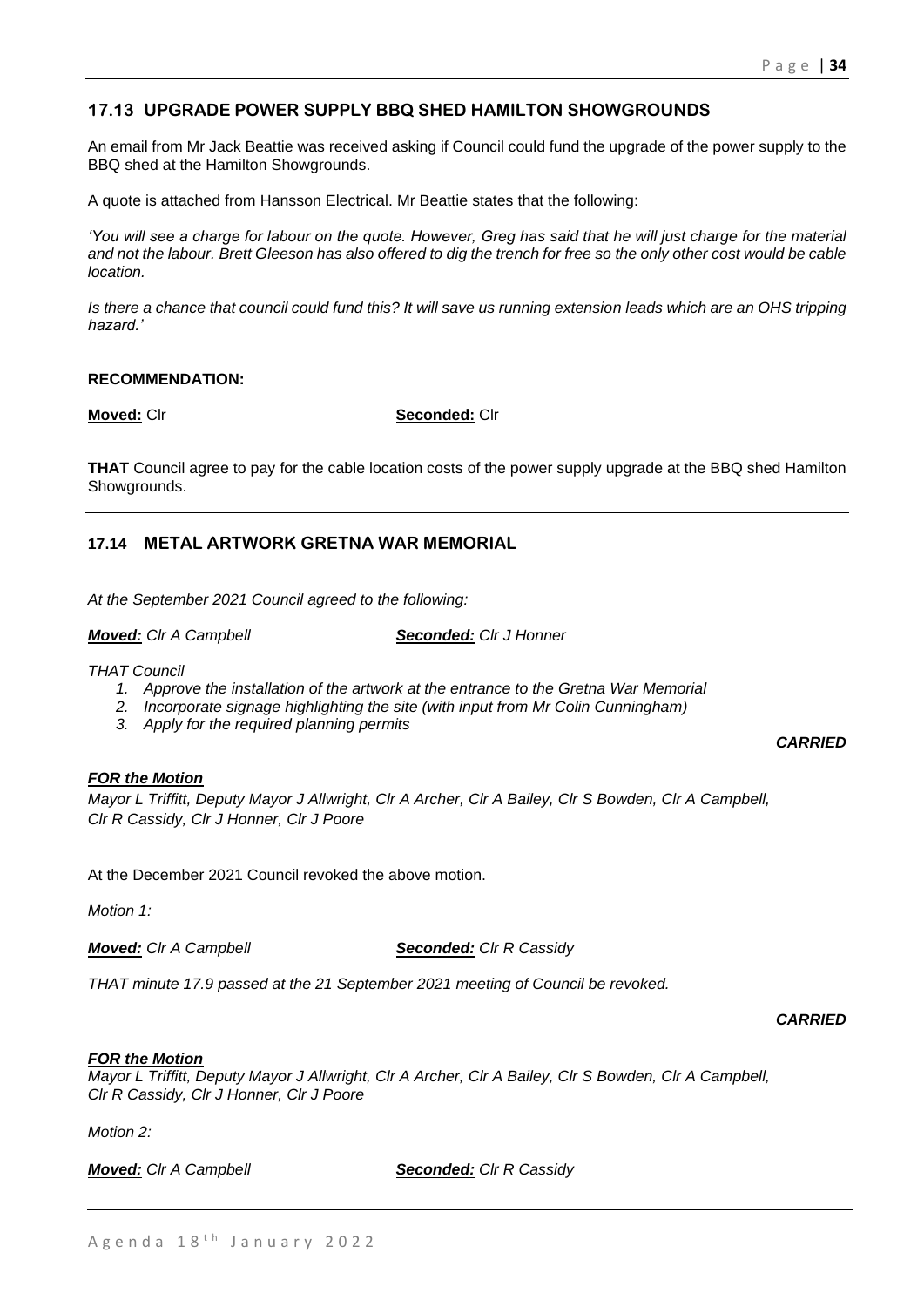*CARRIED*

*THAT in the interest of community consultation a survey be conducted to ascertain the preferred location for the installation of the metal artwork at the Gretna War Memorial. Forms to be returned by 7th January 2022.*

## *FOR the Motion*

*Mayor L Triffitt, Deputy Mayor J Allwright, Clr A Archer, Clr A Bailey, Clr S Bowden, Clr A Campbell, Clr R Cassidy, Clr J Honner, Clr J Poore*

A survey was undertaken inviting the community to **participate in deciding the location for the installation of the Gretna Wall Memorial Silhouette Soldiers.**

The results from the Community Survey are:

- 1. A soldier either side at the bottom entrance 8 votes
- 2. A soldier either side at the bottom of the steps 7 votes
- 3. A soldier either side at the top of the steps 7 votes
- 4. A soldier either side of the memorial 0 votes

## **FOR DECISION**

# **17.15 POLICY 2014-20 MEDIA POLICY**

The previous Media Policy was approved by Council in the December 2018. The purpose of the policy is to:

- ensure that staff and Councillors are aware of who can speak on behalf of Central Highlands Council.
- To ensure that messages which come from Central Highlands Council are true, consistent and accurately reflect the views of the elected members.
- To protect and promote the reputation of Central Highlands Council.

The Mayor, under Section 27 (1) (e) of the Local Government Act 1993 is to act as spokesperson of the Council. All media relations, on behalf of Council, shall be conducted through the Mayor.

The Mayor, under Section 27 (2A) of the Local Government Act 1993, by notice in writing, may delegate for a specified period, the function of acting as spokesperson of the Council to the Deputy Mayor, a Councillor or the General Manager

All views expressed, when acting as Council Spokesperson, must be those of the elected members.

Whenever Councillors publicly express their own opinions, they must make it clear that:

- They are speaking for themselves as an individual and not a councillor;
- Must not include personal criticism of other Councillors or Council staff; and
- Must not disclose confidential information.

Attached for Councillors information is a copy of the draft Media Policy.

## **RECOMMENDATION:**

**Moved:** Clr **Seconded:** Clr

**THAT** Council adopt the Media Policy 2014-20.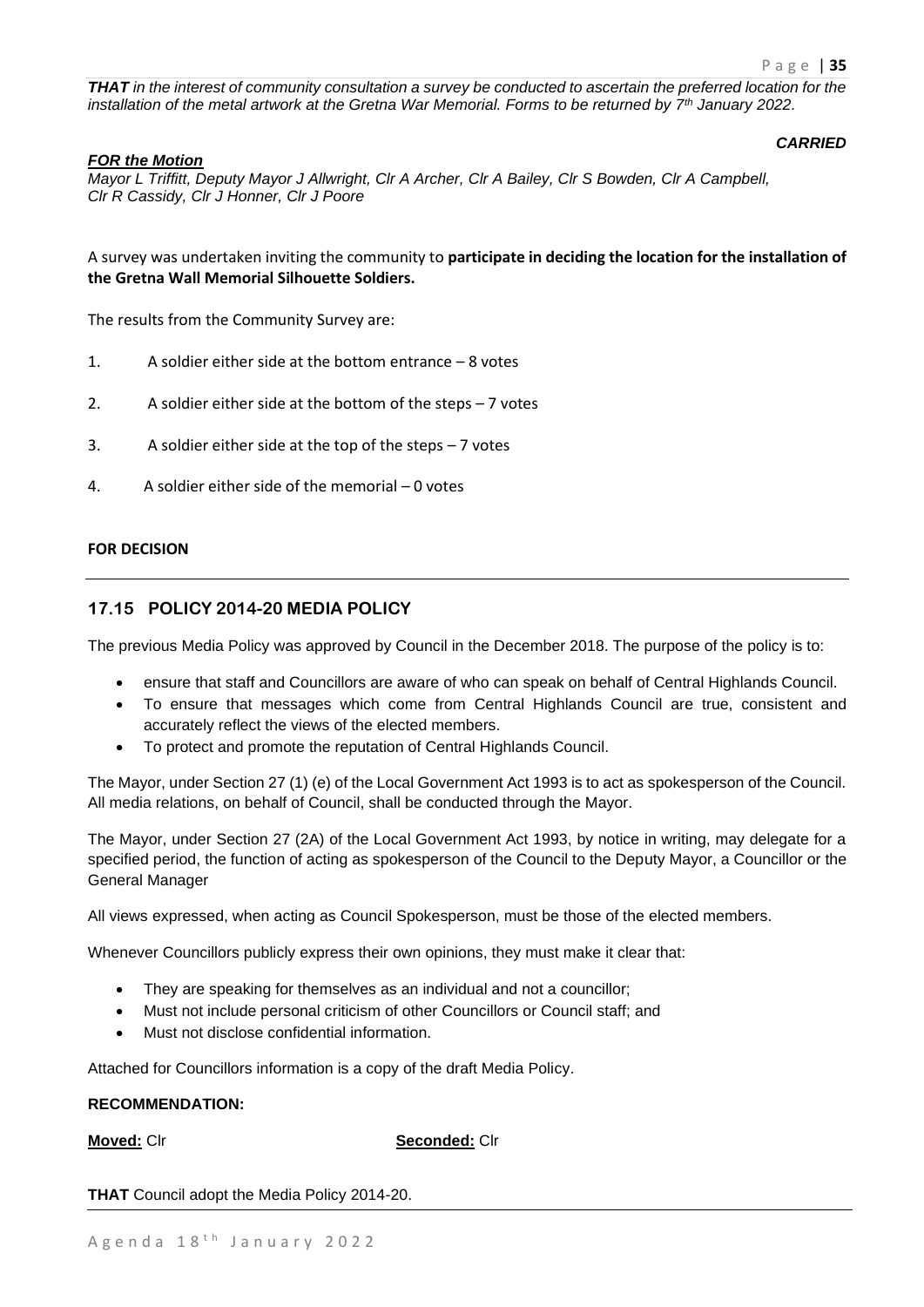# **17.16 POLICY 2014-21 ALLEVIATION OF DUST NUISANCE - ROADWORKS POLICY**

The previous Alleviation of Dust Nuisance - Roadworks Policy was approved by Council in the December 2018. The purpose of the policy is to outline the process for considering applications from residents or ratepayers for the alleviation of dust nuisances arising from roads

Attached for Councillors information is a copy of the draft Alleviation of Dust Nuisance - Roadworks Policy.

## **RECOMMENDATION:**

**Moved:** Clr **Seconded:** Clr

**THAT** Council adopt the Alleviation of Dust Nuisance - Roadworks Policy 2014-21.

# **17.17 POLICY 2016-43 PAYMENT OF COUNCILLORS EXPENSES AND PROVISION OF FACILITIES POLICY**

The previous Payment of Councillors Expenses & Provision of Facilities Policy was approved by Council in March 2018 and the intent of this revised policy is to ensure Council is committed to acting in the best interest of the community and to upholding the principles of honesty, integrity and transparency, which are all key components of good governance.

Council has a responsibility to ensure an appropriate policy is in place to ensure that Councillors are provided with adequate and reasonable expenses and facilities to enable them to carry out their civic duty, and sets out procedures in relation to the claiming and payment of those expenses.

## **RECOMMENDATION:**

**Moved:** Clr **Seconded:** Clr

**THAT** Council adopt Policy No. 2016-43 Payment of Councillors Expenses & Provision of Facilities Policy.

# **17.18 AUDIT PANEL CHARTER**

The previous Audit Panel Charter was approved by Council in January 2020.

Council has established the Audit Panel in compliance with the Local Government Act 1993 and the Local Government (Audit Panels) Order. The Charter sets out the Panel's objectives, authority, composition, tenure, functions, reporting and administrative arrangements.

The objective of the Audit Panel is to review the council's performance under section 85A of the Act and report to the council its conclusions and recommendations.

The functions of the Audit Panel are to consider whether:

- the annual financial statements of the council accurately represent the state of affairs of the council;
- the strategic plan, annual plan, long-term financial management plan and long-term strategic asset management plans of the council are integrated and the processes by which, and assumptions under which, those plans were prepared are sound and justified;